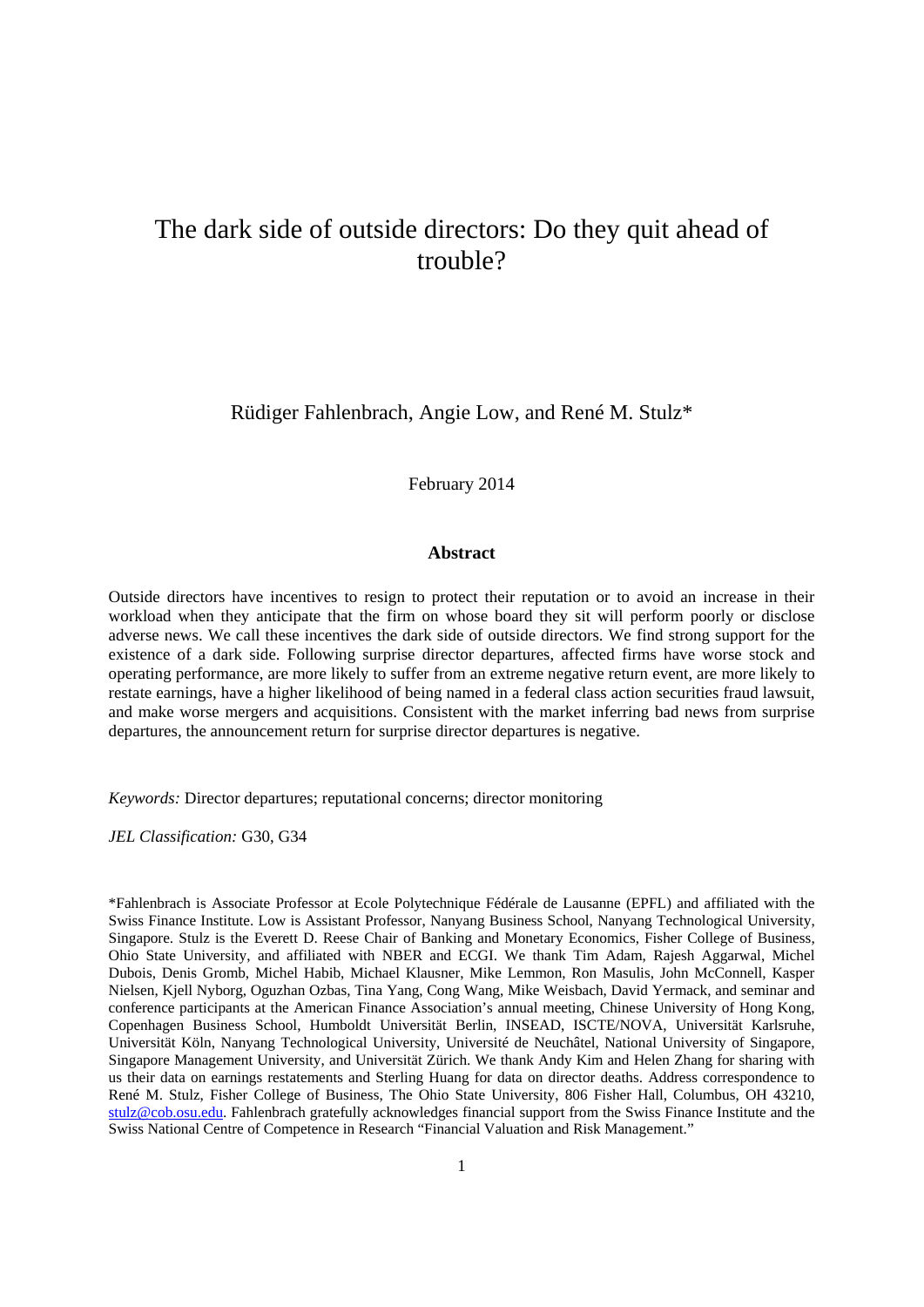Corporate governance reforms following the corporate scandals of the turn of the century focused heavily on increasing the representation of outside directors on boards. Listing standards on U.S. exchanges were changed to require boards to have a majority of outside directors. Many countries have introduced requirements on the percentage of outside directors on boards as well as on the fraction of outside directors on the nominating committee, compensation committee, and audit committee (see IOSCO (2007)).

Although governance activists have been strong proponents of having more outside directors on boards, the theoretical and empirical academic literature has been more ambiguous. The theoretical literature points to costs and benefits of having more outside directors on the board. In particular, outside directors may have weaker incentives to expend effort, may have higher information acquisition costs, and may be more dependent on the CEO for their information (see, e.g., Fama and Jensen (1983), Adams and Ferreira (2007), Harris and Raviv (2008), and Kumar and Sivaramakrishnan (2008)).<sup>1</sup> Recent empirical papers on the structure and role of the board of directors (e.g., Boone et al. (2006), Coles et al. (2008), Duchin et al. (2010), and Linck et al. (2008)) have found evidence that firms structure their boards according to their monitoring and advising needs and take the costs and benefits of outside directors into account.

In this paper, we focus on the supply of director labor – the willingness of independent directors to provide board service. While the benefits and costs of independent directors from the perspective of the firm have been studied extensively, we know little about when independent directors decide to continue to serve on boards and when they decide to resign. We argue that independent directors have strong incentives to leave boards when they anticipate the firm to perform poorly and/or to disclose adverse information. We call these incentives the dark side of outside directors, and find strong empirical evidence that directors respond to these incentives. Importantly, these incentives do not appear to have

 $<sup>1</sup>$  It is therefore possible for firm performance to fall as the board becomes more independent. Though some papers</sup> find that firm performance increases with board independence (see, for instance, Black and Kim (2012), Aggarwal et al. (2009), and Dahya et al. (2008)), other papers find no relation between board independence and performance (see, for instance, Bhagat and Black (2002)). Duchin et al. (2010) find that for firms where outside directors face high information acquisition costs, performance falls following the forced addition of outside directors after SOX.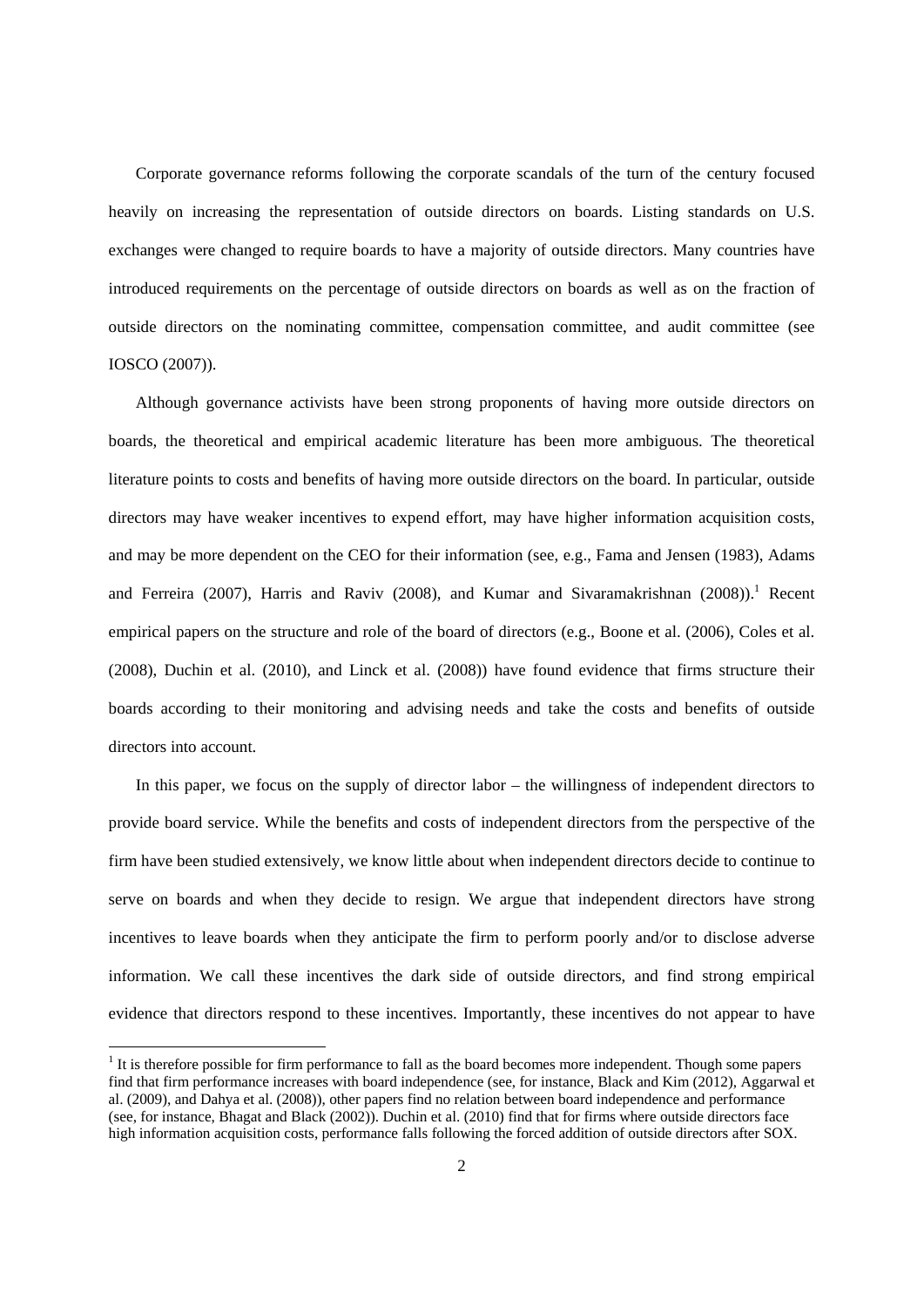been reduced by the corporate governance changes made in response to various corporate scandals in the early 2000s. In fact, our results are equally strong when we focus on the second half of our sample period.

Inside and outside directors face different trade-offs when deciding whether to stay on the board or resign. An inside director who resigns from the board most likely also has to resign from his job. Consequently, an inside director who has doubts about the firm's future or knows that the firm will reveal bad news may find that her best course of action is to stay on the board and work to improve the firm's performance. In contrast, an outside director in the same situation who does not resign faces the risk of experiencing a loss of reputation as an outside director when the bad news breaks. Such a loss of reputation may make it harder for the director to obtain other board seats and perhaps even to keep the seats she already has. Furthermore, the director would likely face an increase in her workload as the firm undergoes change and restructuring.

Researchers have shown that directors who sit on boards of firms in trouble see their reputations tarnished and face consequences in their future employability as directors. For example, Fich and Shivdasani (2007) find that following a financial fraud lawsuit in firms where they are directors, outside directors experience a decline in other board seats they hold. Srinivasan (2005) finds that outside directors of firms that restate earnings lose reputational capital. Gilson (1990) documents fewer board seats for outside directors after having served on boards of companies that experience financial distress, and Coles and Hoi (2003) and Harford (2003) show that outside directors have fewer new directorships if the board supports actions that are against shareholders' interests. Further, directors benefit from sitting on boards of better performing firms. For example, Yermack (2004) and Ferris et al. (2003) find that directors who sit on the board of better performing firms are more likely to receive additional directorships in the future. Not only do directors face a loss in reputation when they sit on boards of troubled firms, they also face a significant increase in their workload. Vafeas (1999), for example, demonstrates that the frequency of board meetings increases following poor stock returns.

Given the evidence on the costs to outside directors of being associated with troubled firms, it seems natural to ask whether outside directors anticipate trouble and leave firms before they are affected. To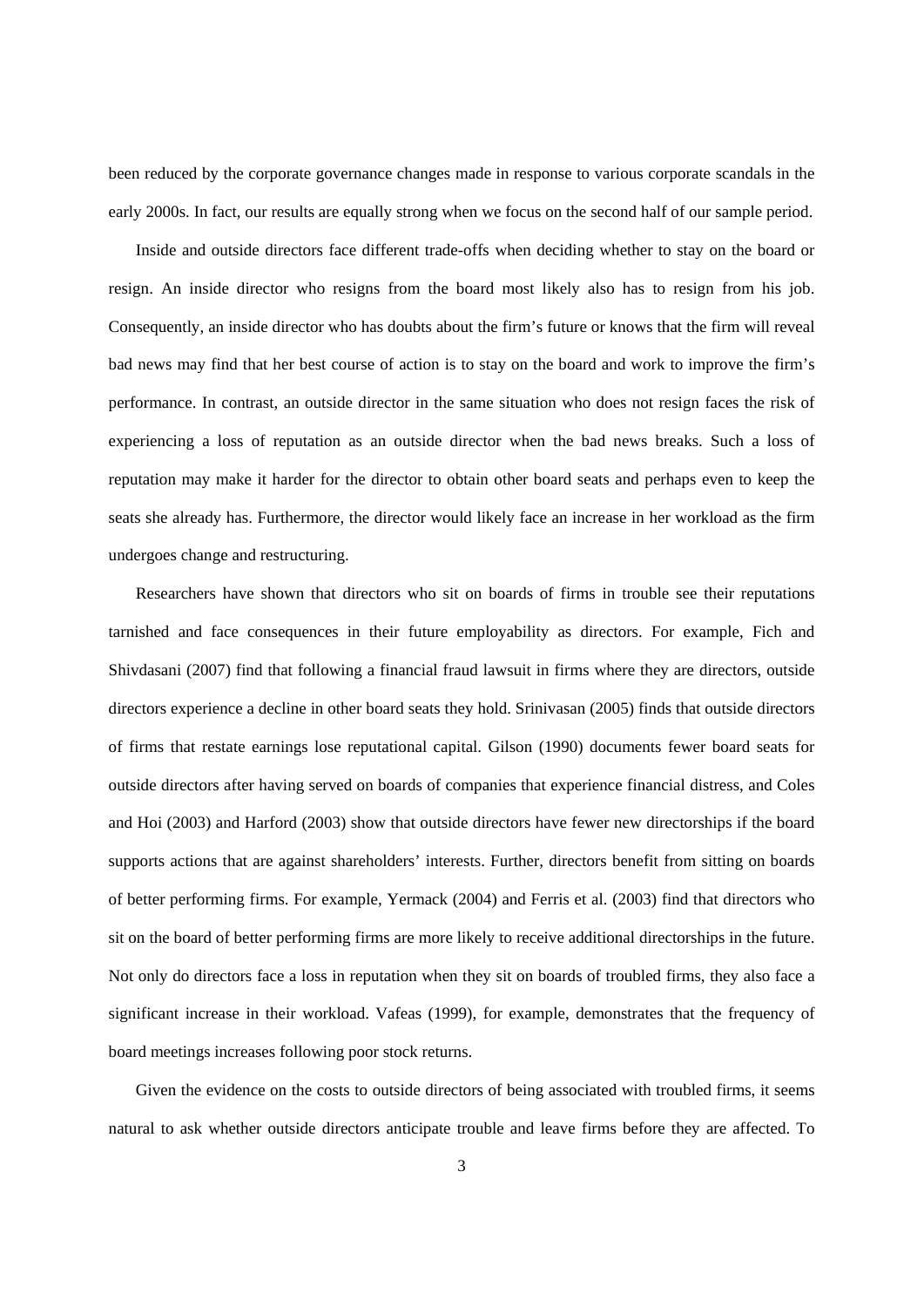investigate this dark side of outside directors, we first examine under what circumstances outside directors leave firms. Using Cox proportional hazard models, we find that directors are more likely to turn over if they are of retirement age (70 years old and above), if they had attendance problems in prior years, if they were recently appointed to boards of other firms, and if they were not on the key subcommittees of the board. With respect to firm characteristics, we find that directors are more likely to leave if the firm had poor stock and accounting performance, if there is higher uncertainty, if the firm is larger, and if the CEO left during the prior year. This evidence is supportive of the view that outside directors are more likely to quit when the firm is performing poorly. However, these findings are not evidence on the dark side hypothesis since directors who resign because the firm performed poorly have presumably already suffered the reputation loss. A more direct test of the dark side hypothesis is that directors are more likely to quit when they expect the firm to perform poorly and to disclose bad news. In that case, they can at least partly and possibly totally escape the reputation loss and increased work load.

To carry out tests of the dark side hypothesis, we need to have a proxy for unexpected or surprise director departures, as we would not expect future negative firm outcomes to be related to expected director departures. We create three measures of surprise director departures that are based on director and firm characteristics. Most firms have a mandatory director retirement age. A recent survey shows that the average mandatory retirement age is 71.4 years.<sup>2</sup> We define our first measure of surprise outside director departures as any outside director turnover prior to the age of 70, and unrelated to a director death. Our second and third measures are based on the Cox proportional hazard regressions. For the second measure, we specify a model of director turnover using additional director characteristics beyond director age, and define an unexpected director departure as a departure that happens even though the survival function for serving one more year as a director is above  $75\%$ <sup>3</sup>. For our third measure, we include both director and firm characteristics in the Cox regressions, and define the unexpected director departure

 $2^2$  The executive search firm Spencer Stuart reports in their 2009 Spencer Stuart Board Index publication (http://content.spencerstuart.com/sswebsite/pdf/lib/SSBI2009.pdf) that, in 2004, 77% of S&P 500 firms had a mandatory retirement policy for outside directors. For these firms, 88% set the mandatory retirement age at 70 or 72.

 $3$  This cutoff is arbitrary. Our results are generally similar if we use a cutoff of 50% or 90%.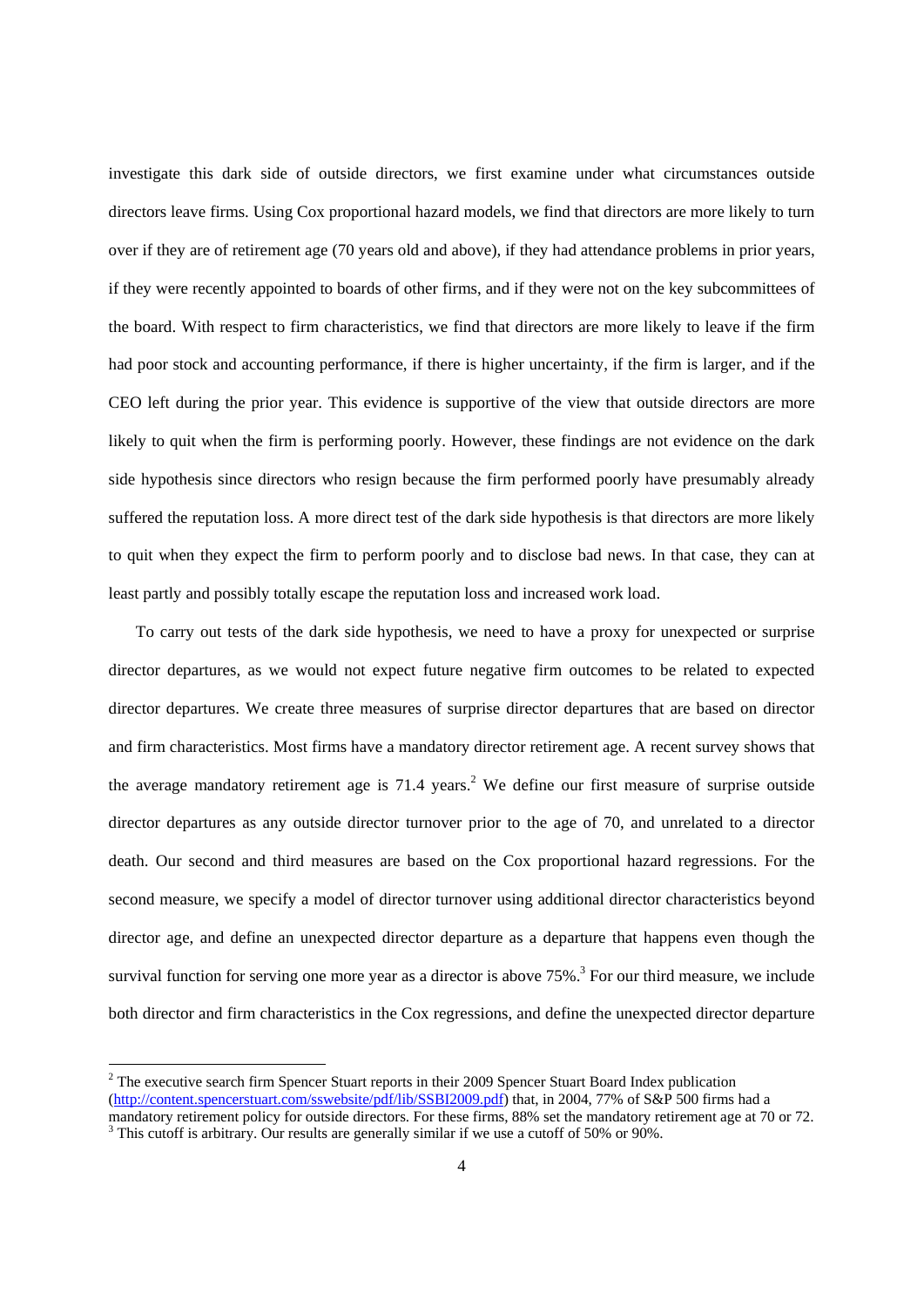as a departure that happens even though the survival function for serving one more year as a director is above 75%.

Using these three measures, we find that unexpected director departures are strongly significant in our regressions predicting future adverse events. Following surprise director departures, affected firms have significantly worse stock and accounting performance, are significantly more likely to suffer from an extreme negative return event, are significantly more likely to restate earnings, have a significantly higher likelihood of being named in a federal class action securities fraud lawsuit, and undertake mergers and acquisitions with worse announcement returns. Our results are also economically significant. For example, the surprise departure of an outside director increases the probability of an earnings restatement by 0.5 percentage points and the probability of future litigation by 1.1 percentage points. Restatements affect 1.57% of all sample firm-years and litigation affects 3.78% of all firm-years. Hence, while the absolute effect may be considered as small, the relative effects are economically large: The surprise departure of an outside director increases the probability of a restatement by 32% and the probability of being named in a federal class action securities fraud lawsuit by over 29%. The results are consistent with directors leaving in anticipation of adverse events to protect their reputation or to avoid an increased workload.

Our findings on the predictability of 1-year stock returns following surprise director departures are surprising. If unexpected director departures are predictably associated with future adverse events, why does the market not incorporate the information fully into stock prices at the announcement? We examine how the stock market reacts to the announcement of sudden director departures, using a carefully constructed subsample of director departures that is free of confounding corporate announcements. Because mandatory reporting of director departures started in 2005, our sample of departure announcements overlaps with the financial crisis, which makes inferences more difficult. After taking the crisis into account, we find that the average and median stock market reaction to sudden director departures is negative and statistically significantly worse than the announcement returns to expected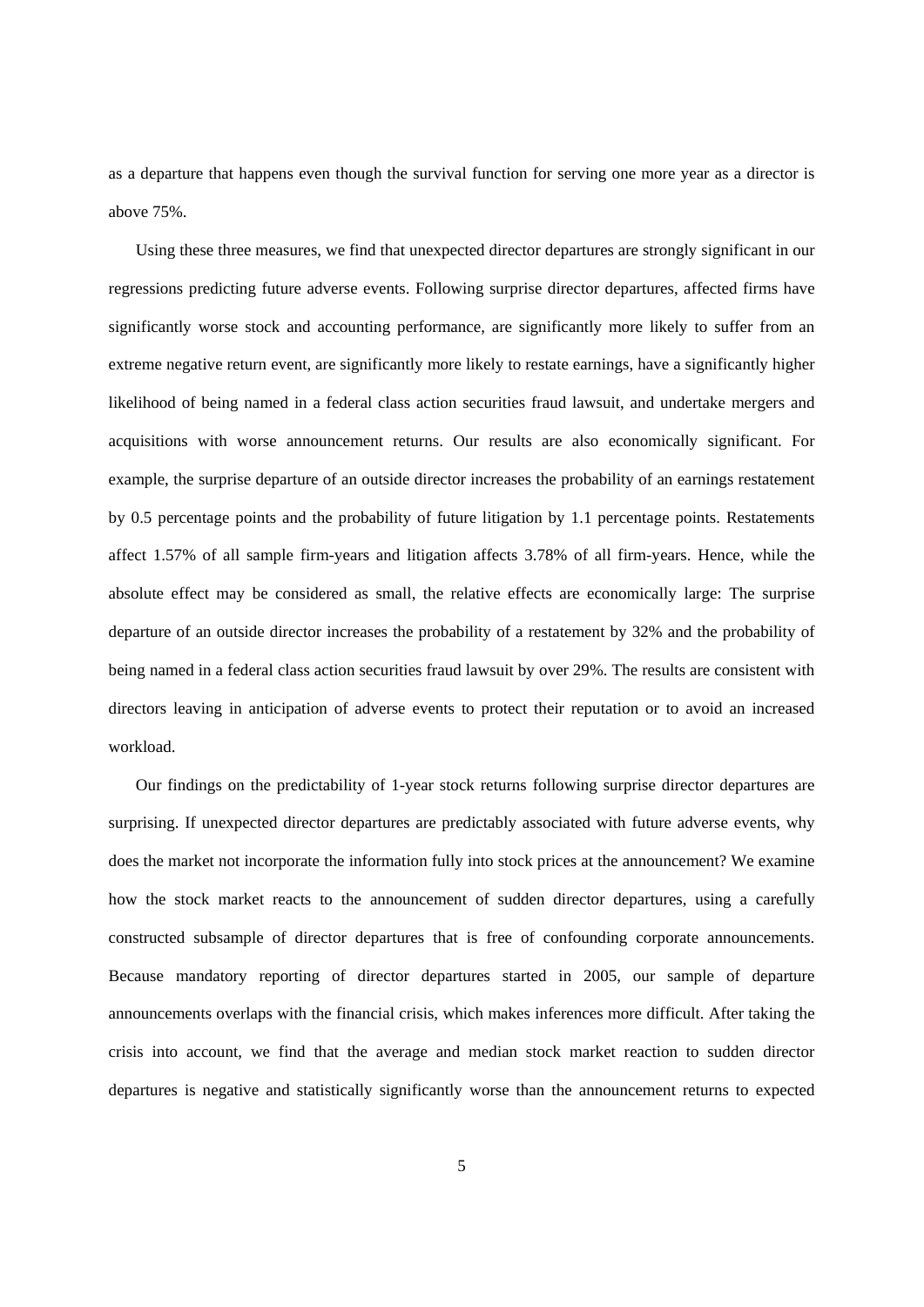director departures. Hence, the market does, at least partially, incorporate the information contained in surprise director departures into stock prices.<sup>4</sup>

One concern with our findings is that the director might not be leaving in anticipation of the bad event but that instead it is the director's departure that causes the event because the firm loses a good adviser and/or monitor. Presumably, a newly hired replacement outside director would not have the ability to impact the firm as much as the departing one who has experience with the firm and has gained credibility with the board over the years. However, this alternative explanation appears unlikely to be true. There is nothing in this explanation suggesting that a routine retirement would not be as likely to be followed by adverse outcomes as a surprise departure. Since our empirical results find that adverse outcomes follow unexpected departures but not expected departures, our empirical work is not supportive of the reverse causality explanation for our results.

There are other reasons that directors could leave unexpectedly. For instance, a director could leave because of poor health, or she could leave because she feels powerless to prevent the board from taking what she perceives to be bad decisions. Finally, she could be fired. Directors leaving unexpectedly because of poor health (we do exclude directors who die from our sample) would bias us against finding our results. Directors who leave because they feel isolated leave when they are needed most. Directors who are fired would make our interpretation of the results incorrect. We examine whether the possibility of firings of directors is important enough to undermine our conclusions and find that it is not.

The literature on the determinants of director turnover and career concerns of outside directors is limited. Yermack (2004) finds that director turnover is negatively related to the firm's stock return during the year of turnover and the previous year. Asthana and Balsam (2010) also find that directors are more likely to leave after poor performance, if the firm pays directors poorly, and if the firm is riskier. Brown and Maloney (1999) document that outside directors are more likely to depart prior to bad acquisitions. Agrawal and Chen (2011) examine 181 director resignations in 80 firms with median asset value of \$13.5

<sup>&</sup>lt;sup>4</sup> There is a large literature in finance showing that long-run returns are predictable following certain types of corporate events (for instance, equity issues and earnings announcements), therefore our evidence of under-reaction may not be so surprising in light of that literature.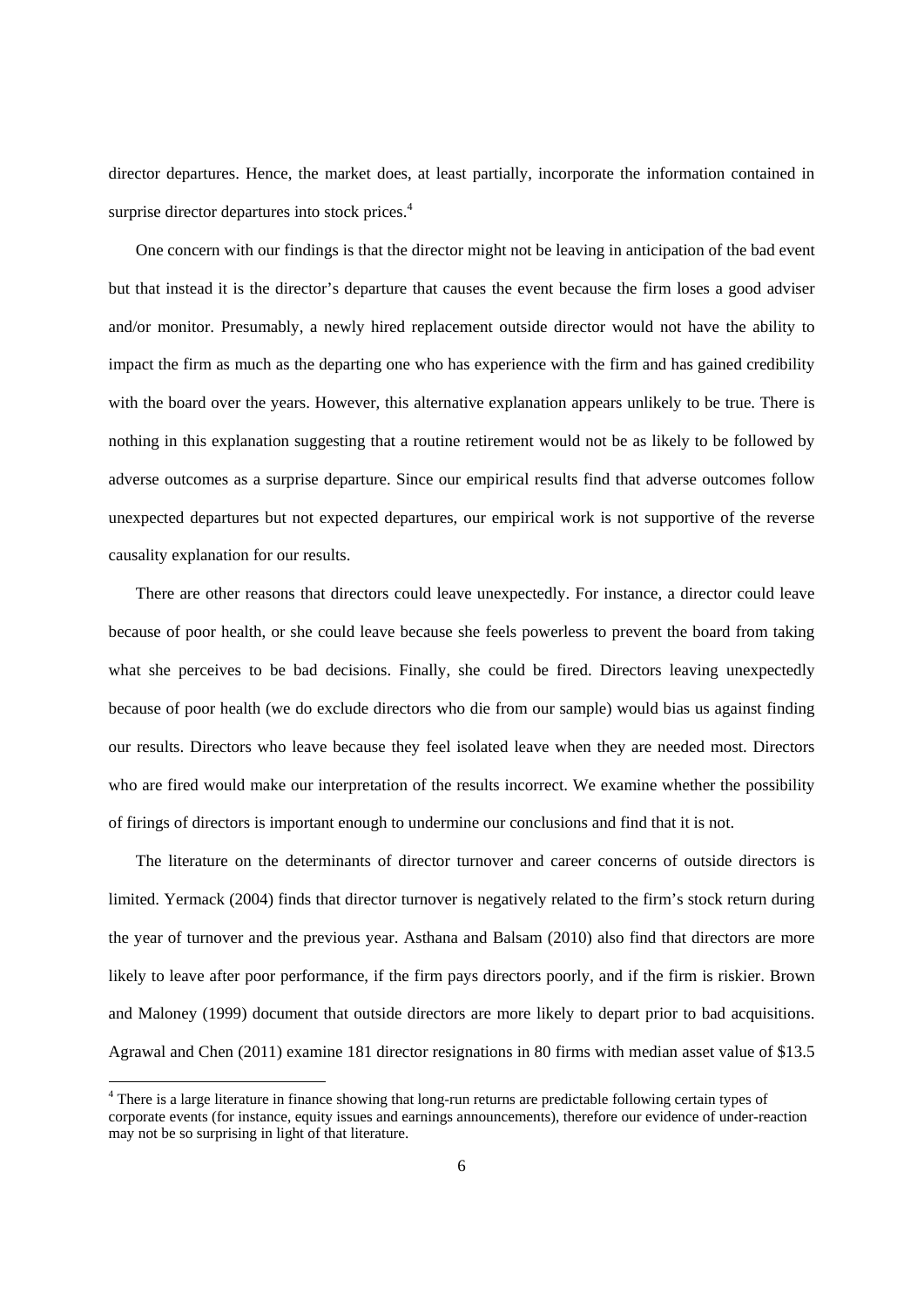million between 1995 and 2006 in which the director resigned amid dispute, filed a letter detailing his reasons for departures, and required that this letter be made public. They find a negative stock market reaction to the announcement of these disputes. In addition, affected firms have lower performance in the year following the dispute and are statistically significantly more likely to delist in the years following the disputed departure. Dewally and Peck (2010) analyze 52 announcements of director departures in which the directors publicly announce their resignation and compare these departures with 52 'quiet' director departures. They find that younger directors who are active professionals are more likely to publicly announce their departures at poorly performing firms. Dewally and Peck (2010) interpret their evidence as consistent with these directors wanting to protect their reputation. It is difficult to generalize from these small sample studies and infer motivations and consequences of director departures for firm outcomes in general. This is especially the case since the circumstances surrounding the director departures examined in the above studies are very unique. We show that director departures, even when unannounced, have similar consequences as announced departures. Consistent with our findings, Bar-Hava and Segal (2010) examine, using a sample of over 900 director departures between 2004 and 2007, whether directors truthfully state the reason for departure. They classify the stated reasons for departure into four categories, one of which is "disagreement." They show that all categories of director departures are related to an increase in risk of litigation and conclude that not all directors truthfully tell why they have left the firm. In contrast to their study, we do not focus on the reasons directors give for their resignations but instead explore whether unexpected resignations predict adverse performance and news for a large sample compared to existing related studies, as we have 7,154 departures from 2,282 distinct firms.

The remainder of the paper is structured as follows. Section 1 introduces the sample and databases we use. Section 2 examines the determinants of director departures. We analyze the performance of firms with outside director departures in Section 3, and examine additional outcome variables in Section 4. Section 5 examines the announcement returns to surprise director departures. We discuss alternative explanations for our results in Section 6, and Section 7 concludes.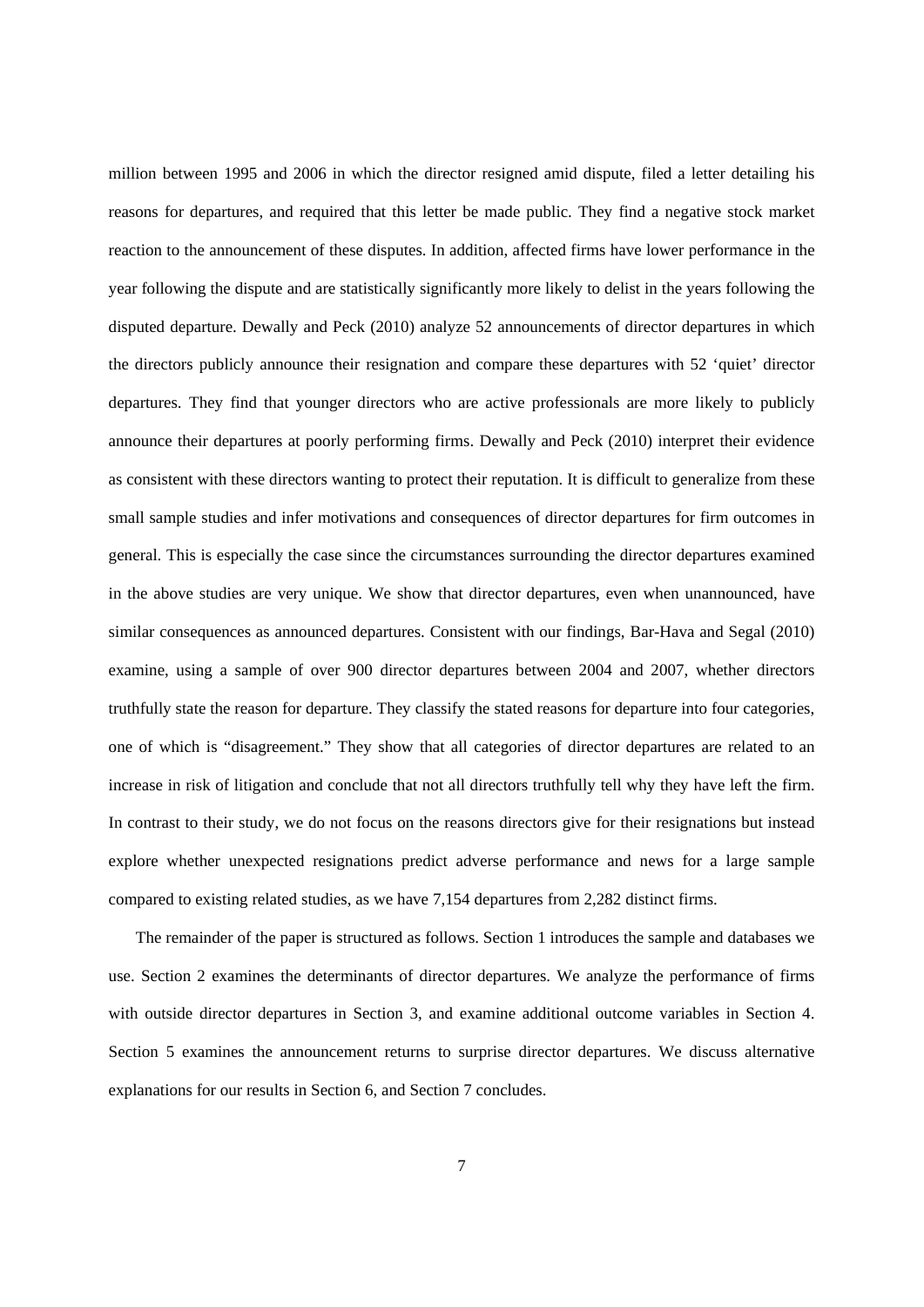#### **1 Data sources and construction of the sample**

-

Our initial sample is formed by matching Standard and Poor's Compustat database with a database of directors obtained from the RiskMetrics (formerly IRRC) Directors Database. We follow each director through time from one proxy statement to the next.<sup>5</sup> If a director is no longer listed in the subsequent proxy statement, he is defined as having left the board. Non-departing directors are those who continue to be listed in the subsequent proxy statement. Since we do not have the exact date of departure, we define the date of the subsequent proxy statement as the departure or event date.<sup>6</sup> Since our identification of departures depends on comparing adjacent proxy statements, we delete observations for which we cannot find any subsequent proxy statements or for which the next proxy statement is more than 450 days away. We further require that the firm has non-missing values for all the control variables we use in the Cox regression and a link to the Center for Research in Security Prices (CRSP) database in the fiscal year end just prior to the event date. Firm-years with more than five directors departing are deleted as these are likely subject to a corporate control event. We further require that the director is neither an inside director nor a linked director as defined by RiskMetrics. RiskMetrics provides information on director tenure, which allows us to estimate the Cox proportional hazard regressions on director time to turnover. We also delete firm-year observations where there are missing values for the director characteristics used in the Cox regression for any of the directors. The final sample consists of 95,690 outside director-firm-years (14,428 firm-proxy years) with 23,035 outside directorships, of which 7,154 end with a departure while the firm is in our sample. The sample covers 2,282 distinct firms, 16,497 distinct directors, and spans the period from 1999 to 2010.

 $<sup>5</sup>$  There is a change in the director identifier in RiskMetrics in 2004. In addition to the director identifiers provided</sup> by RiskMetrics, we use a name and age matching algorithm to match directors across the sample period.

 $6\text{ W}$ e have announcement dates of director departures for a subset of our sample, because changes in disclosure rules enacted in August 2004 require firms to announce director departures via 8-K statements. In about half of the cases, the actual departure date is announced a few months or days prior to the proxy date. For the other half of departures, firms either fail to file the required document, or announce the director departure in the proxy statement itself. Therefore, the departure date we have determined is the upper bound on the actual departure date. For brevity, we also refer to the subsequent proxy date as event date for non-departing directors.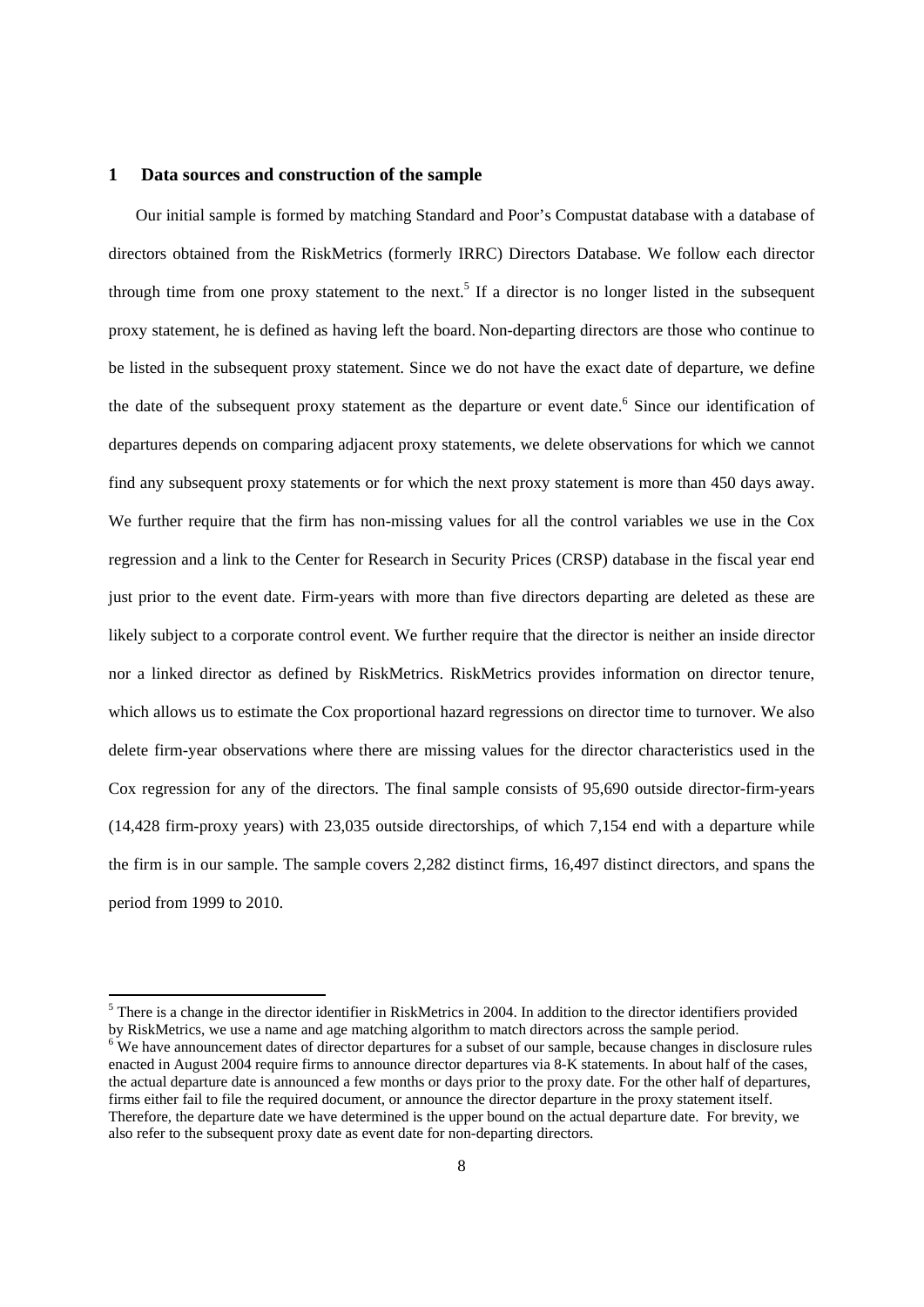We obtain accounting data from Compustat and stock return data from CRSP. RiskMetrics is used to obtain information on director characteristics and board characteristics. S&P's Execucomp database is used to gather information on CEO ownership and CEO turnover. All continuous variables are winsorized at the 1% level in both tails.

Data on accounting restatements come from two sources. For the period 1999 to 2006, the data come from the list of restatements compiled by the U.S. Government Accountability Office (GAO). Starting in 2000, we supplement the data with information on restatements from Audit Analytics. Data on firms that have been named in federal class action securities fraud lawsuits come from the Stanford Law School Securities Class Action Clearinghouse (securities.stanford.edu). The Clearinghouse maintains an index of filings since the passage of the Private Securities Litigation Reform Act of 1995. SDC Platinum is the data source for announcement dates and deal characteristics of mergers and acquisitions (M&A) undertaken by sample firms. We obtain information on director departure announcement dates from the Director and Officer Changes database provided by Audit Analytics for the period 2005-2010.

# **2 The determinants of director departures**

Table 1 describes summary statistics for our sample. The summary statistics for director characteristics in Panel A are at the director-firm-year level and are separated by whether the director is departing or not. The unconditional probability that a director departs in a director-firm-year is 7.5%. The firm characteristics in Panel B are at the firm-year level, and are split by whether or not there is at least one outside director departure in a firm year. 36.8% of firm-years are affected by at least one outside director departure.

Panel A confirms the results of the aforementioned *Spencer Stuart* Director Study. The typical departing director is older than 69. Interestingly, directors seem to be staying on beyond the age of 65, the typical age for CEOs to step down from active duty (see, e.g., Warner et al. (1988), Huson et al. (2001), and Kaplan and Minton (2012)). The median tenure for a departing director is longer than that of a remaining director (9 years versus 7 years). Table 1 shows that 1.7% of director departures are due to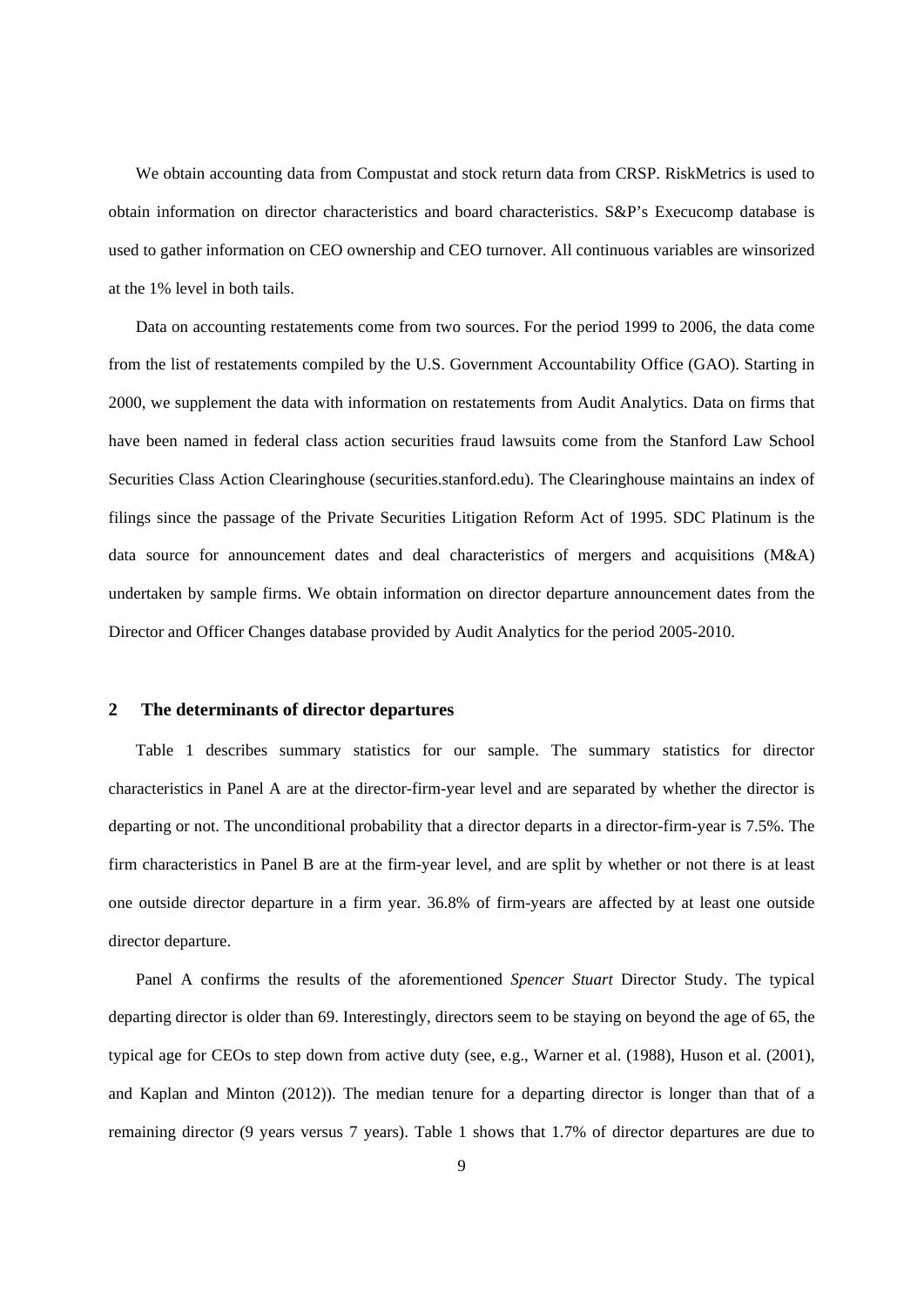death. Using the RiskMetrics dataset, we are able to determine whether the director is a CEO or non-CEO executive of another firm in our database at the time of the event date or departure date. Panel A shows that 11.8% of the departing directors are current CEOs of another firm while 15.9% of the non-departing directors are current CEOs. Similarly, departing directors are less likely to be current non-CEO executives than non-departing directors. Departing directors are significantly more likely than non-departing directors to carry the designation "Retired" in RiskMetrics, which is not surprising given their age at departure. Somewhat surprisingly, the membership on the board's subcommittees does not vary much between departing and non-departing directors. Departing directors are significantly less likely to be appointed to other boards. One plausible explanation for this surprising result is that it is related to the age of departing directors and to the mandatory retirement policy of many firms. Finally, departing directors are significantly more likely to have had an attendance problem in the last year of their tenure – the percentage of departing directors with attendance problems is at 3.9% more than double the percentage of non-departing directors with attendance problems (1.6%).

Panel B of Table 1 shows that there are more outside director departures in larger and older firms. Outside director departures are more frequent in firm years where accounting and stock returns are poor. This fact mirrors results of studies of CEO turnover (e.g., Warner et al. (1988) and Kaplan and Minton (2012)) and is consistent with the finding of Yermack (2004) for director departures in his sample. Outside director departures are less frequent if the board is relatively small, the proportion of inside directors is relatively high, and CEO ownership is high.

Table 2 shows results from Cox proportional hazard regressions of the tenure of each outside director until her turnover (the event) or until the firm leaves the sample (the censoring event). Column 1 shows proportional hazard regressions where we include only director characteristics as explanatory variables, and column 2 adds firm characteristics to the list of covariates. Columns 3 and 4 repeat the analysis of columns 1 and 2, but use the second half of the sample only. Throughout the empirical analysis, we provide results using the entire sample as well as the post-2004 sample. The analysis of the latter half of our sample serves two purposes. First, we would like to understand whether the patterns we document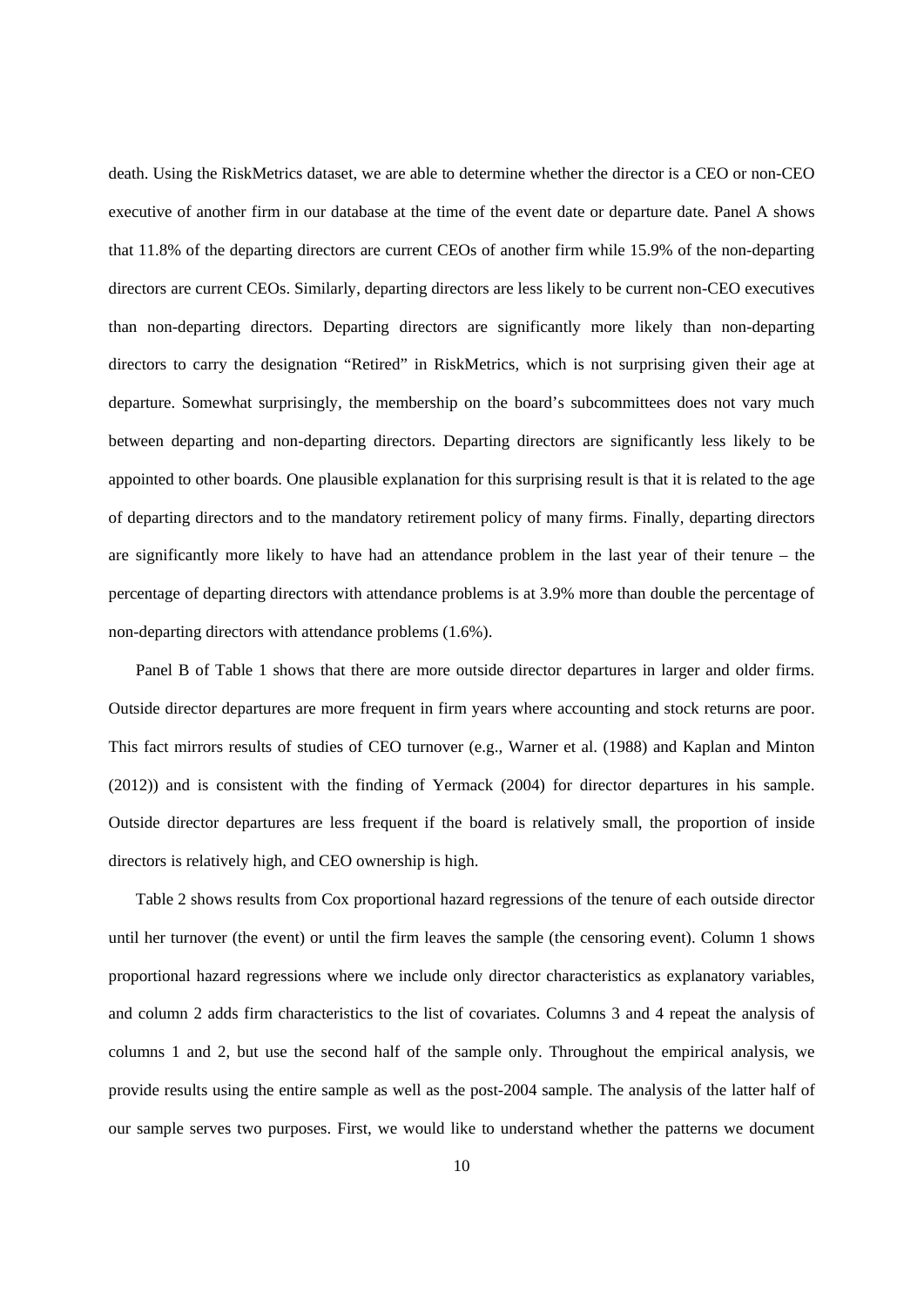still exist in a period that followed important changes in laws and exchange requirements affecting governance and which was marked by a heightened interest in corporate governance issues. If our results were driven by the early part of our sample, the relevance of our findings going forward would be questionable. Second, the analysis of director departure announcement returns is restricted to the latter half of the sample, as mandatory reporting of director departures only started in late 2004.

Table 2 reports hazard ratios, i.e. exponentiated coefficients. The hazard ratios allow us to quantify the economic magnitude of the explanatory variable. For example, holding the other covariates constant, each additional board seat reduces the annual hazard of director turnover in column 2 by 2.1 percentage points  $(0.979 - 1)$ .<sup>7</sup> By far the largest economic effects come from the age indicator variable equal to one if the director is older than 69 and the death indicator variable. Holding the other covariates constant, being older than 69 increases the annual hazard of director turnover by a factor of 3.174, or 217%. Director death increases the hazard of director turnover by 900%.<sup>8</sup> Controlling for other covariates, being a current executive decreases the hazard of director turnover, while being retired increases the hazard by approximately 15%. Interestingly, being a member of the audit, compensation, or nominating committee of the board decreases the hazard of turnover by, depending on the specification, between 11-16%. If a director was appointed to the board of a different firm in the prior year, it increases the hazard of turnover by an economically significant 22%. The magnitude of the effect can potentially be explained by limits on the number of directorships an executive may have so that he has to choose between mandates. If a director had attendance problems in the prior year, he is 100% more likely to turnover. Columns 3 and 4 repeat the regressions for the second half of our sample, with generally economically and statistically similar results. The results of columns 3 and 4 suggest that the relation between director characteristics

 $<sup>7</sup>$  This negative relation between director turnover and board seats is consistent with results by Srinivasan (2005) and</sup> Asthana and Balsam (2010).

<sup>&</sup>lt;sup>8</sup> By definition, directors who died also departed from the board. In untabulated results, we construct the surprise departure measures by deleting observations of director departures due to death prior to estimating the COX regressions, and estimate all regressions of Sections 3 to 5 using this alternative specification of surprise director departures. The results are economically and statistically similar.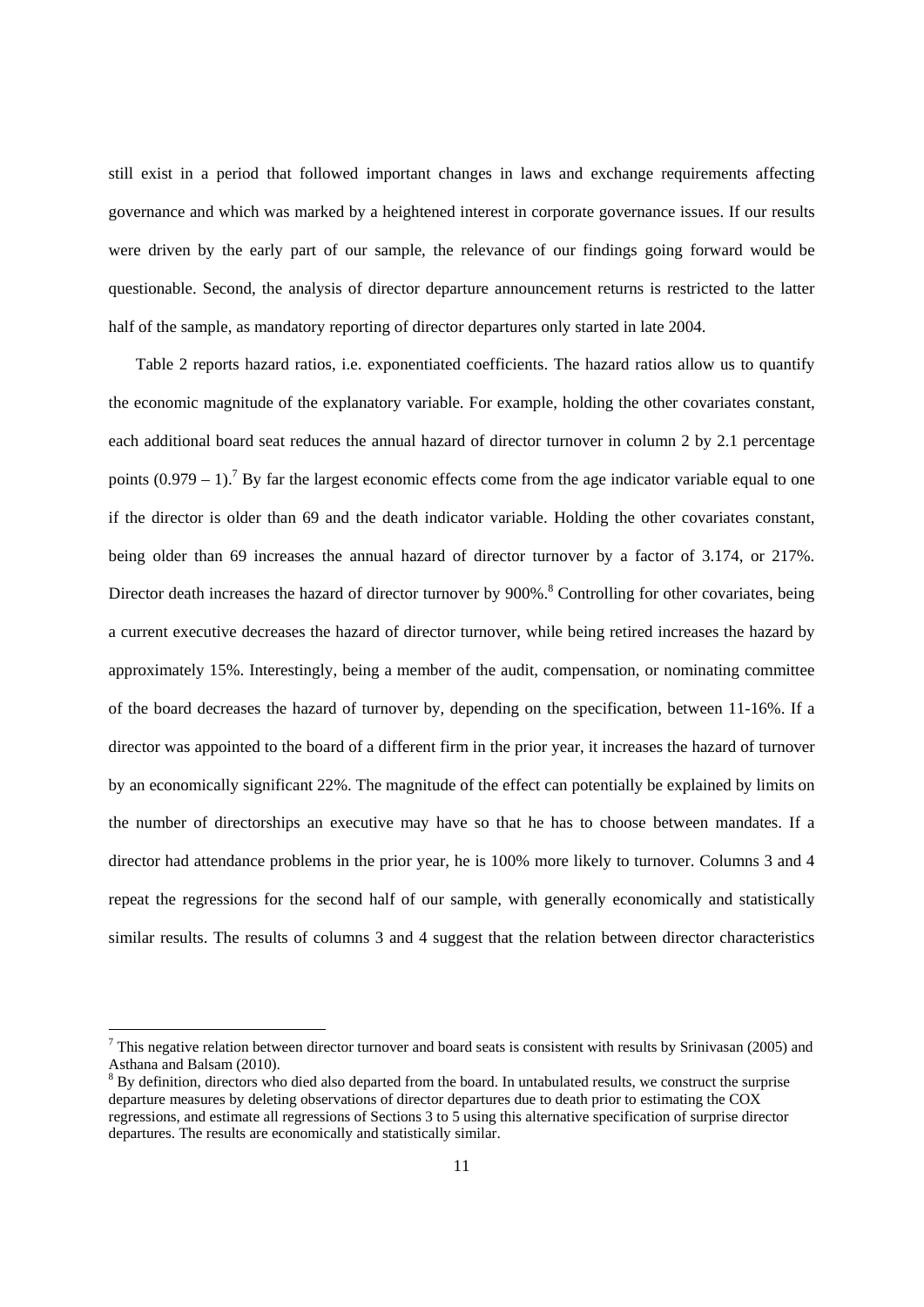and turnover hazard is relatively constant in the time-series and were not materially affected by the passage of the Sarbanes-Oxley act.

Turning to firm characteristics, column 2 shows that poorer performance, both in terms of ROA and stock returns, increases the hazard of director turnover, which is consistent with the results reported by Yermack (2004). Higher return volatility increases the hazard of turnover. A large effect of an increase of almost 30% in the hazard of turnover is observed whenever the CEO of the firm steps down in the previous year, which is consistent with results reported by Hermalin and Weisbach (1988) and Farrell and Whidbee (2000). There is a smaller chance of outside director turnover if CEO ownership is large, the board of directors is small, and if there are fewer outside directors to begin with. The results in column 4 that are based on the latter half of the sample are again consistent with column 2, with the exception of the firm size and stock return results.

Our subsequent analysis requires a measure of unexpected outside director turnover. One approach would be to collect disclosures of director departures and to evaluate the reasons given by directors for their departure. Such an approach does not seem appropriate for this study for at least three reasons. First, firms have only been required to disclose director departures systematically in 8-K reports (item 5.02 – Departure of Directors or Principal Officers) since August 2004.<sup>9</sup> If we used these disclosures, we would lose half of the time-series available to us. Second, Bar-Hava and Segal (2010) argue and provide evidence that outside directors have incentives not to disclose the true reasons for their departure in 8-K reports, which limits the usefulness of the disclosures. Third, using a newspaper article search to identify disclosures about director resignations would pose similar problems. In addition, many director departures are not publicly announced in newspapers and, even if they are announced, often no reason for departure is given.

In the following, we use our empirical analysis of director departures in Table 2 to construct measures of unexpected director departures. Since we are interested in departures unrelated to routine retirements,

<sup>&</sup>lt;sup>9</sup> Prior to 2004, departures of directors were only disclosed in the 8-K report for departures due to disagreement. Disclosure was required only if the departing director explicitly requested that the nature of the disagreement with the firm be publicly disclosed (see Agrawal and Chen (2011) and Bar-Hava and Segal (2010) for details).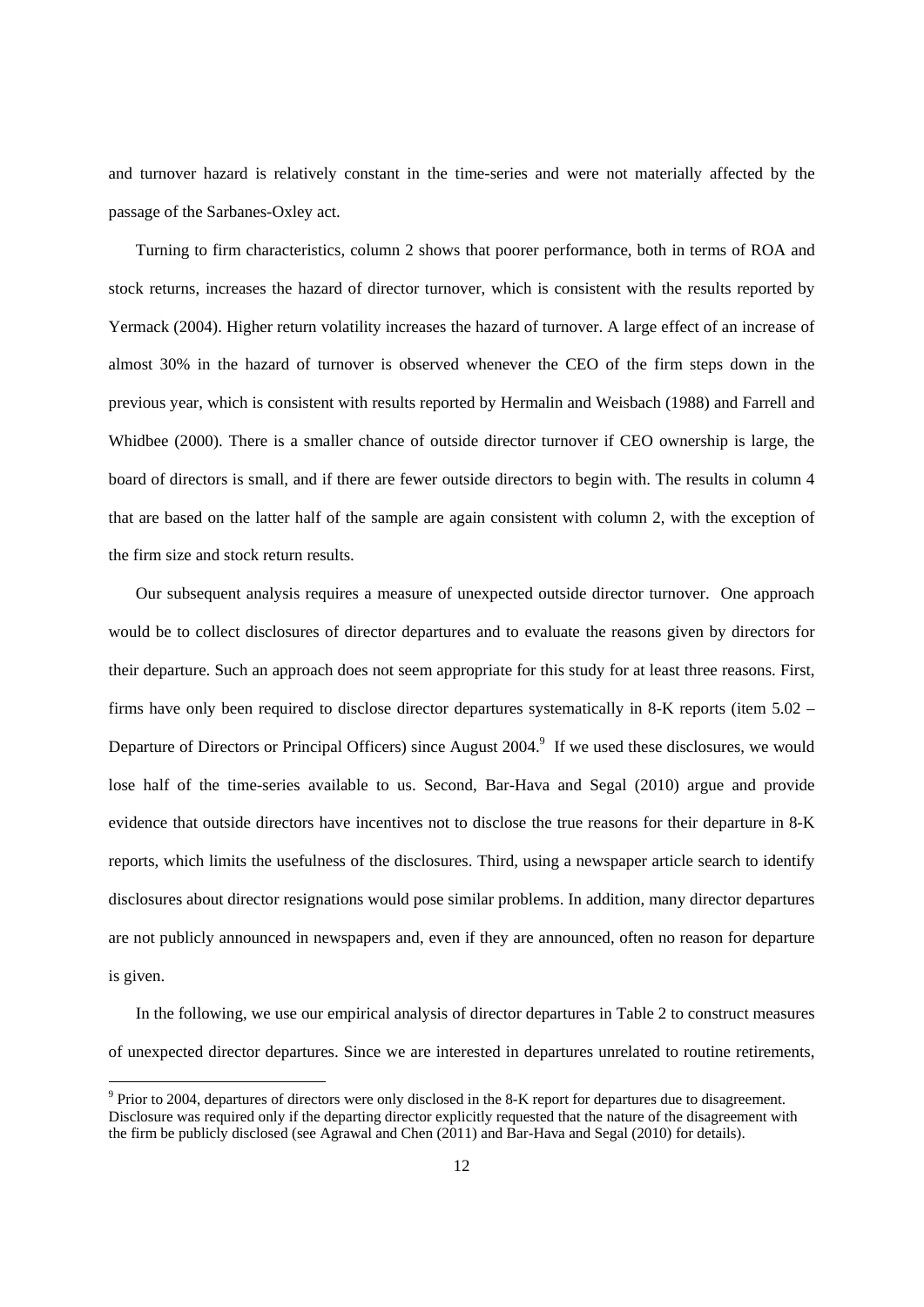and given the very strong effect of the director age indicator variable (above 69) on the hazard of turnover, our first measure of unexpected turnover is defined as any turnover that happens prior to the director turning 70 and not due to director death (surprise departure measure (1)). While this measure is likely to be noisy, it has some appeal because of its simplicity.<sup>10</sup> Our second measure is based on the Cox proportional hazard regression in Table 2, column 1 (surprise departure measure (2)). For each directorfirm-year observation, we calculate the survival function that measures the probability that the director will stay an additional year on the board of directors. If this function is higher than 75%, but the director nevertheless steps down, we classify his departure as unexpected. Surprise departure measure (3) is defined as all outside director departures in which the one-year outside director survival function from the Cox proportional hazard model in Table 2, column 2 is higher than 75%, but the director nevertheless departs. For the post-2004 period, we define similar measures of surprise departures using the regressions underlying columns 3 and 4 of Table 2.

Table 3 shows the yearly frequency of director departures that are classified as a surprise at the director-firm-year level (Panel A) and the firm-year level (Panel B). Out of 7,154 outside director departures, 55.5% of the departures are classified as surprise departures using our first measure while 30.0% (29.6%) of the departures are classified as surprise departures using the second (third) measure.<sup>11</sup> Conditional upon a departure, the correlation between the first and second measure of surprise departures is 56%. The correlation between the second and third measure is 91%. The departures are fairly spread out over the sample period. There is no major clustering of director departures or surprise departures in any year. In particular, we do not observe a significant increase in director turnover around the implementation of the Sarbanes-Oxley Act in 2002. At the firm-year level (Panel B), out of 5,308 firm-

 $10$  The measure could potentially be improved upon by declaring departures of directors younger than 70 nevertheless as expected if the director holds multiple board seats and leaves all boards at the same time. Such a clustered departure could indicate a departure that is unrelated to problems at a specific firm; for instance, it could occur because of health reasons or because the director took on a new job that prohibits directorships (e.g., a fulltime political appointment in the U.S. government). A random check of our sample suggests that the incidence of these reasons for departure is very small.

 $11$  Using a survival function cutoff of 90% would reduce the surprise departures under both the second and third measures to 10% and using a cutoff of 50% would increase the surprise departures under both measures to 51%.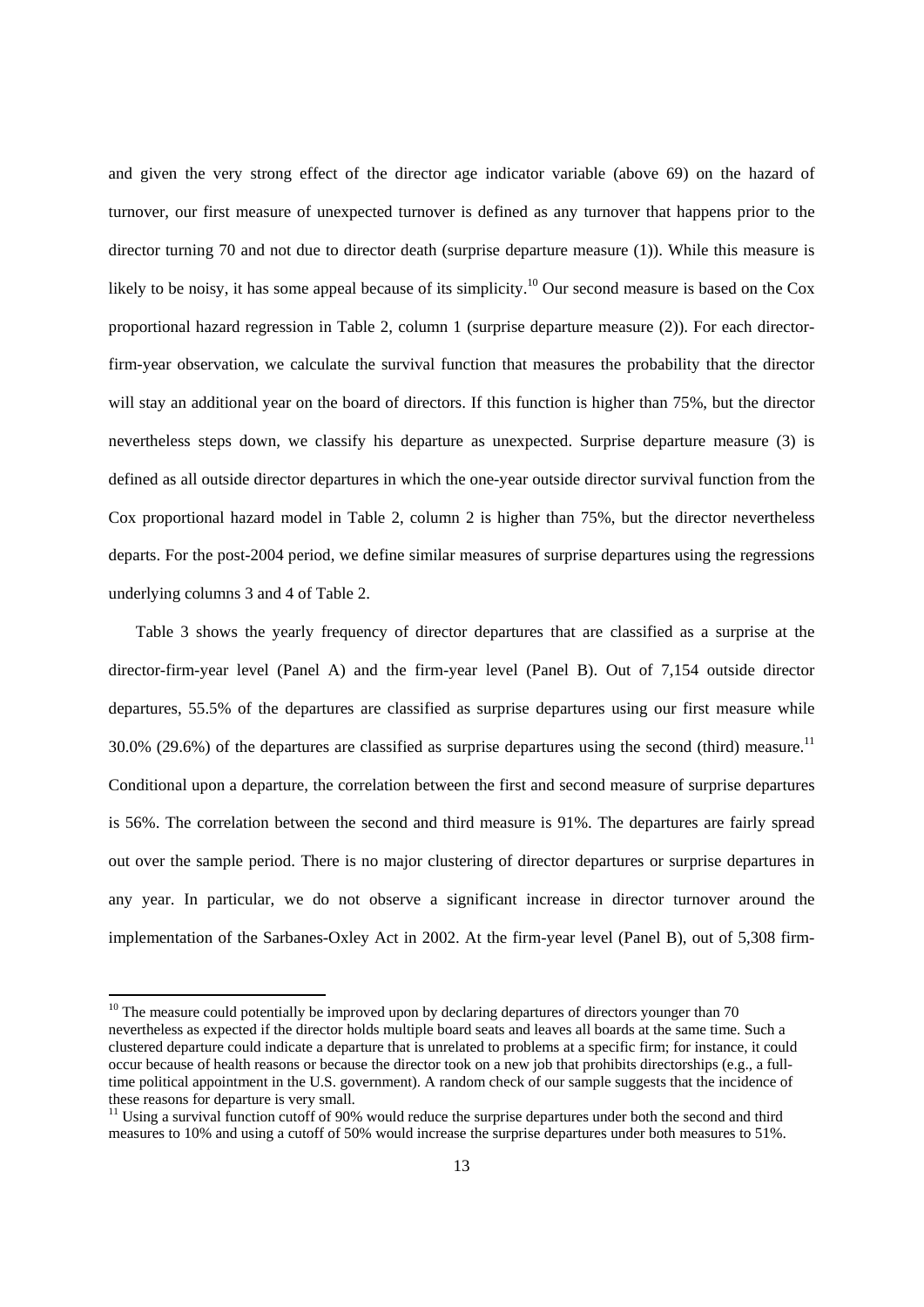years with at least one director departure, 61.3% of firm-years have at least one surprise director departure based on the first measure, 35.4% of firm-years have at least one surprise director departure based on the second measure, and 35.2% of firm-years have at least one surprise departure based on the third measure.

#### **3 Outside director departures and future performance**

In this section, we analyze whether surprise departures of directors are related to future firm performance. We start with stock returns in section 3.1, followed by accounting performance in section 3.2.

# 3.1 Stock returns

We analyze stock returns in firms with and without outside director departures using a calendar-time portfolio approach. Each month, we sort firms into two portfolios based on whether there is at least one outside director departure. Firms are added into the assigned portfolio in the month after the departure date or event date (when there is no departure) and held for 12 months or until the next proxy date occurs. Firm-years with inside or linked director departures are excluded as these director departures are likely to be associated with CEO and top executive turnover. This filter reduces the sample size to 11,151 firmyear observations. We calculate value-weighted and equal-weighted portfolio returns in excess of the 1 month risk-free interest rate. Table 4 shows the mean and median return for each portfolio as well as the return to a long-short portfolio in which the firms with outside director departures are bought and firms without outside director departures are sold. Columns 1 and 2 show mean and median returns for valueweighted portfolios, and columns 3 and 4 show the same statistics for the equal-weighted portfolios.

Panel A compares the return of the outside director departure portfolio (Portfolio 1) – both expected and unexpected departures – with the return of the no director departure portfolio (Portfolio 2). The portfolio that goes long the firms in which outside directors depart and short the firms where no outside directors depart produces a monthly return of between minus 6 and minus 13 basis points. Only the median difference of the equal-weighted portfolio is statistically different from zero.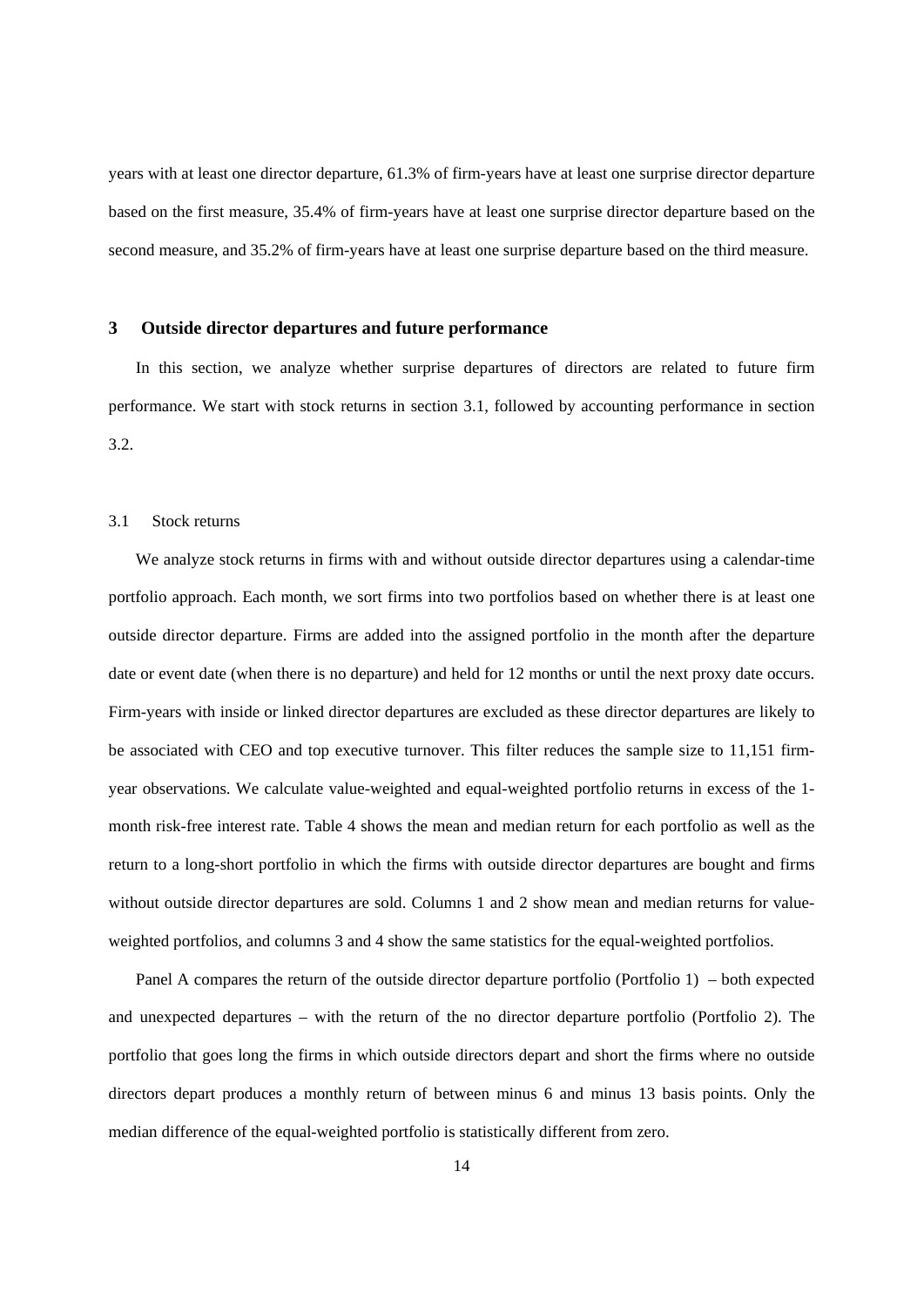Panels B through D decompose firm-years with outside director departures further into firm-years with expected and unexpected departures using surprise departure measures (1), (2), and (3). We now form three portfolios. Portfolio 1S contains firm-years in which there is at least one unexpected outside director departure, while portfolio 1E contains firm-years in which all the departures are expected. Portfolio 2 is defined as before. Panels B through D of Table 4 show that the long-short strategy "portfolio 1S – portfolio 2" is generating negative returns while the returns to the long-short strategy "portfolio 1E – portfolio 2" are essentially zero. The effects are weaker for the coarse measure (1) that is based on age alone. The results are statistically and economically significant for both value-weighted and equal-weighted portfolios using surprise departure measures (2) and (3). They are economically large with monthly returns of between minus 27 and minus 52 basis points, depending on the specification.

Panels E and F of Table 4 repeat the analysis for surprise departure measures (2) and (3) in the post-2004 period. Although the results are based on a shorter time series, the results are economically and statistically significant, with the long-short portfolio that is long firms with surprise outside director departures generating excess returns of minus 18 to minus 62 basis points, depending on the specification.

One possible explanation for the performance differences documented in Table 4 is that they are driven by differences in the characteristics of the two portfolios. Researchers have identified several equity characteristics that explain differences in realized returns. In Table 5, we account for these differences by estimating the four-factor model of Carhart (1997) and Fama and French (1993). For brevity, we only show the alphas from the regressions and only results for surprise departure measures (2) and (3).

Panel A of Table 5 indicates that the long-short portfolio that goes long firms with surprise outside director departures according to measure (2) and short firms with no outside director departures continues to underperform, even after the different characteristics have been taken into account. The estimated monthly alpha of the long-short portfolio is minus 41 basis points for the value-weighted portfolio and minus 27 basis points for the equal-weighted portfolio. Both alphas are statistically significantly different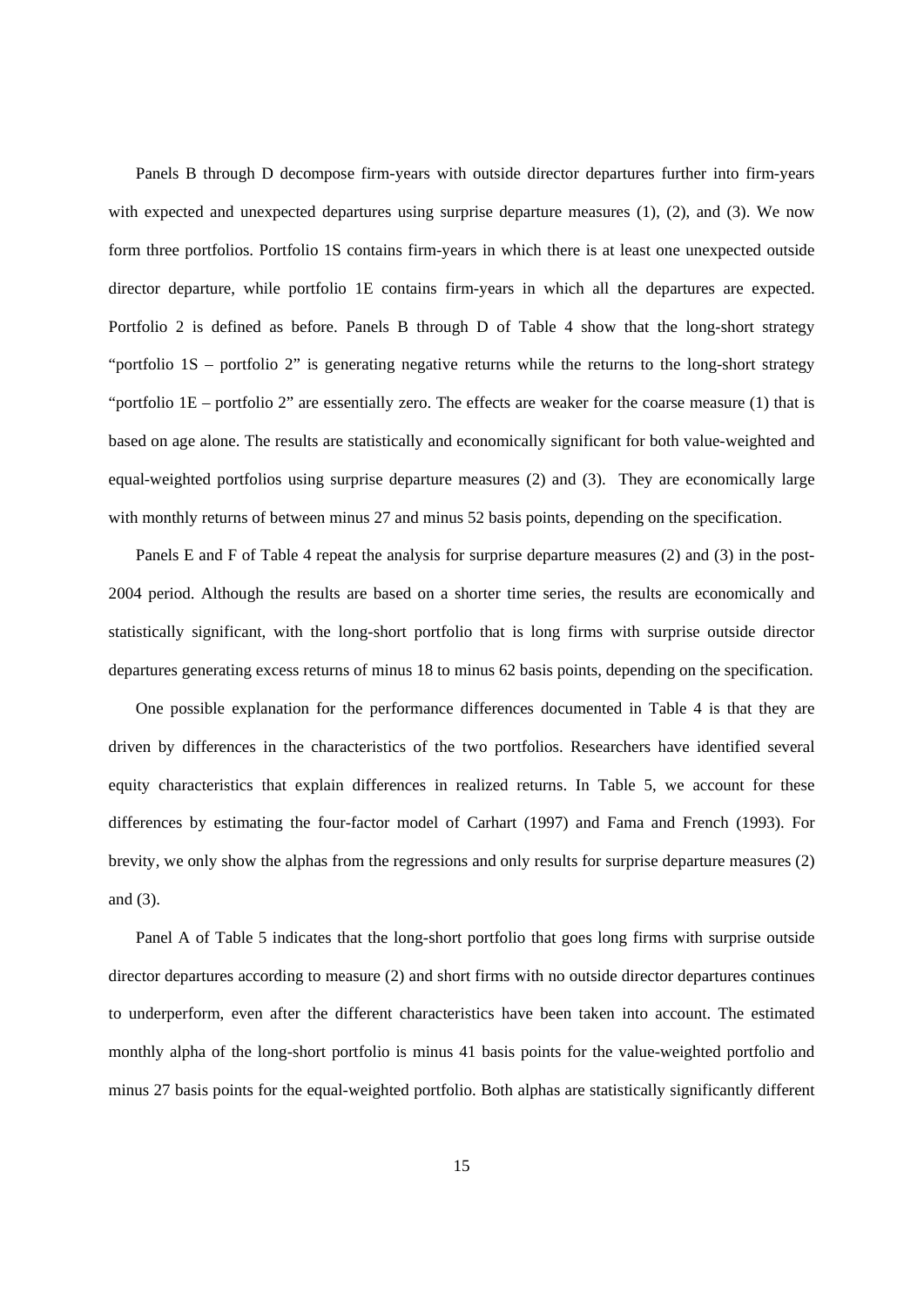from zero at the 5% level. There is no statistically significant alpha generated by the long-short strategy that buys firms with expected director departures.

Panel B, in which we use our surprise departure measure (3), shows that firms with surprise departures underperform firms without any outside director departures by 39 basis points monthly on a value-weighted basis and 33 basis points monthly on an equal-weighted basis. There is no statistically significant alpha generated by the long-short strategy that buys firms with expected director departures.

The results for the post-2004 period reported in columns 3 and 4 are economically and statistically similar, with the exception of the equal-weighted portfolio using measure (2).

Overall, the results on stock returns indicate that firms in which outside directors unexpectedly leave underperform firms with no outside director departures in the 12 months following the departure. There is no underperformance in firms with expected departures only.

# 3.2 Accounting performance

-

We now turn to an analysis of accounting performance. Performance is measured using return on assets (ROA), defined as the ratio of operating income before depreciation over book value of assets. We calculate operating performance pre- and post-director turnover and examine the change in performance around the outside director departure. We measure operating performance before the appointment as the average over event years -2 to -1, where year -1 is the fiscal year ending just prior to the event date. Performance after the director turnover is calculated as the average over event years +1 through +2. The change in performance is the difference of the two averages. To control for industry, prior performance, and time effects, we calculate a performance and industry-adjusted ROA (see, e.g., Barber and Lyon  $(1996)$ .<sup>12</sup> We require that the control firms do not have an outside director departure in the same year as

<sup>&</sup>lt;sup>12</sup> Performance and industry-adjusted ROA is the difference between the unadjusted ROA and the median ROA of a control group of firms. The control firms are from the same two-digit SIC code and have ROA in year -1 that is within  $+/- 10\%$  of the firm's ROA. If there is no control firm, we relax the performance requirement to  $+/- 20\%$  and if there is still no match, we expand to +/- 30% of the firm's ROA.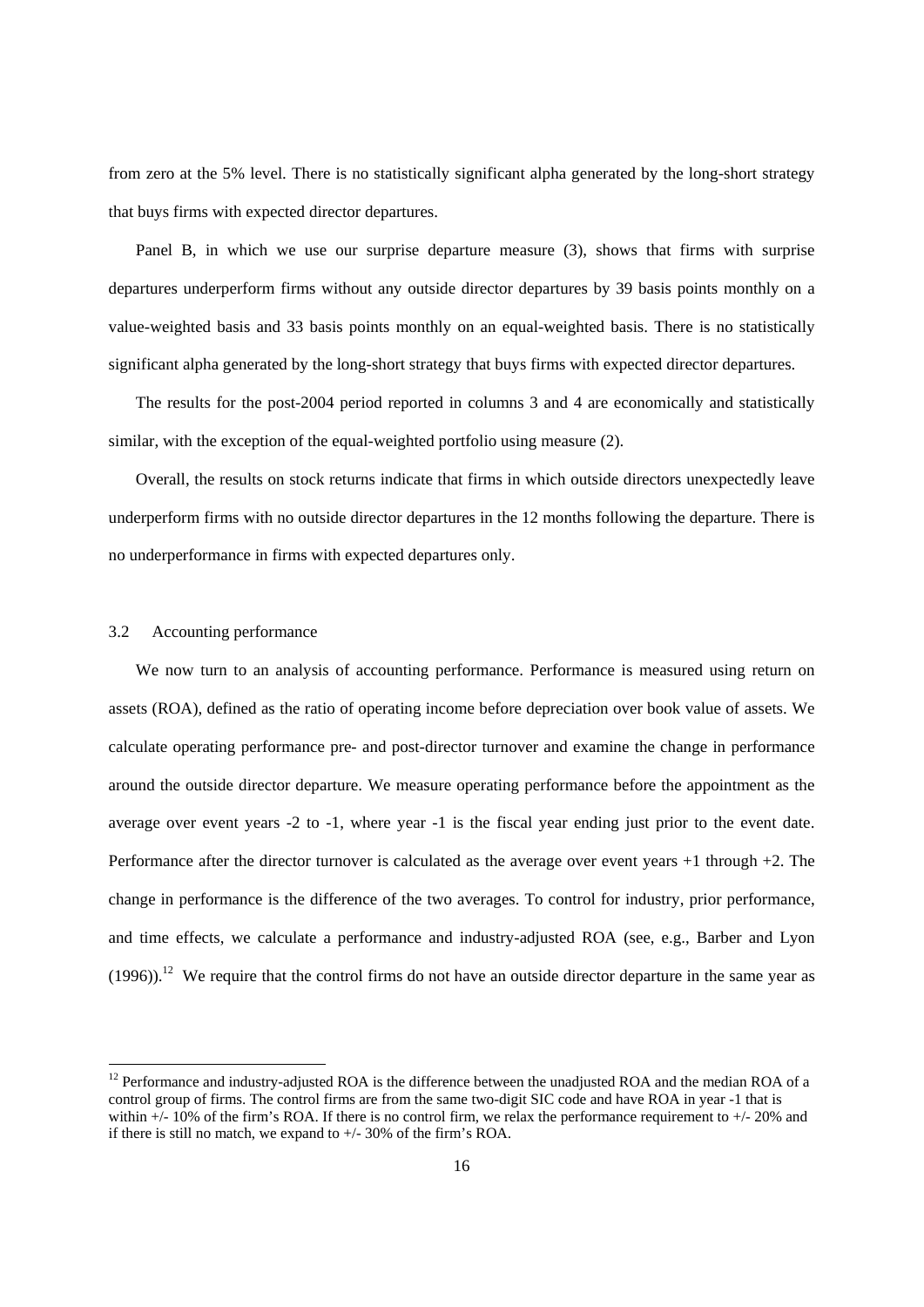the departure firm. The ROA is adjusted before averages are taken. Similar to the stock returns analysis, we delete firm-years with inside or linked director departures.

Table 6 shows the mean and median ROA surrounding the departures of outside directors. We report our results in four panels: All departures of outside directors (Panel A), surprise departures using measure (1) (Panel B), and surprise departures using measures (2) and (3) (Panels C and D, respectively).

Panel A of Table 6 shows that the raw performance deteriorates significantly after director turnover. Both mean and median performance changes are negative and statistically significantly different from zero. However, the performance and industry-adjusted changes are small and statistically indistinguishable from zero.

Panels B, C, and D show results for the change in performance around surprise director departures. The mean and median changes in raw ROA around surprise director departures are significantly negative in all specifications. We can gauge the economic significance by relating the change in performance to the pre-turnover ROA. For example, for surprise departure measure (3), the average change in performance is -1.21%. Relative to the average pre-turnover ROA of 13.12%, this is a decrease in performance of about 9.2%. The average change in performance- and industry-adjusted ROA is negative and significant at least at the 10% level for all three surprise director departure measures, while the median change is significant at the 10% level only for measure (3). Columns 3 and 4 of Table 6 show changes in performance for the post-2004 period for surprise departure measures (2) and (3). The mean and median change in raw ROA for firm-years with surprise outside director departures is significantly negative, but the performance- and industry-adjusted changes are indistinguishable from zero.

#### **4 Adverse corporate events following unexpected director turnover**

Our results on stock and operating performance are consistent with a scenario in which the outside director anticipates deteriorating performance at the firm and leaves to protect her reputation or because she anticipates a significantly higher workload. In this section, we attempt to provide additional evidence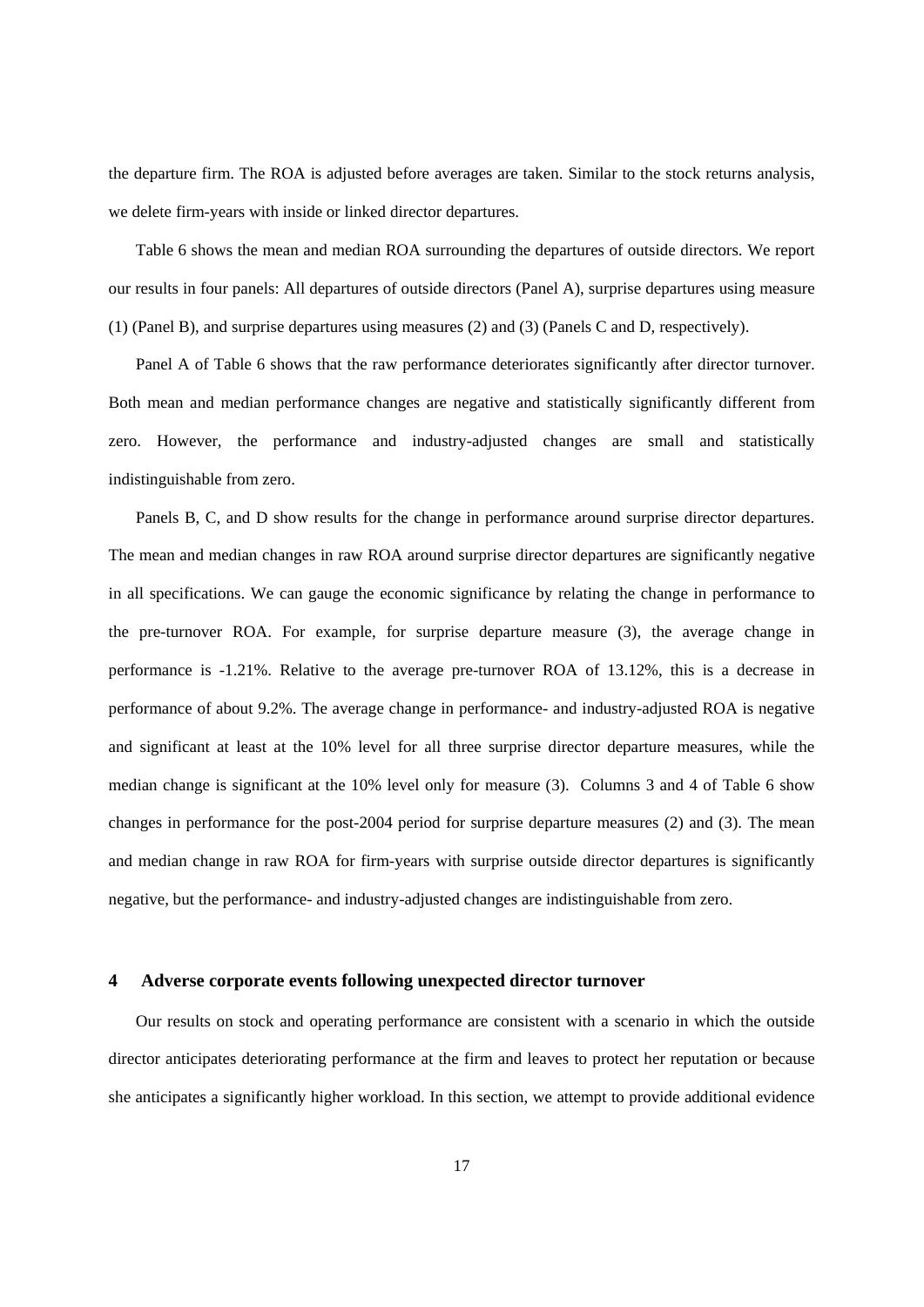that is supportive of our dark side interpretation. We examine earnings restatements, litigation filings, mergers and acquisitions, and negative skewness in the year post-director turnover. These events have been shown to adversely affect the reputational capital of directors belonging to the affected firms (e.g., Fich and Shivdasani (2007) and Srinivasan (2005)) and are of sufficiently high level that directors can be expected to have information on these events.

#### 4.1 Earnings restatements

-

Hennes et al. (2008) argue that researchers can significantly enhance the power of tests related to restatements by distinguishing between unintentional (due to errors) and intentional (due to irregularities) misstatements. Hence, the dependent variable in our restatement regressions is an indicator variable equal to one if there is an announcement of a restatement due to irregularities during the 12 months following the annual meeting date or director departure date, and zero otherwise. We define a restatement due to irregularities as a restatement which Hennes et al. (2008) classify as intentional, or where the SEC (or other regularity body) is involved, or which Audit Analytics classifies as fraud.13 The main independent variable of interest is an indicator variable equal to one if there is at least one surprise outside director departure. The control variables are taken as of the fiscal year ending just prior to the annual meeting date or director departure date. We use control variables that have been identified as important in the prior literature (e.g., Larcker et al. (2007) and Srinivasan (2005)).

After requiring that there is information on director departures and control variables, our sample contains 11,660 firm-years out of which  $1.57\%$  (183/11,600) are affected by intentional misstatements.<sup>14</sup> One third of the sample firm-years have at least one outside director departure. In untabulated results, the Chi-square test of no association between outside director departures and restating incidence is rejected. Specifically, the frequency of directors who depart from firms who subsequently restate is higher than what is expected under the null hypothesis of random departures.

<sup>&</sup>lt;sup>13</sup> We thank Andrew Leone for providing the classification of intentional misstatements pre-2006 on his website. <sup>14</sup> Year 2008 was dropped when estimating the logistic regressions because there were no restatements due to irregularities.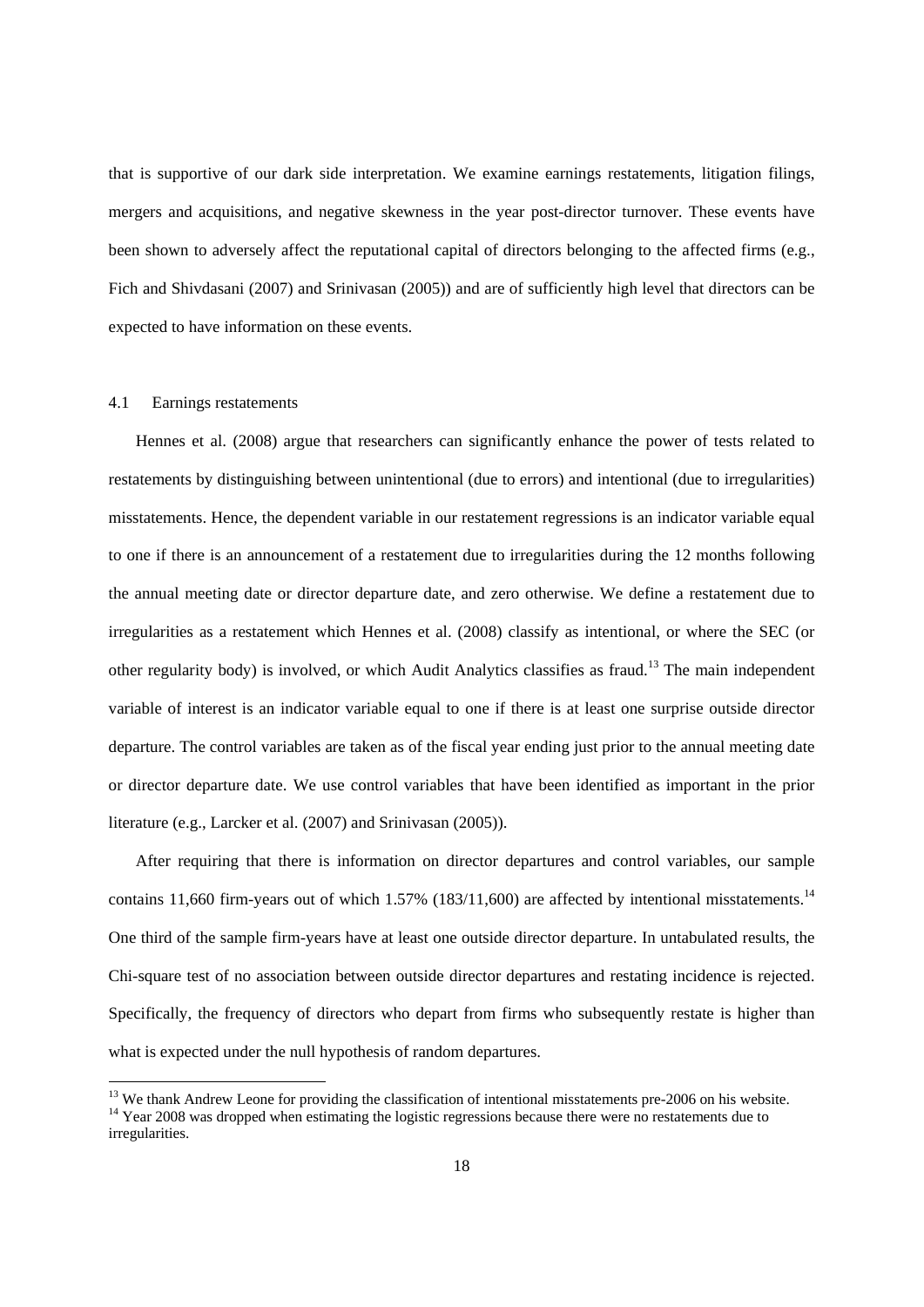Table 7 shows the results of logistic regressions in which the left-hand side variable is equal to one if a firm restates earnings due to an intentional misstatement in the 12 months following the event date, and zero otherwise. We show the coefficients from the logistic regressions in the table and the marginal effects of the departure variables are given in brackets below the coefficients and standard errors. In column 1, where we do not distinguish between surprise and expected departures, the coefficient on outside director departure is insignificant. The probability of an intentional misstatement is however significantly positively associated with surprise outside director departures in the prior year, for all three surprise departure measures. The effect appears economically significant. The unconditional probability of a restatement is 1.57%. The marginal effect of 0.005 for surprise departure measure (2) hence signifies that the surprise departure of an outside director increases the probability of a restatement by 32% (0.5/1.57). The coefficients on the control variables are mostly consistent with prior studies. Columns 5 and 6 repeat the analysis for the post-2004 period and surprise departure measures (2) and (3). The coefficients and marginal effects are similar in magnitude to those in columns 3 and 4, but are statistically indistinguishable from zero.

# 4.2 Shareholder litigation

-

We use the database on federal class action securities fraud lawsuits provided by the Securities Class Action Clearinghouse of *Stanford Law School* and *Cornerstone Research* to identify instances of alleged financial fraud*.* The database contains a comprehensive list of filings of federal class action securities fraud lawsuits filed after the Private Securities Litigation Reform Act of 1995.15 We match this database to our main database by ticker symbols. After requiring non-missing information on director departures and control variables, the sample consists of 13,013 firm-year observations with 492 firm-years (3.78%) of alleged securities fraud. About one-third of the firm-years are associated with an outside director departure. In untabulated results, a Chi-square test of no association between litigation and director

<sup>&</sup>lt;sup>15</sup> For other research using federal class action securities fraud lawsuits see, e.g., Bajaj et al. (2003), Fich and Shivdasani (2007), and Black et al. (2006) and the references therein.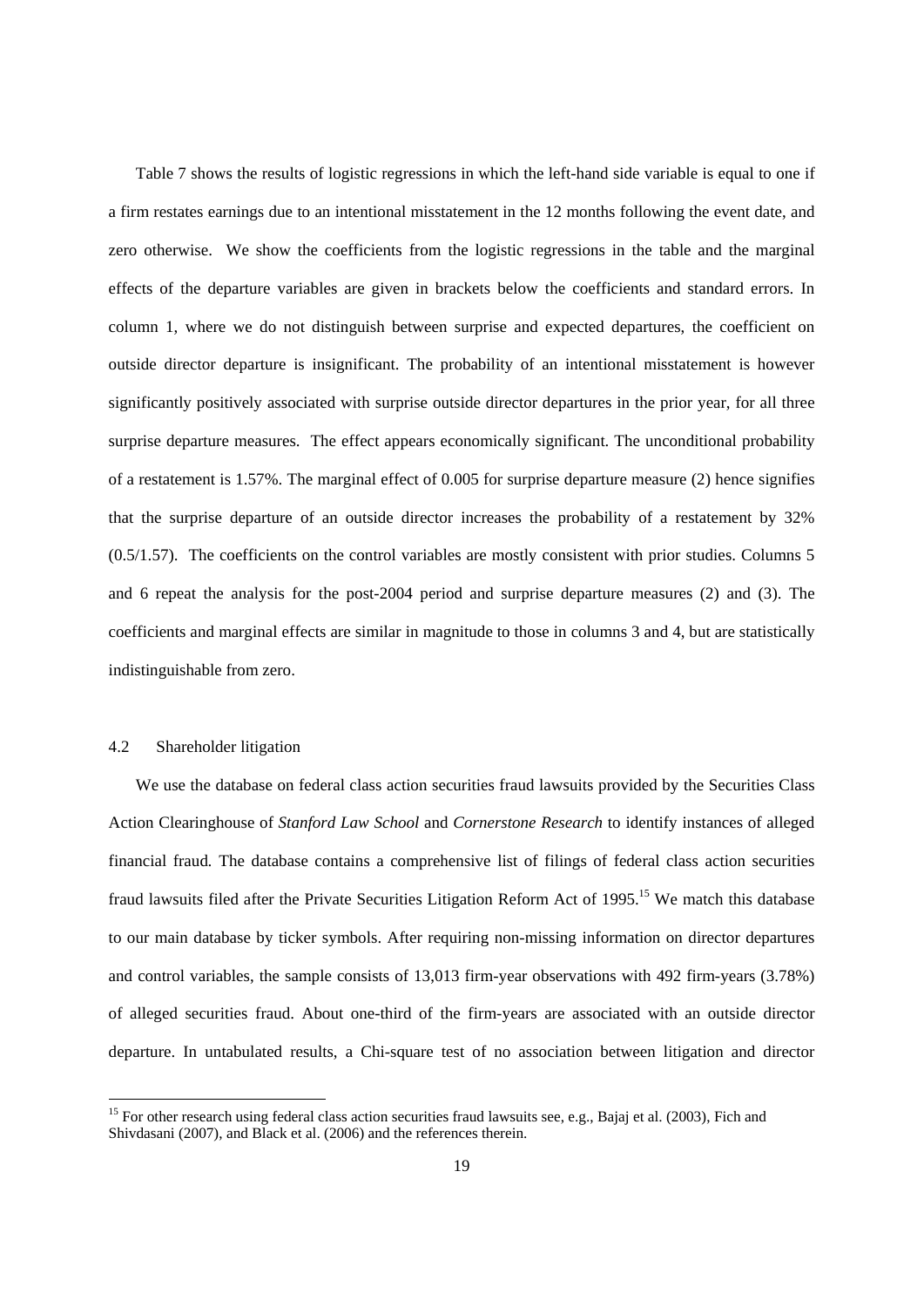departure is rejected. The frequency of director departures prior to litigations is higher than expected under the null hypothesis of random departures.

A drawback to using class action lawsuits to identify financial fraud is that the class action securities fraud lawsuit database contains events where fraud is alleged, but is not actually proven.<sup>16</sup> However, note that this fact biases us against uncovering evidence of directors leaving for reputational concerns prior to filings. One fact that is appealing for our purposes is that Black et al. (2006) convincingly demonstrate that out-of pocket liability risk from shareholder litigation for outside directors is actually extremely low. To the extent that directors worry about future litigation it therefore seems much more related to reputational rather than financial concerns.

Table 8 shows the results of logistic regressions in which the left-hand side variable is equal to one if there is a class action lawsuit filed during the 12 months following the annual meeting date or director departure date, and zero otherwise. The main independent variable of interest is an indicator variable equal to one if there is at least one surprise outside director departure prior to the lawsuit filing. In the table, we show the coefficients from the logistic regressions. Marginal effects for the departure variables are reported in brackets. In column 1, where we do not distinguish between surprise and expected departures, the coefficient on outside director departure is insignificant. The coefficients on the 3 measures of surprise outside director departures are all statistically and economically significant. The surprise departure of an outside director increases the probability of the filing of shareholder litigation by 0.6 percentage points using measure (1), 1.1 using measure (2), and 0.9 using measure (3). The economic magnitude of this effect can be gauged by comparing this increase in probability relative to the base probability of filing. Relative to the unconditional sample mean probability of 3.78%, the coefficient of 0.6 is equivalent to an increase of 16% in the probability of filing. The surprise departure of a director using measure (2) increases the probability of filing by 29%. The surprise departure of a director using measure (3) yields similar economic effects.

<sup>&</sup>lt;sup>16</sup> For more details, the reader is referred to Fich and Shivdasani (2007) and Klausner (2010). Klausner (2010) empirically analyzes the differences between securities class action lawsuits and actual enforcement actions by the SEC.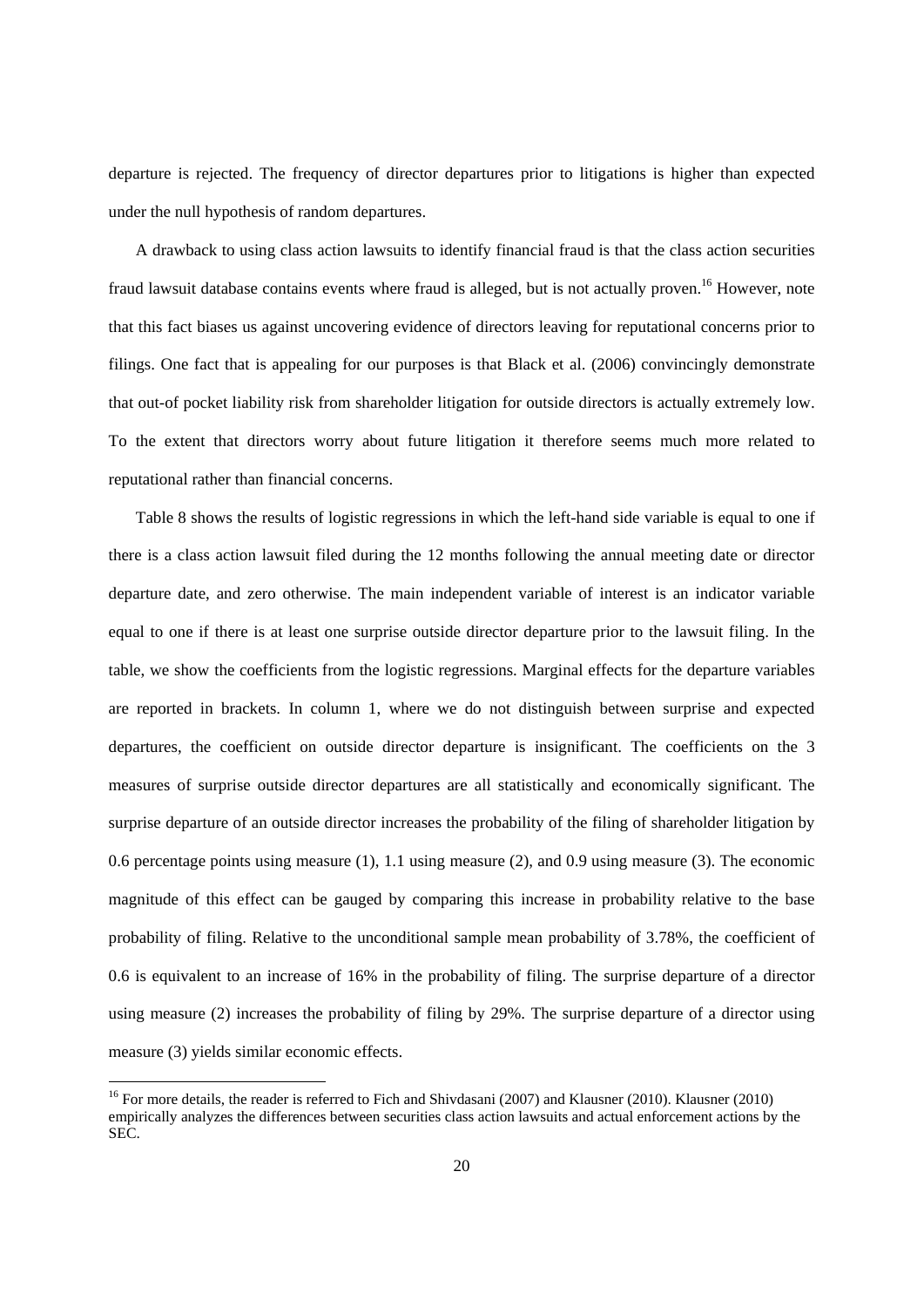Regarding the control variables, the incidence of class action securities fraud lawsuits is increasing in firm size and if the firm raised relatively more external financing in the prior year. These findings are consistent with research on shareholder lawsuits that has shown that firms are more likely to be sued if they are larger (see, for instance, Choi (2003)).

Columns 5 and 6 repeat the analysis for the latter half of the sample and show economically and statistically strongly significant results. The economic magnitude is larger than for the entire sample. The strong results can potentially be explained with an increased reputational cost for directors of being associated with a sued firm.

# 4.3 Mergers and acquisitions

We now examine whether the cumulative abnormal announcement returns to mergers and acquisitions are lower after outside directors unexpectedly left. Lower announcement returns to M&A transactions would be consistent with CEOs pushing for deals in which the primary motive is not shareholder value maximization. We only include completed deals for domestic targets where the transaction value is at least one million dollars and at least 1% of the acquirer's market value prior to the announcement date. Deals where the effective date is more than 1,000 days away from the announcement date are also deleted. We calculate the cumulative abnormal returns of the acquirer over the event window (-1 day, +1 day), where day 0 is the announcement date. The abnormal returns are calculated based on a market model, where the parameters of the market model are estimated using data from days -280 to -61. The main independent variable of interest is an indicator variable which equals one if there is at least one outside director who unexpectedly departs in the 12 months prior to the announcement date. The control variables are similar to those used in prior studies on mergers and acquisitions (e.g., Moeller et al. (2005)). The final sample consists of 1,276 M&A deals; 38% of the deals are associated with an outside director departure prior to the announcement date.

Table 9 shows the results. In column (1), we find that when we do not distinguish between surprise departures and expected departures, the coefficient on the director departure indicator variable is not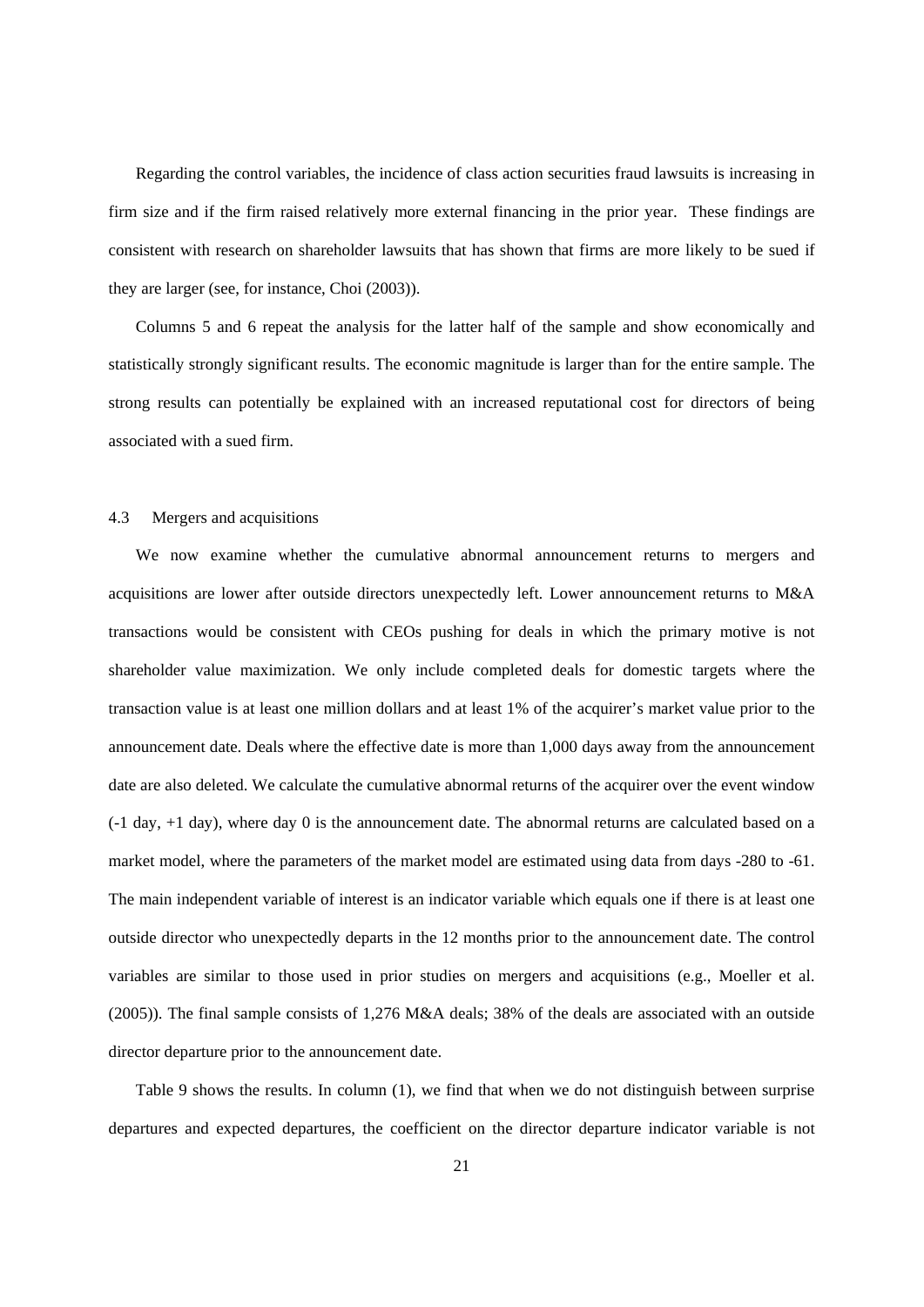significant. When we focus only on the surprise departures in columns 2 to 4, we find that surprise outside director departures in the year prior to M&A transactions are significantly and negatively related to future merger and acquisition announcement returns. The results are economically sizeable. For example, the surprise departure of an outside director using measure (2) is associated with M&A announcement returns that are 1.7% lower than for transactions without prior surprise departures. The other control variables have coefficients that are consistent with the results of prior research (e.g., Moeller et al. (2005)).

Columns 5 and 6 of Table 9 focus on the post-2004 period, and show economically and statistically similar results to those for the overall period.

# 4.4 Skewness

Outside directors are likely to worry about managerial actions or corporate events that increase the probability of large, negative shocks to firm value. We explicitly examine three events that could lead to such a destruction of firm value in sections 4.1 to 4.3, but there could of course be other corporate events or managerial actions that have the potential to harm shareholders and to damage the reputation of directors. In this section, we take a more indirect approach and analyze whether extreme negative stock returns are more frequent in periods following the surprise departure of outside directors. We define extreme negative returns as follows. A monthly return is defined as extreme if it is at least three standard deviations below the past 24 months' average. We define a firm-year to be an extreme negative return firm-year if at least one of the 12 monthly returns following the proxy date or director's departure is classified as extreme.

We follow Chen et al. (2001) and control for market capitalization, prior stock performance, stock volatility, and stock turnover. Specifically, we include as control variables the natural logarithm of market capitalization in the month of the proxy date or director's departure date (the event date), the average monthly return over the 12 months ending in the month of the event date, the average monthly standard deviation of daily stock returns over the 12 months ending in the month of the event date, and the average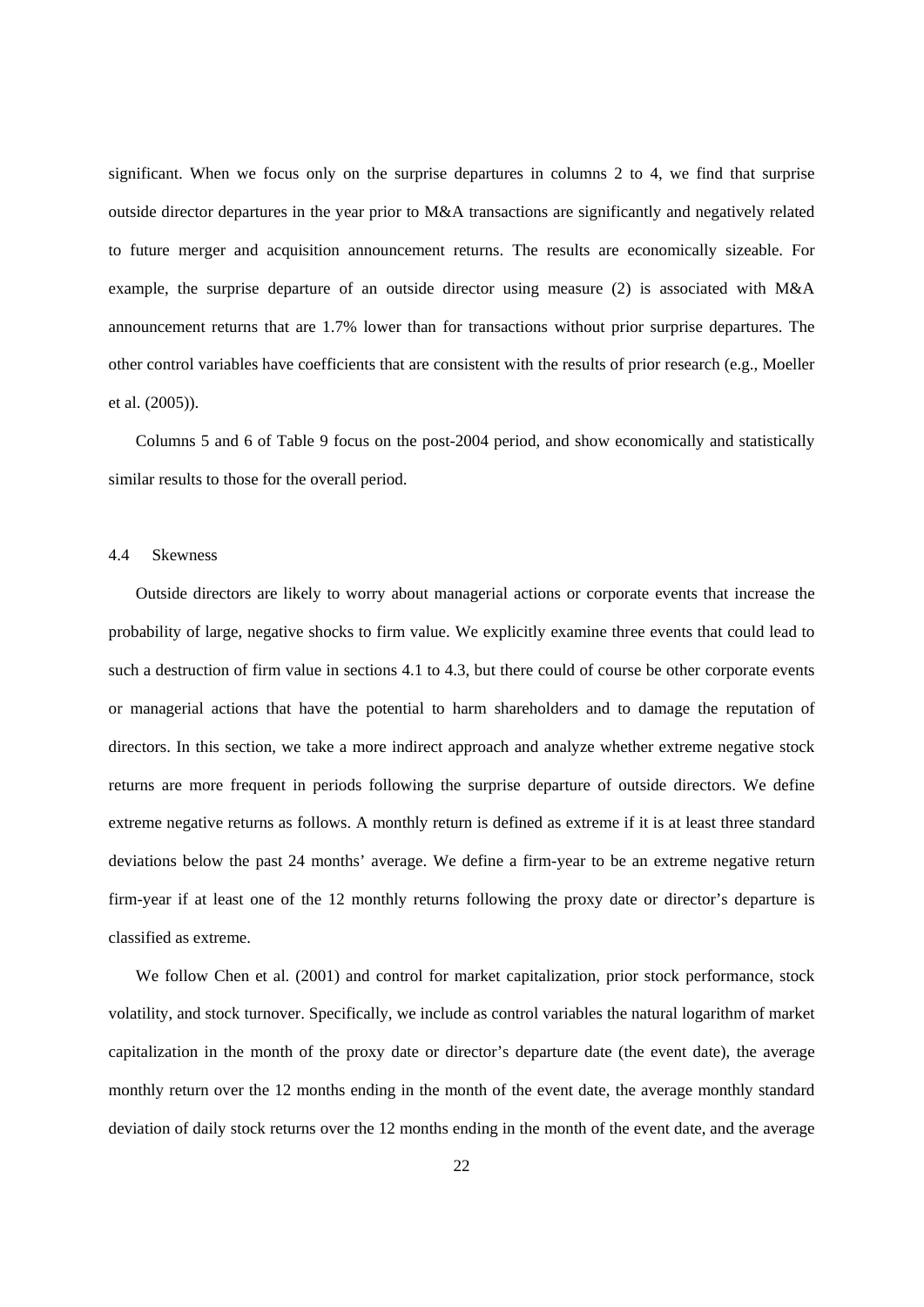monthly share turnover over the prior 12 months. Turnover is defined as shares traded divided by shares outstanding. Since turnover data for Nasdaq is not comparable with that of NYSE and AMEX stocks, we define a turnover variable for the Nasdaq stocks and another turnover variable for the NYSE/AMEX stocks.17 The turnover variable for Nasdaq (NYSE/AMEX) stocks is set to zero for NYSE/AMEX (Nasdaq) stocks. After requiring non-missing information for the control variables, our sample contains 14,325 firm-years, with 13.8% of those firm-years exhibiting extreme negative returns. About one-third of the firm-years are associated with outside director departures.

Table 10 shows the results. In column 1, where we do not distinguish between surprise and expected departures, we find that extreme negative stock returns are unrelated to prior director departures. In columns 2 to 4 we focus on surprise outside director departures. Surprise outside director departures are statistically significantly related to extreme negative returns in the year following the director departure using measures (2) and (3). The marginal effects, reported in brackets below the coefficients and standard errors, are economically meaningful. The surprise departure of an outside director increases the probability of a large negative return event by 1.1 to 1.3 percentage points, or, relative to the sample mean of 13.8%, by approximately 8.0 to 9.4 percentage points.

The coefficients on the control variables suggest that firms that experienced positive returns in the past, and firms with lower stock return volatility are more likely to experience an extreme negative stock return event. This is similar to Chen et al. (2001) who examine daily stock return skewness for a sample of NYSE/AMEX firms. Columns 5 and 6 re-estimate the regressions for the post-2004 period, with statistically insignificant and economically weaker results.

# 4.5 Using an index of bad events

In Tables 7 to 10 we have separately analyzed firm-specific events that could make directors worry about their reputation or increases in their workload. We now create an index of whether a bad event occurs that combines all the outcome variables we studied before. The hypothesis that there is a dark side

1

 $17$  For details, see Atkins and Dyl (1997).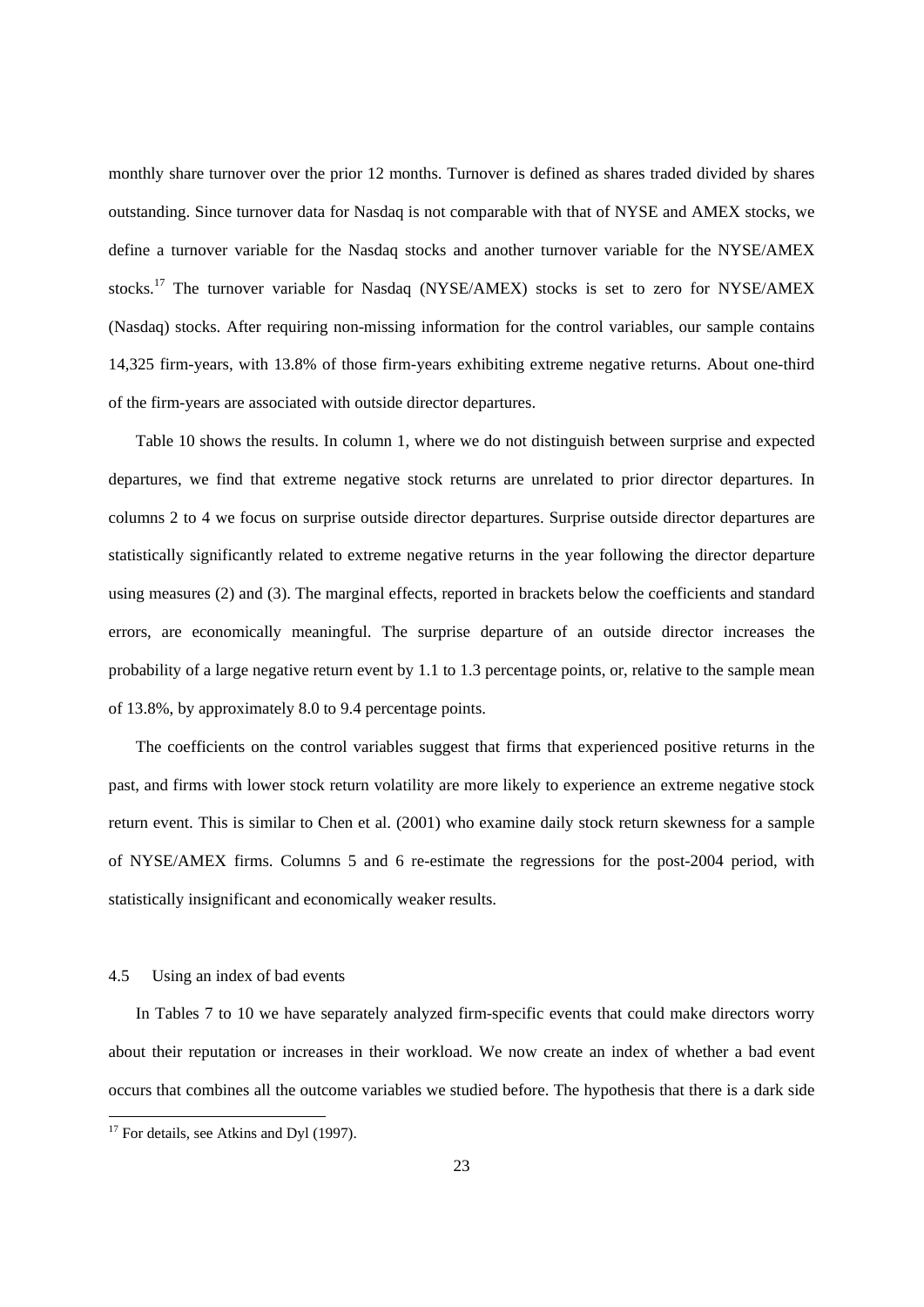to outside directors is not a prediction that a specific type of bad event is more likely to occur following an unexpected departure, but rather that a bad event, regardless of type, is more likely to occur. Consequently, using an index of whether a bad event occurs is a more direct test of the hypothesis. Further, while the results for the overall sample generally show meaningful economic and statistical significance, some of the results on the post-2004 period are statistically weaker. We believe that this is related to the low power of tests for these individual bad events. Creating an index of bad events will increase the power of the tests for the post-2004 period.

In Table 11, the dependent variable is equal to one if in any of the 12 months following the annual meeting date or director departure date the firm announces a restatement, is subject to a lawsuit filing, has poor announcement returns to an M&A deal, or experiences an extreme negative stock return. The incidence of restatements, lawsuit filings, and extreme negative returns are defined as before. We define a poor M&A announcement return as a return over the event window (-1 day, +1 day) in the bottom quartile of the M&A sample. We have 12,632 sample firm-years with complete data on dependent and independent variables. The independent variables are from the previous tables. The frequency for the bad events indicator variable is equal to 18.8%.

Table 11 shows the results. Column 1 shows that the outside director indicator variable that does not distinguish between surprise and expected departures has no explanatory power. Columns 2 through 4 show that all three surprise departure measures have significant explanatory power for future bad events. The economic magnitude, given in the bracket below the coefficient and standard error, is lower for the more noisy measure (1) that is based on age at departure alone, and doubles for the surprise departure measures (2) and (3) that are based on the Cox proportional hazard regressions. The effect is strongly statistically significant and economically meaningful. The surprise departure of an outside director increases the probability of a future bad event by  $3.4\%$  (measure (2)) and  $3.1\%$  (measure (3)), respectively. Compared to the sample average of 18.8% for a bad event, this is an increase of 16% to 18%.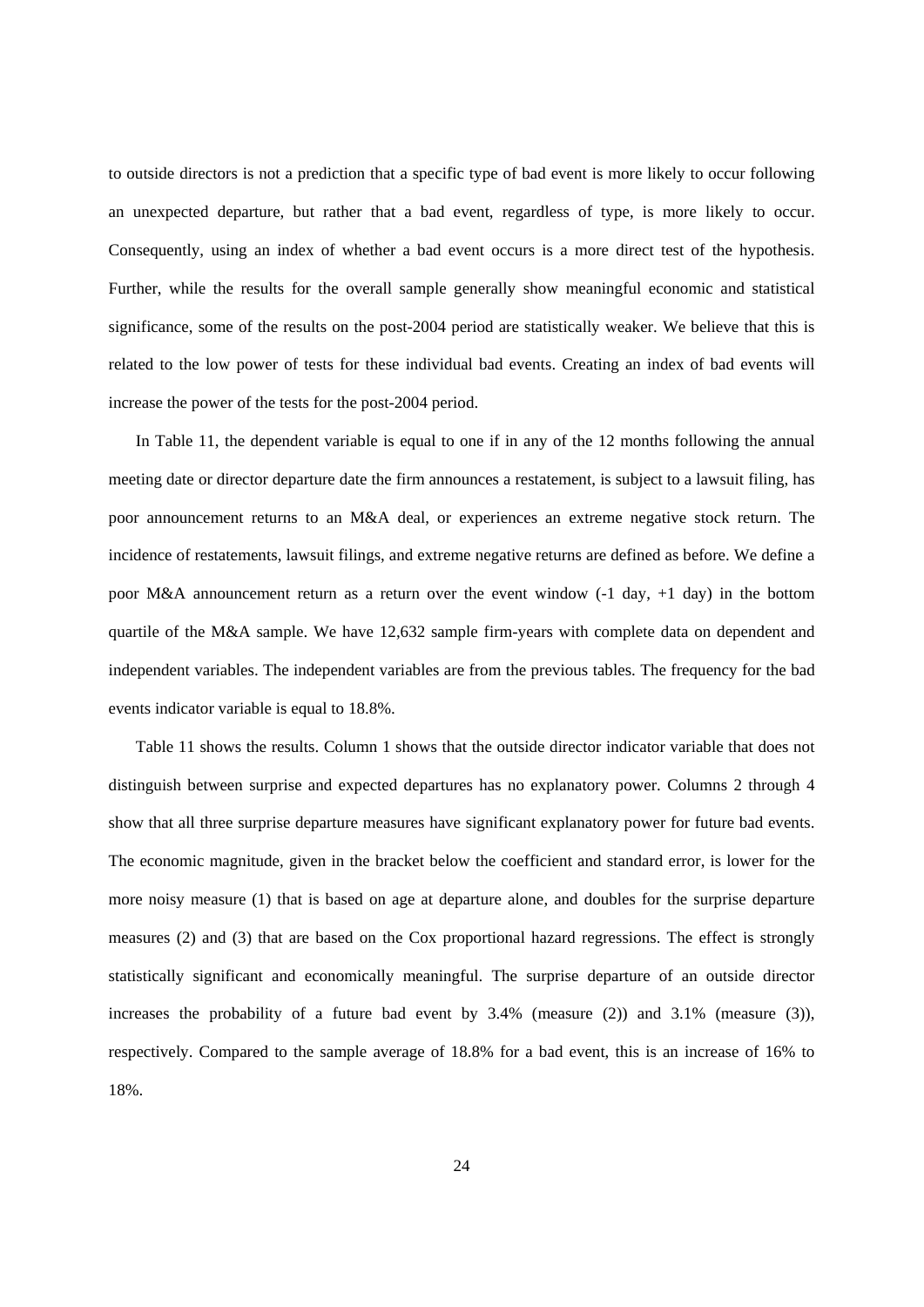Columns 5 and 6 show that the surprise outside director departure using measures (2) and (3) also has strong predictive power for future bad events in the post-2004 period. The economic magnitude of the estimated marginal effect is almost identical to the one for the overall sample. We take these results as evidence that the unexpected departure of an outside director is predictive of future bad events in corporations, even after Sarbanes-Oxley was passed and after a heightened awareness of governance issues was established.

# **5. Announcement returns to unexpected director departures**

-

We showed in Sections 3 and 4 that surprise director resignations contain a signal of future adverse developments for a company. Yet, investors appear to miss the importance of this signal, given the results in Tables 4 and 5 that the negative abnormal stock returns continue for one year into the future. We now examine whether investors at least partially anticipate problems at firms when directors unexpectedly resign by studying announcement returns to surprise director departures.<sup>18</sup>

To isolate the effect of a surprise director departure from other corporate events, we create a sample of director resignations announced in 8-K filings that occurred around dates on which no other confounding corporate news were communicated. We use the Audit Analytics Director and Officer Changes database, which tracks 8-K filings of director departures after the disclosure changes in 2004, to obtain announcement dates of director departures after January 1, 2005.19 Out of 7,154 director departures in our entire sample, 3,475 departures have event dates after January 1, 2005. Out of these 3,475 departures, we were able to match 1,931 (55.6%) to Audit Analytics. The missing departures were either not communicated via 8-K filings, although this would be a violation of a reporting requirement, or were

 $18$  An analysis of director departure or appointment announcement returns has been carried out by many papers (e.g., Rosenstein and Wyatt (1990), Shivdasani and Yermack (1999), Perry and Peyer (2005), or Nguyen and Nielsen (2010)).

<sup>&</sup>lt;sup>19</sup> The SEC issued in March 2004 Release No. 34-49424, Additional Form 8-K Disclosure Requirements and Acceleration of Filing Date, which became effective on August 23, 2004. One of the changes to the 8-K relates to departure or election of directors and departure or appointment of principal offices, which are reported in Section 5.02 of the Form. The change to Section 5.02 (departure or election/appointment of directors and principal officers) requires firms to report immediately the resignation by directors and to disclose the reasons for the departure as provided by the departed director (see Bar-Hava and Segal (2010) for details).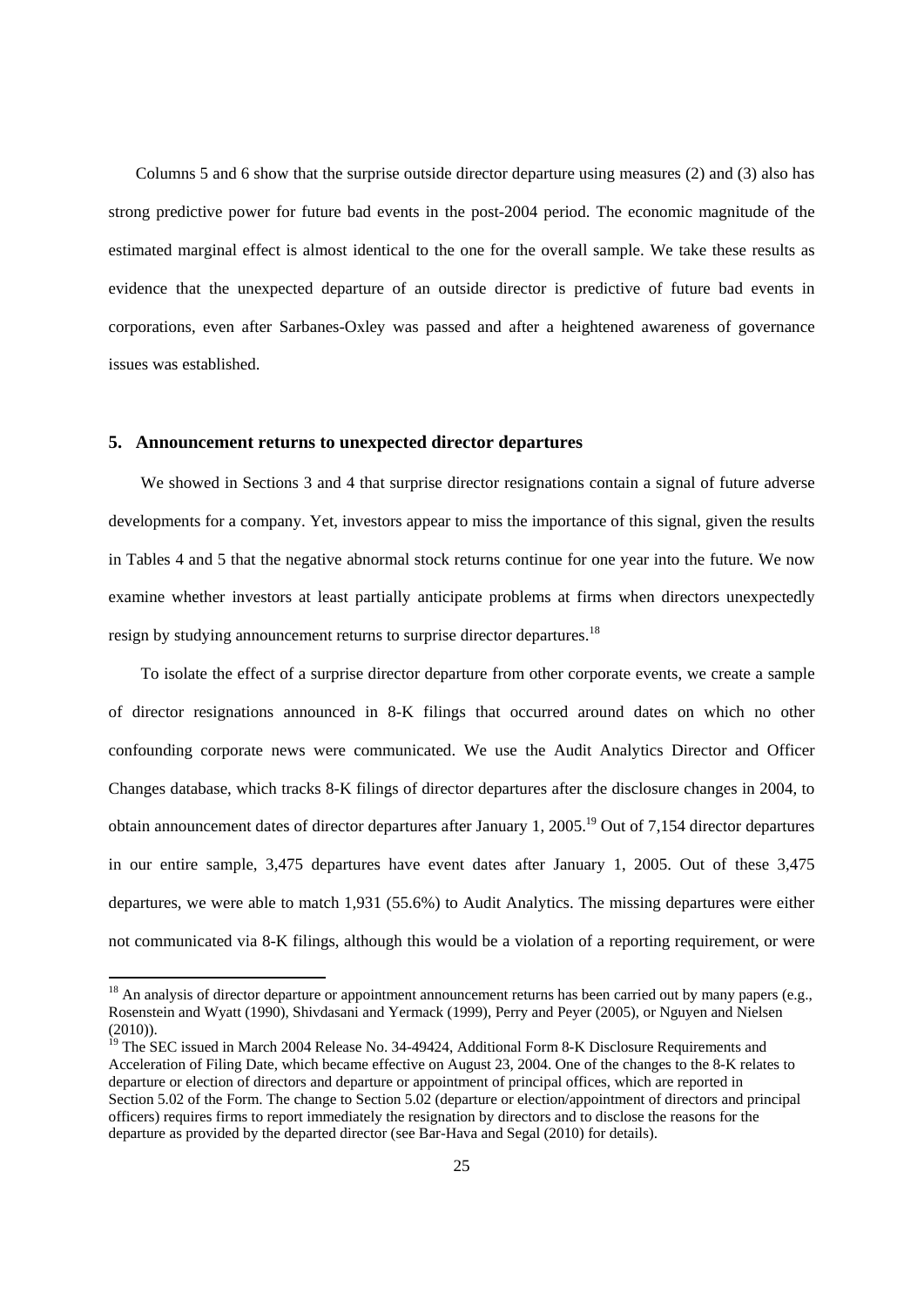communicated directly in the proxy statement. The new disclosure rules require that director departures be filed within 4 business days. Therefore, we look for confounding events within +/- 5 days of the announcement date. We remove director departure announcement dates if any of the following events happen in the vicinity of the 8-K filing (number of non-mutually exclusive confounding events are in parentheses): quarterly earnings announcements (321), dividend announcements (438), acquisition announcements (either as acquirer or target) (19), management guidance announcement (205), or 8-K filings of other director and officer changes (896). While the exclusion of these departures significantly reduces the sample size for the test in this section, we believe it is critical to do so to be able to draw correct inferences.

We are left with 724 departures. We then proceed to exclude director departures that happened during the financial crisis of 2007-2009. The reason for doing this is straightforward. The financial crisis corresponds to a period of extremely high stock return volatility, so that our tests would have little power during that period. Our final sample consists of 361 outside director departure announcements.<sup>20</sup>

Table 12 shows means and medians for market-model adjusted director departure announcement returns. We calculate the cumulative abnormal announcement returns over the event window  $(-5 \text{ day}, +1)$ day), where day 0 is the date the 8-K filing is accepted by SEC. As highlighted by Lerman and Livnat (2010), the new Form 8-K guidance allows the public to receive information of the director departure within five days of its occurrence, thus an event window if  $(-5, +1)$  is conservative. The abnormal returns are calculated based on a market model, where the parameters of the market model are estimated using data from days -280 to -61. Panel A shows that the announcement returns for all outside director departures are statistically insignificantly different from zero. Panel B shows results using the simple agebased measure for surprise director departures. Announcement returns to the surprise departure of

 $\overline{a}$ 

 $20$  We find in unreported tabulations that firm and director characteristics for the sample of 361 departures with clean announcement dates are economically and statistically similar to the characteristics for the overall sample of director departures post-2004. Therefore, while the sample of announcement returns we analyze is significantly smaller than the overall sample, we do not see an obvious reason to worry about sample selection issues. Interestingly, for the departures classified as surprise departure (both measures (2) and (3)) in this sample, only 2 departures cited disagreement with management as the reason for departure. In the vast majority of cases, no reasons were given or directors cite personal reasons such as "too many commitments" for departure.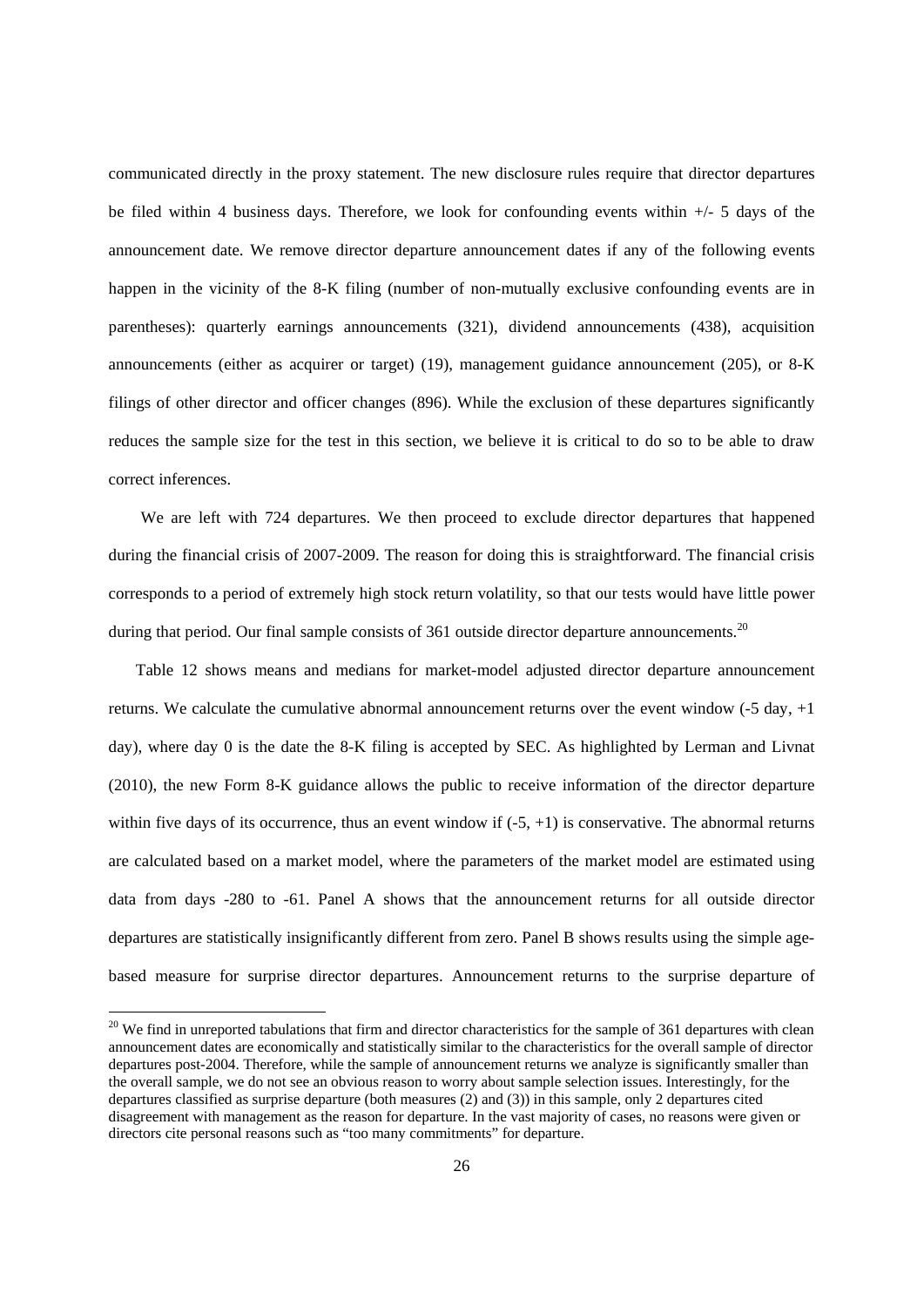directors defined using measure (1) are statistically significantly lower than announcement returns to expected director departures. Panels C and D use our more sophisticated measures of surprise departures.<sup>21</sup> The results show that the announcement returns to surprise director departures are statistically significantly negative in three out of four specifications. The economic magnitude varies between -0.4% and -0.7%. In contrast, the announcement returns to expected director departures are statistically indistinguishable from zero. The last row in each panel shows that the announcement returns to surprise departures are statistically significantly lower than the announcement returns to expected departures.

Overall, the evidence in Table 12 using our clean sample of announced director departures shows that investors partially anticipate the bad future news that the unexpected departure of a director entails. In addition, investors seem to be able to differentiate between anticipated and unanticipated director departures. In unreported regressions, we also examine the cross-sectional determinants of the announcement returns to unexpected director departures. We find that the announcement returns are lower if the director who resigns unexpectedly is a member of the corporate governance committee, if he had attendance problems the prior year, if it is a smaller firm, and if the stock return volatility is higher.

# **6. Discussion of alternative hypotheses and additional robustness tests**

In this section, we discuss several alternative hypotheses and provide additional support for our interpretation that directors are voluntarily leaving in anticipation of bad events.

#### 6.1. Are directors fired?

-

One concern regarding the interpretation of our results is that directors may not voluntarily leave the firm to protect their reputation and avoid a higher workload, but are fired from the board. We believe that this interpretation is unlikely. First, Yermack (2004) convincingly argues that "For outside directors, the

<sup>&</sup>lt;sup>21</sup> We show results using the surprise departure measures calculated based on the full sample. Similar results are obtained if we use the surprise departure measures calculated based on the post-2004 sample.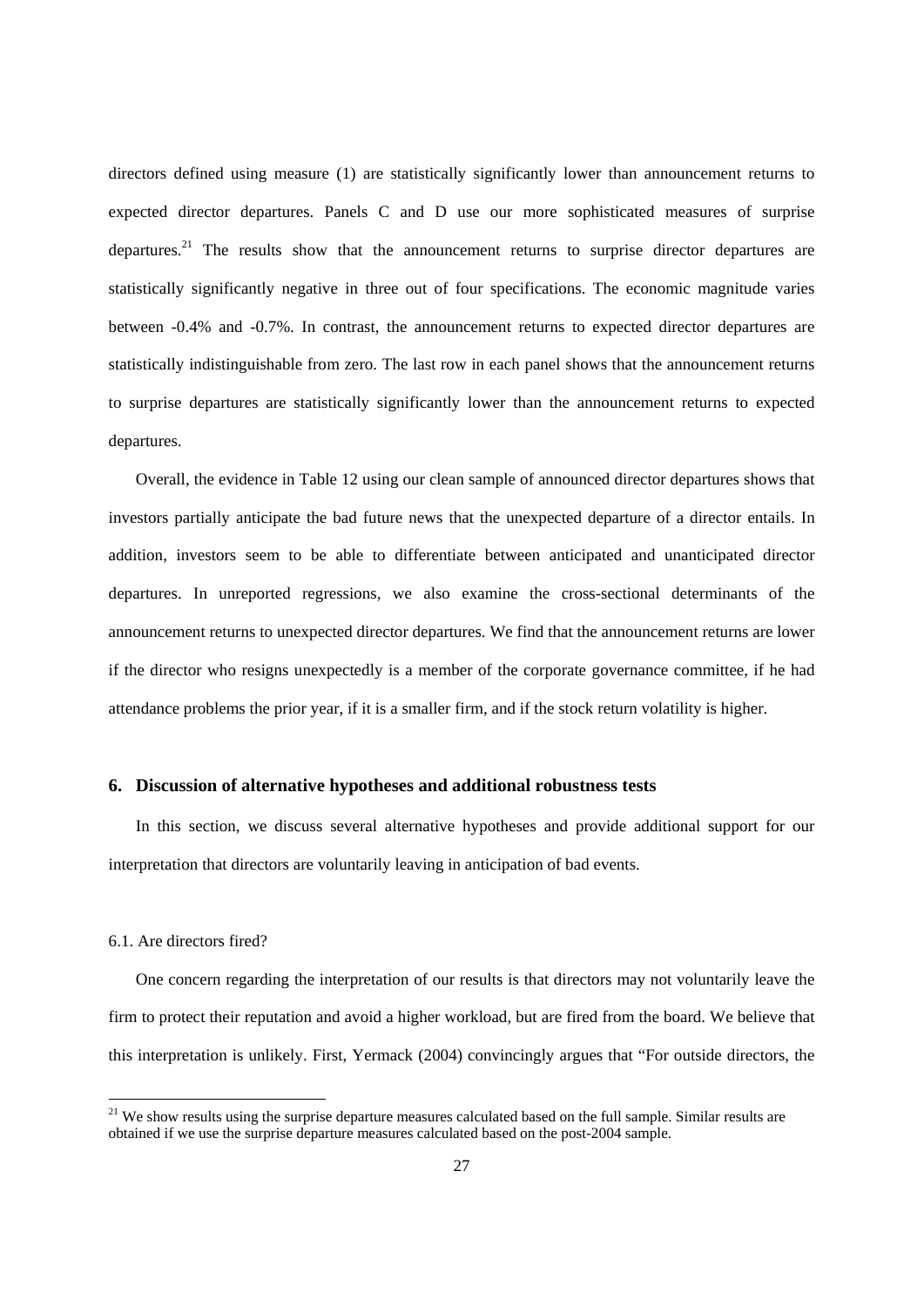threat of replacement is more attenuated, since directors do not report to a higher authority that might fire them for poor performance." Second, the results in Table 2, column 2 show that poor stock returns are more likely to lead to director departures. Assuming that these departures are forced departures, including prior performance as an explanatory variable when defining surprise departure measure (3) will hence result in surprise departures that are more likely to be voluntary. Yet, we show economically and statistically similar results for surprise departure measures (2) and (3) in virtually all tables. Third, we would expect that if directors are replaced for poor performance, it is much more likely to be in a situation where the CEO is replaced as well, but our results hold when we exclude all observations in which inside directors and linked directors depart when estimating the regressions in Tables 7 to 11.

# 6.2. Reverse causality

-

Another explanation that is potentially consistent with our findings is that the departure of a valuable director causes the adverse events as the firm loses a good adviser and/or monitor. This explanation would however imply that we should also observe that adverse events are more likely to follow routine retirements. We have shown in Tables 7 to 11 that the indicator variable "outside director departure" that measures the departure of any outside director, no matter whether it was expected or unexpected, has no predictive power for future bad events. The predictive power is driven by surprise departures. In untabulated results, we have also included an indicator variable equal to one if all departures were expected in the regressions and find that only the surprise departures significantly predict future bad events. These results are inconsistent with the reverse causality explanation, because losing an experienced director with a deep knowledge of the firm should matter both for expected and unexpected departures.22 Furthermore, some of the outcome variables we analyzed in Section 4 have in common that they typically take some time from the initial wrongdoing/planning stage to the public announcement. This delay makes a causal interpretation from director departure to event implausible, since directors may

 $22$  It is possible that the nomination committee of the board has more time to think about a successor in the case of an expected retirement. Even if this was the case, the new outside director would still have no experience with the firm and not know the other board members.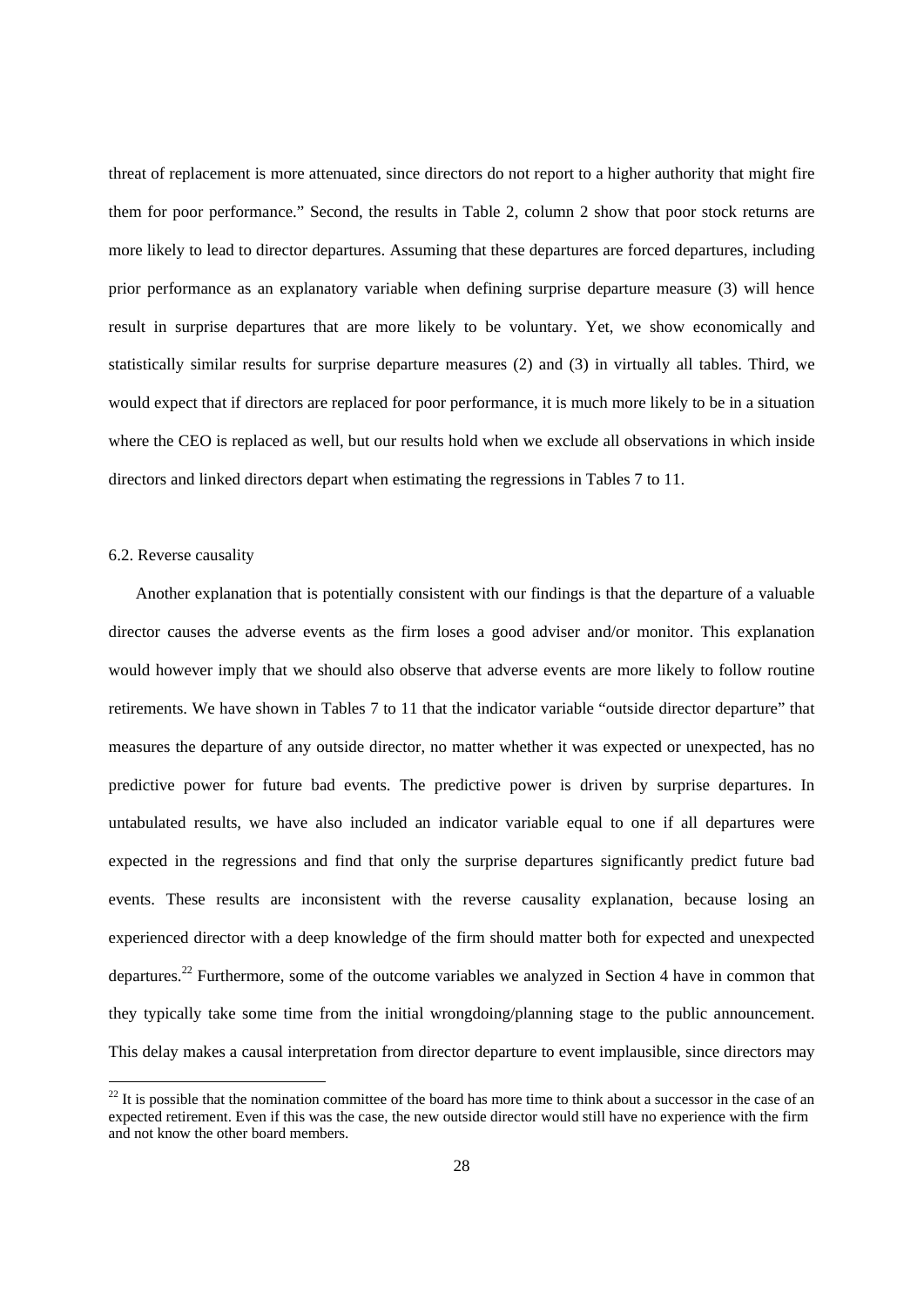still be active in the firm at the time of the wrongdoing. For example, Fich and Shivdasani (2007) show summary statistics that the duration of the alleged violation in federal class action lawsuits is, on average, over one year (376 days), and that it takes another 100 days until a lawsuit is filed. Similarly, Agrawal and Cooper (2008) document that the average (median) number of days between the first day of the quarter restated and the restatement announcement date is over 700 days (500 days).

#### 6.3. Director resignations and avoidance of loss of reputation

One final concern that should be addressed is that a director who resigns, e.g., ahead of litigation or of an earnings restatement, could still see her reputation affected and even possibly suffer a pecuniary loss if she is named in a lawsuit or an enforcement action. A director who leaves the board once the misconduct has occurred does not protect herself from lawsuits. The director can still be named a defendant regardless of whether she has quit. Nevertheless, resigning ahead of the disclosure has several advantages for a director. First, she is likely to avoid being associated with the bad press and shareholder ire following the announcement of an earnings restatement or shareholder litigation. Second, there is some evidence that a former director is less likely to be named in a lawsuit than a current director.<sup>23</sup> Third, the labor market will look more favorably upon such a director since she is not currently associated with an embattled company. Any firm appointing the director to its board bears less risk associated with adverse disclosures or controversial decisions at the embattled company than if the director were still on the board of that company. Finally, being on the board of the embattled company would make much higher demands on the director's time that would decrease her availability for other positions.

# **7. Conclusion**

-

We show that following surprise outside director departures, affected firms have worse stock performance, worse accounting performance, a greater likelihood of an extreme negative return, a greater

<sup>&</sup>lt;sup>23</sup> Agrawal and Chen (2011) and Melnik (2004) show that resigning from boards reduces the probability of being named defendant in subsequent class action lawsuits, even if the litigation relates to events that took place during the director's term in office.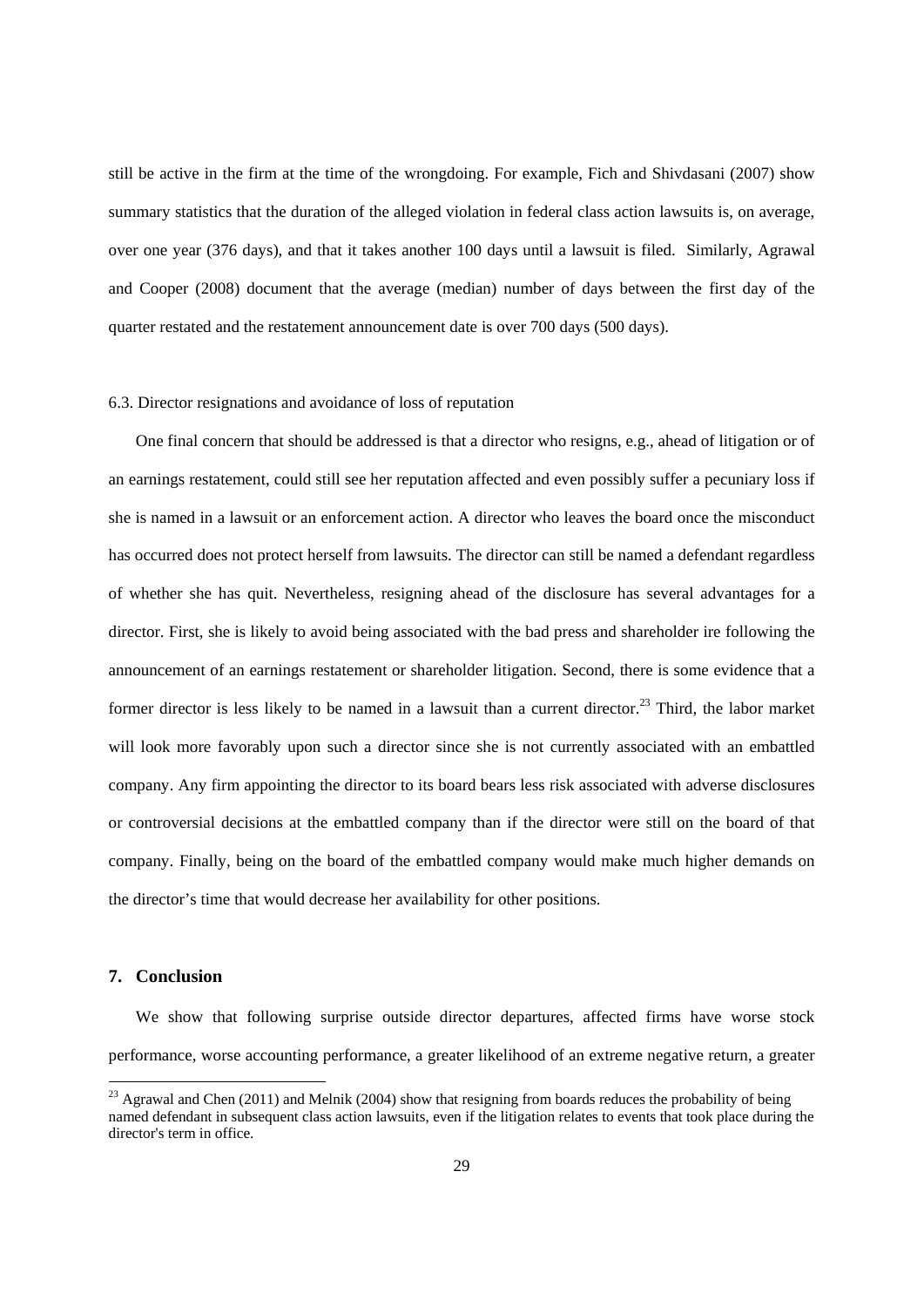likelihood of a restatement, a greater likelihood of being sued by their shareholders, and lower announcement returns to mergers and acquisitions. Investors partially incorporate the higher incidence of future bad events after surprise director departures because announcement returns to surprise departures are negative and lower than those to expected departures.

Outside directors have incentives to quit to protect their reputation or to avoid increases in their workload when the firm on whose board they sit is likely to experience a tough time either because of poor performance or because of disclosure of adverse actions. Our results suggest that these incentives of outside directors need to be taken into account when evaluating the benefits and costs of increasing board independence. Further research should investigate whether different types of outside directors are more prone to resigning to protect their reputation and whether capital markets react differently to the appointment of such directors. Another useful topic of research would be to analyze the impact of director compensation, director equity holdings, and vesting conditions of director equity grants on directors' incentives to quit to protect their reputation or to avoid an increase in their workload.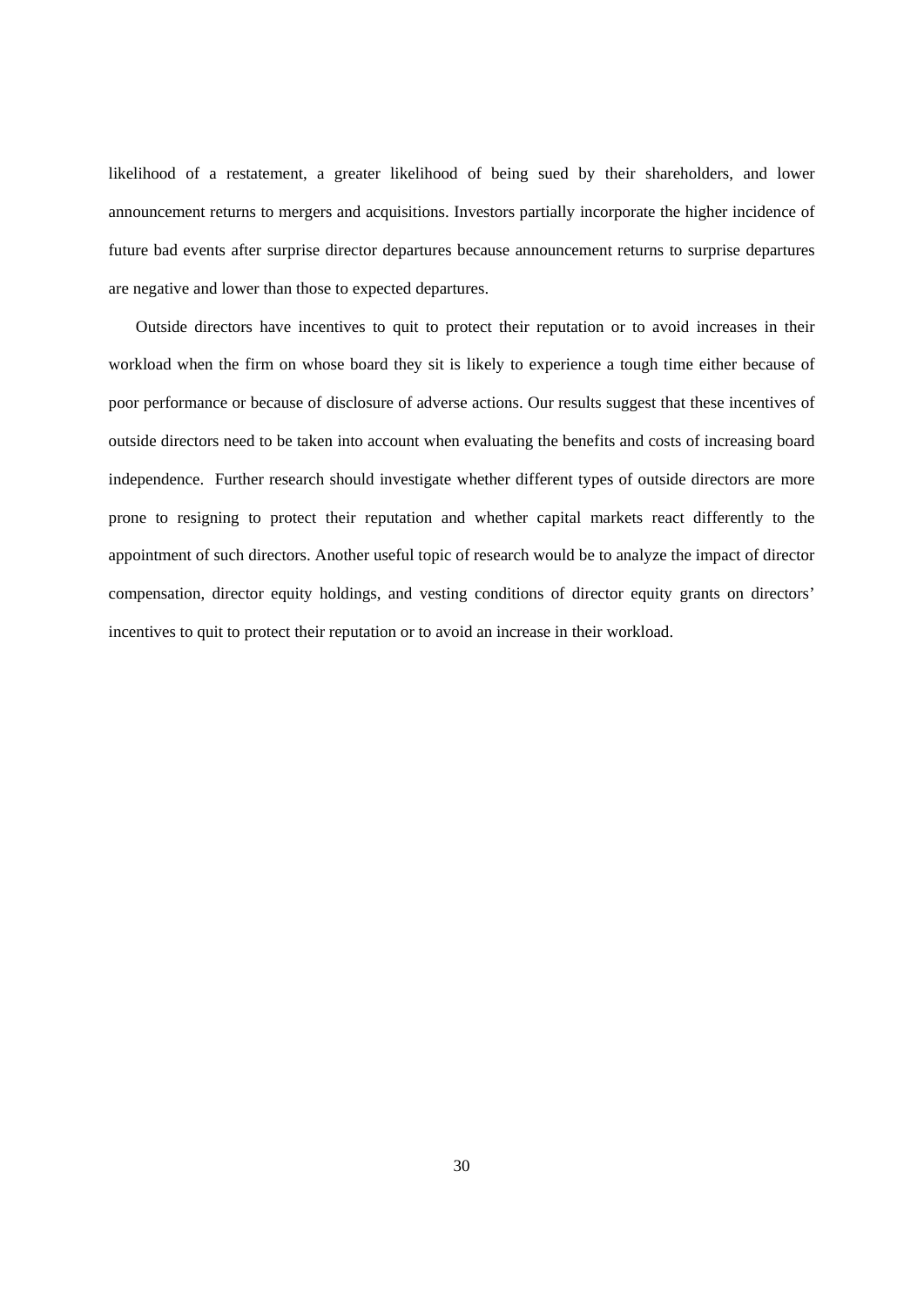#### **References**

- Adams, Renée B., and Daniel Ferreira, 2007, A theory of friendly boards, *Journal of Finance 62, 217- 250.*
- Aggarwal, Reena, Isil Erel, René M. Stulz, and Rohan Williamson, 2009, Differences in governance practices between U.S. and foreign firms: Measurement, causes, and consequences, *Review of Financial Studies* 22, 3131-3169.
- Agrawal, Anup, and Tommy Cooper, 2008, Insider trading before accounting scandals, *Working Paper, University of Alabama.*
- Agrawal, Anup, and Mark A. Chen, 2011, Boardroom brawls: Determinants and consequences of disputes involving directors, *Working Paper, University of Alabama*.
- Asthana, Sharad, and Steven Balsam, 2010, The impact of changes in firm performance and risk on director turnover, *Review of Accounting and Finance* 9, 244-263.
- Atkins, Allen B., and Edward A. Dyl, 1997, Market structure and reported trading volume: NASDAQ versus the NYSE, *Journal of Financial Research* 20, 291-304.
- Bajaj, Mukesh, Sumon C. Mazumdar, and Atulya Sarin, 2003, Securities class action settlements: An empirical analysis, *Santa Clara Law Review* 43, 1001-1033.
- Bar-Hava, Keren, and Dan Segal, 2010, Do outside directors tell the truth, the whole truth, and nothing but the truth when they resign?, *Working Paper, Interdisciplinary Center Herzliya*.
- Barber, Brad M., and John D. Lyon, 1996, Detecting abnormal operating performance: The empirical power and specification of test statistics, *Journal of Financial Economics* 41, 359-399.
- Bhagat, Sanjai, and Bernard S. Black, 2002, The non-correlation between board independence and longterm firm performance, *Journal of Corporation Law* 27, 231-274.
- Black, Bernard S., Brian R. Cheffins, and Michael Klausner, 2006, Outside director liability, *Stanford Law Review* 58, 1055-1159.
- Black, Bernard S., and Woochan Kim, 2012, The effect of board structure on firm value: A multiple identification strategies approach using Korean data, *Journal of Financial Economics* 104, 203-226.
- Boone, Audra L., Laura Casares Field, Jonathan M. Karpoff, and Charu G. Raheja, 2006, The determinants of corporate board size and composition: An empirical analysis, *Journal of Financial Economics* 85, 66-101.
- Brown, William O., and Michael T. Maloney, 1999, Exit, voice, and the role of corporate directors: Evidence from acquisition performance, *Working Paper, Claremont McKenna College.*
- Carhart, Mark, 1997, On persistence in mutual fund performance, *Journal of Finance* 52, 57-82.
- Chen, Joseph, Harrison Hong, and Jeremy C. Stein, 2001, Forecasting crashes: Trading volume, past returns, and conditional skewness in stock prices, *Journal of Financial Economics* 61, 345-381.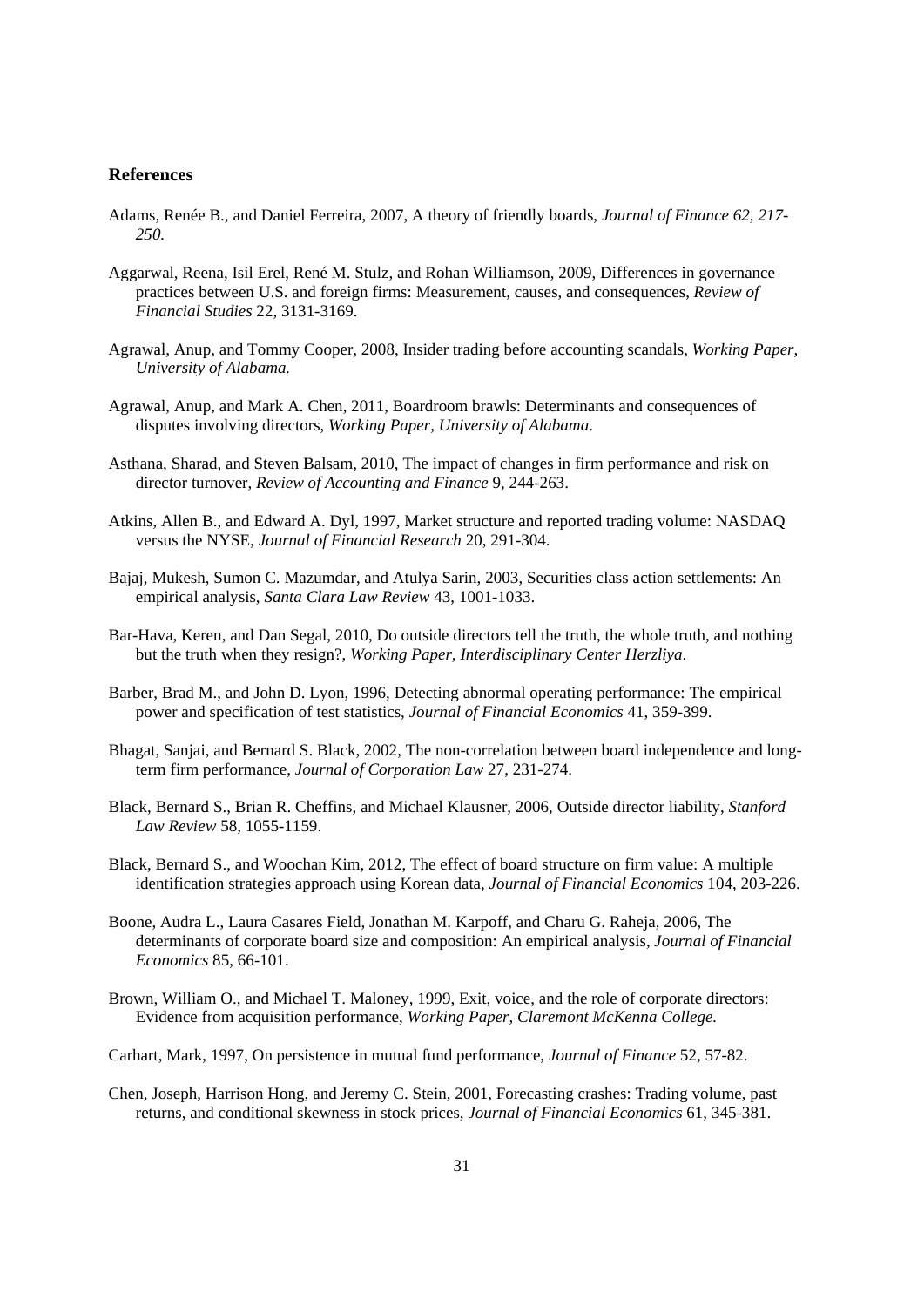Choi, Stephen J., 2003, The evidence on securities class actions, *Vanderbilt Law Review* 56, 1466-1525.

- Coles, Jeffrey L, and Chun-Keung Hoi, 2003, New Evidence on the market for directors: Board membership and Pennsylvania Senate Bill 1310, *Journal of Finance* 58, 197-230.
- Coles, Jeffrey L., Daniel Naveen, and Lalitha Naveen, 2008, Boards: Does one size fit all?, *Journal of Financial Economics* 87, 329-356.
- Dahya, Jay, Orlin Dimitrov, and John J. McConnell, 2008, Dominant shareholders, corporate boards, and corporate value: A cross-country analysis, *Journal of Financial Economics* 87, 73-100.
- Dewally, Michaël, and Sarah W. Peck, 2010, Upheaval in the boardroom: Outside director public resignations, motivations, and consequences, *Journal of Corporate Finance* 16, 38-52.
- Duchin, Ran, John G. Matsusaka, and Oguzhan Ozbas, 2010, When are outside directors effective?, *Journal of Financial Economics* 96, 195-214.
- Fama, Eugene F., and Kenneth R. French, 1993, Common risk factors in the returns on stocks and bonds, *Journal of Financial Economics* 33, 3-56.
- Fama, Eugene F., and Michael C. Jensen, 1983, Separation of ownership and control, *Journal of Law and Economics* 26, 301-325.
- Farrell, Kathleen A., and David A. Whidbee, 2000, The consequences of forced CEO succession for outside directors, *Journal of Business* 73, 597-627.
- Ferris, Stephen P., Murali Jagannathan, and Adam C. Pritchard, 2003, Too busy to mind the business? Monitoring by directors with multiple board appointments, *Journal of Finance* 58, 1087-1111.
- Fich, Eliezer M., and Anil Shivdasani, 2007, Financial fraud, director reputation, and shareholder wealth, *Journal of Financial Economics* 86, 306-336.
- Gilson, Stuart C., 1990, Bankruptcy, boards, banks, and blockholders: Evidence on changes in corporate ownership and control when firms default, *Journal of Financial Economics* 27, 355-387.
- Greene, William, 2010, Testing hypotheses about interaction terms in nonlinear models, *Economics Letters* 107, 291-296.
- Harford, Jarrad, 2003, Takeover bids and target directors' incentives: The impact of a bid on directors' wealth and board seats, *Journal of Financial Economics* 69, 51-83.
- Harris, Milton, and Artur Raviv, 2008, A theory of board control and size, *Review of Financial Studies* 21, 1797-1832.
- Hennes, Karen M., Andrew J. Leone, and Brian P. Miller, 2008, The importance of distinguishing errors from irregularities in restatement research: The case of restatements and CEO/CFO turnover, *Accounting Review* 83, 1487-1519.
- Hermalin, Benjamin E. and Michael S. Weisbach, 1988. The determinants of board composition, *RAND Journal of Economics* 19, 589-606.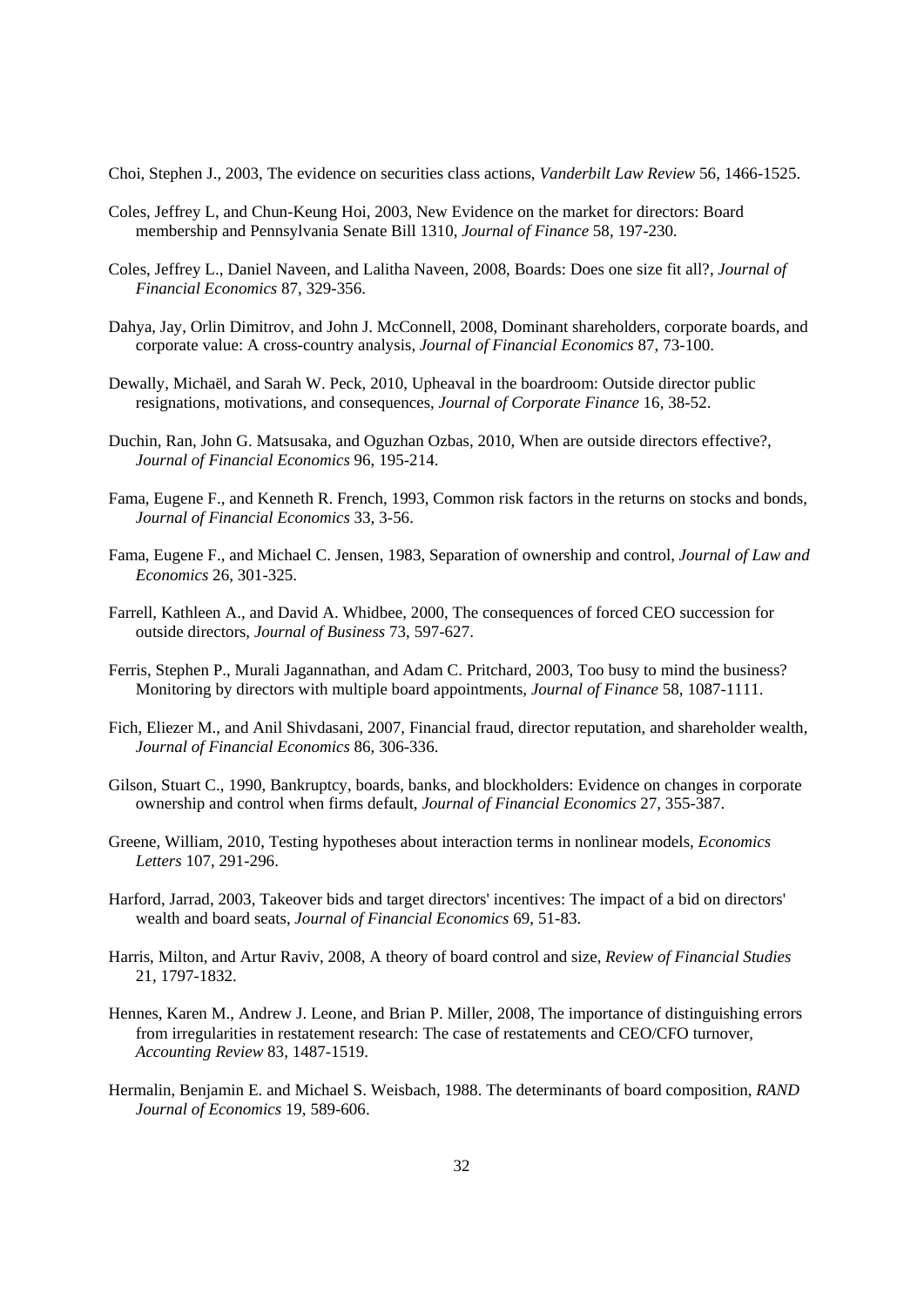- Huson, Mark R., Paul H. Malatesta, and Robert Parrino, 2004, Managerial succession and firm performance, *Journal of Financial Economics* 74, 237-275.
- Huson, Mark R., Robert Parrino, and Laura T. Starks, 2001, Internal monitoring mechanisms and CEO turnover: A long-term perspective, *Journal of Finance* 56, 2265-2297.
- International Organization of Securities Commissions (IOSCO), 2007, Board independence of listed companies, final report.
- Kaplan, Steven N., and Bernadette Minton, 2012, How has CEO turnover changed?, *International Review of Finance* 12, 57-87.
- Klausner, Michael, 2010, Are securities class actions "supplemental" to SEC enforcement? An empirical analysis, *Working Paper, Stanford University.*
- Kumar, Praveen, and K. Sivaramakrishnan, 2008, Who monitors the monitor? The effect of board independence on executive compensation and firm value, *Review of Financial Studies* 21, 1371-1401.
- Larcker, David F., Scott A. Richardson, and Irem Tuna, 2007, Corporate governance, accounting outcomes, and organizational performance, *Accounting Review* 82, 963-1008.
- Lerman, Alina and Joshua Livnat, 2010, The new Form 8-K disclosures, *Review of Accounting Studies* 15, 752-778.
- Linck, James S., Jeffry M. Netter, and Tina Yang, 2008, The determinants of board structure, *Journal of Financial Economics* 87, 308-328.
- Melnik, Jared, 2004, Naming directors as defendants in class action lawsuits, *New York University Honors Thesis.*
- Moeller, Sara B., Frederik P. Schlingemann, and René M. Stulz, 2005, Wealth destruction on a massive scale? A study of acquiring-firm returns in the recent merger wave, *Journal of Finance* 60, 757-782.
- Nguyen, Bang D., and Kasper M. Nielsen, 2010, The value of independent directors: Evidence from sudden deaths, *Journal of Financial Economics* 98, 550-567.
- Perry, Tod, and Urs Peyer, 2005, Board seat accumulation by executives: A shareholder's perspective, *Journal of Finance* 60, 2083-2123.
- Rosenstein, Stuart, and Jeffrey G. Wyatt, 1990, Outside directors, board independence, and shareholder wealth, *Journal of Financial Economics* 26, 175–191.
- Shivdasani, Anil, and David Yermack, 1999, CEO involvement in the selection of new board members: An empirical analysis, *Journal of Finance* 54, 1829-1853.
- Srinivasan, Suraj, 2005, Consequences of financial reporting failure for outside directors: Evidence from accounting restatements and audit committee members, *Journal of Accounting Research* 43, 291-334.
- Vafeas, Nikos, 1999, Board meeting frequency and firm performance, *Journal of Financial Economics* 53, 113-142.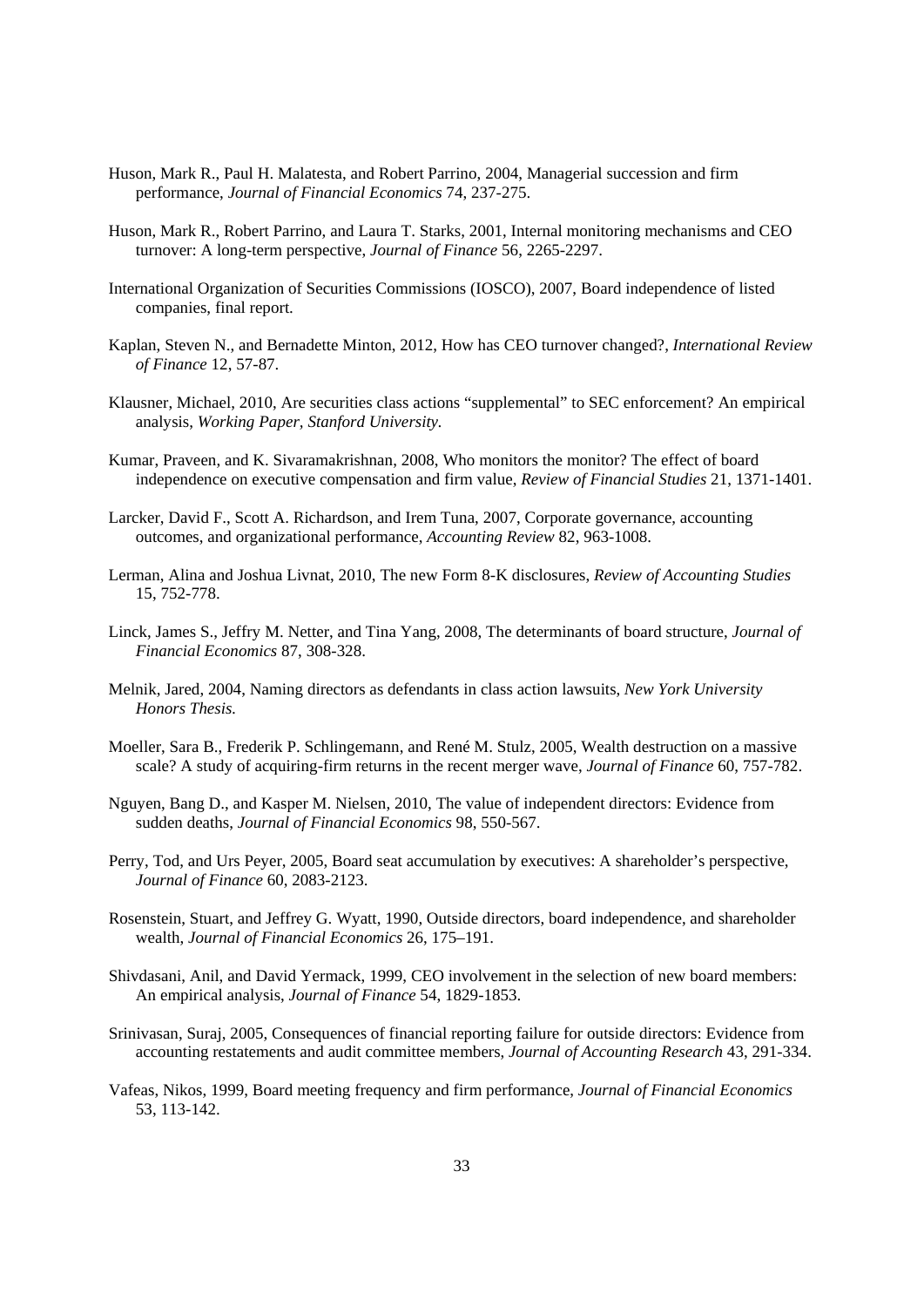- Warner, Jerold B., Ross L. Watts, and Karen H. Wruck, 1988, Stock prices and top management changes, *Journal of Financial Economics* 20, 461-492.
- Yermack, David, 2004, Remuneration, retention, and reputation incentives for outside directors, *Journal of Finance* 59, 2281-2308.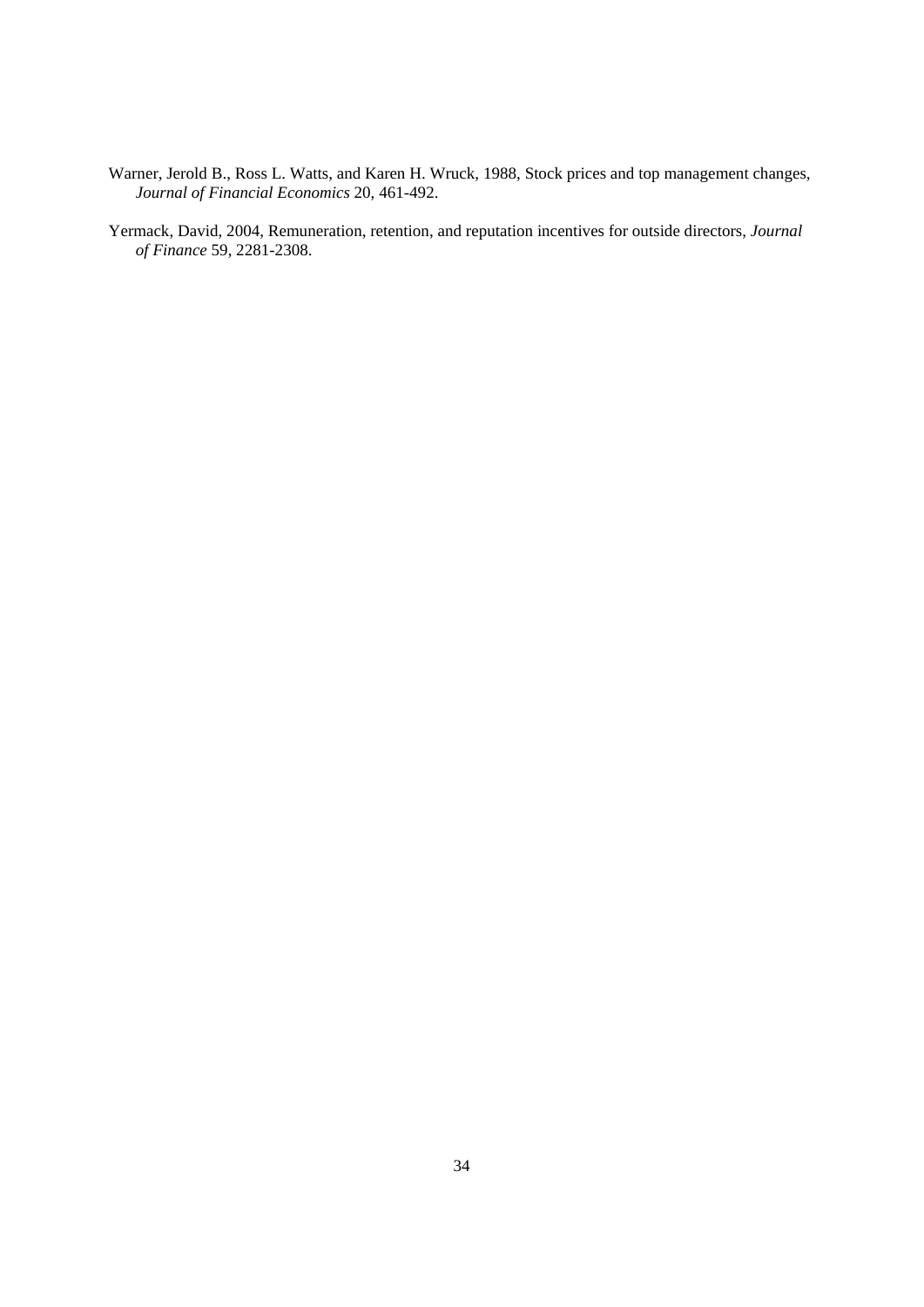#### **Table 1. Summary statistics**

The sample consists of 95,690 outside director-firm-years (14,428 firm-years) from 1999 to 2010. Data on board and director characteristics is obtained from the RiskMetrics directors database. Accounting data are from Compustat, stock return data from CRSP, and CEO data from Execucomp. Only outside directors are included; directors who are classified as employees or linked by RiskMetrics are excluded. Panel A shows director characteristics, split by whether the director departed in any given year or not. The statistics in Panel A are at the director-firm-year level. Panel B shows firm characteristics, split by whether at least one outside director departed in a given firm-year. The statistics in Panel B are at the firm-year level. The accounting data is taken from year -1, where year -1 is defined as the fiscal year ending just prior to the event date. Stock returns are buy-and-hold returns over year -1. Return volatility is the standard deviation of daily returns over year -1. The corporate governance data are taken as of the proxy statement prior to the event date. Death is an indicator variable equal to one if the director died. Appointed to another firm is an indicator variable equal to one if the director is appointed to another firm in the RiskMetrics directors database in the one year prior to the event date. Attendance problem is an indicator variable equal to one if the director attends less than 75% of the meetings. Dollar values in Panel B are expressed in 2011 million dollars. Two-sample t-tests (Wilcoxon-Mann-Whitney tests) are conducted to test whether the means (medians) of departure years are significantly different from nondeparture years. Statistical significance at the 1%, 5%, and 10% level is indicated by \*\*\*, \*\*, and \*, respectively.

#### Panel A: Outside director characteristics

|                                           | Non-departing directors<br>$(n = 88, 536)$ |                          | Departing directors<br>$(n = 7,154)$ |           |
|-------------------------------------------|--------------------------------------------|--------------------------|--------------------------------------|-----------|
|                                           | Mean                                       | Median                   | Mean                                 | Median    |
| Tenure (years)                            | 8.52                                       | 7.00                     | $10.96***$                           | $9.00***$ |
| No. of other directorships                | 1.02                                       | 1.00                     | $0.97***$                            | $0.00***$ |
| Age indicator $(64-66)$ $(\%)$            | 15.23                                      |                          | $8.75***$                            |           |
| Age indicator $(67-69)$ $(\%)$            | 13.73                                      |                          | $10.11***$                           |           |
| Age indicator (above 69) $(\%)$           | 14.37                                      |                          | $43.56***$                           |           |
| Death $(\%)$                              | 0.00                                       |                          | $1.73***$                            |           |
| Current CEO director (%)                  | 15.87                                      |                          | $11.83***$                           |           |
| Current executive director (%)            | 10.74                                      |                          | $7.38***$                            |           |
| Retired (%)                               | 26.27                                      |                          | 42.91***                             |           |
| Audit committee member (%)                | 52.33                                      |                          | 48.31***                             |           |
| Compensation committee member (%)         | 50.43                                      |                          | 49.54                                |           |
| Nominating committee member (%)           | 42.30                                      | $\overline{\phantom{0}}$ | 41.45                                |           |
| Corporate governance committee member (%) | 35.88                                      | -                        | 34.88*                               |           |
| Appointed to another firm (%)             | 4.47                                       | ٠                        | $3.93**$                             |           |
| Attendance problem (%)                    | 1.63                                       |                          | $3.94***$                            |           |

Panel B: Firm characteristics

|                                 |         | Non-departure firm-years<br>$(n = 9,120)$ |             | Departure firm-years<br>$(n = 5,308)$ |
|---------------------------------|---------|-------------------------------------------|-------------|---------------------------------------|
|                                 | Mean    | Median                                    | Mean        | Median                                |
| <b>Book</b> assets              | 8037.63 | 1931.32                                   | 13734.25*** | 3434.50***                            |
| Market cap                      | 6380.95 | 1889.39                                   | 8601.30***  | 2561.15***                            |
| <b>Sales</b>                    | 4867.97 | 1613.51                                   | 7076.84***  | 2401.25***                            |
| Firm age (years)                | 27.31   | 20.00                                     | 32.56***    | $29.00***$                            |
| Stock return $(\%)$             | 13.16   | 6.45                                      | $9.72***$   | $5.11**$                              |
| Industry stock return (%)       | 1.53    | 0.67                                      | 2.06        | $2.58*$                               |
| Return on assets $(ROA)$ $(\%)$ | 13.41   | 13.07                                     | $12.05***$  | $11.72***$                            |
| Return volatility (%)           | 2.87    | 2.55                                      | $2.70***$   | $2.37***$                             |
| $CEO$ left indicator $(\%)$     | 9.35    |                                           | $12.55***$  |                                       |
| $CEO$ ownership $(\%)$          | 2.82    | 0.39                                      | $1.65***$   | $0.24***$                             |
| <b>Board Size</b>               | 9.00    | 9.00                                      | $10.29***$  | $10.00***$                            |
| % of outside directors          | 67.33   | 70.00                                     | 73.42***    | 75.00***                              |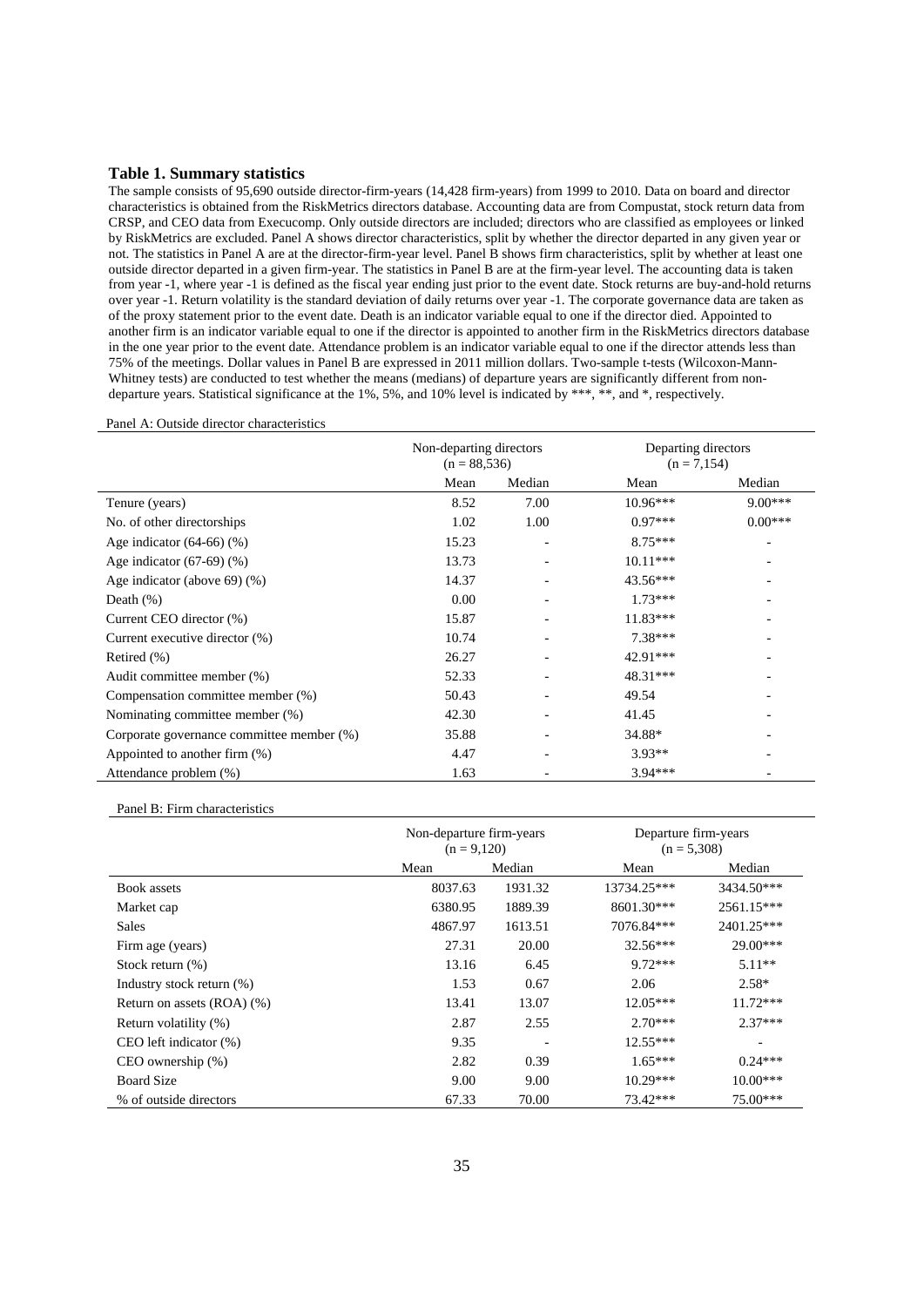#### **Table 2. Cox proportional hazard regressions of director turnover**

The table reports results from Cox proportional hazard models. The sample consists of 95,690 outside director-firm-years, which track 23,035 directorships. Only outside directors are included; directors who are classified as employees or linked by RiskMetrics are excluded. Columns 1 and 2 reports results for the full sample, while columns 3 and 4 are the results based on data from 2005 to 2010. The time variable is director tenure in years until turnover (the event) or until the firm quits the sample. The status or event variable is outside director turnover. Of the 23,035 directorships, 7,154 directorships end in a departure during our sample (experience the event); all other outside director tenures are treated as right-censored in the regressions. The accounting data are taken from year -1, where year -1 is defined as the fiscal year ending just prior to the date the time variable is measured. Stock returns are buy-and-hold returns over year -1. Return volatility is the standard deviation of daily returns over year -1. The corporate governance data are taken as of the proxy statement prior to the date the time variable is measured. Death is an indicator variable equal to one if the director died. Appointed to another firm is an indicator variable equal to one if the director is appointed to another firm in the RiskMetrics Directors Database in the one year prior to the event date. Attendance problem is an indicator variable equal to one if the director attends less than 75% of the meetings. Age indicator variables are indicator variables equal to one if the director age falls within the specified range, and zero otherwise. CEO left indicator is an indicator variable equal to one if the CEO turned over during the past 12 months. The table reports hazard ratios (exponentiated coefficients). Standard errors are clustered at the director-firm level. Z-statistics are reported in parentheses. Statistical significance at the 1%, 5%, and 10% level is indicated by \*\*\*, \*\*, and \*, respectively.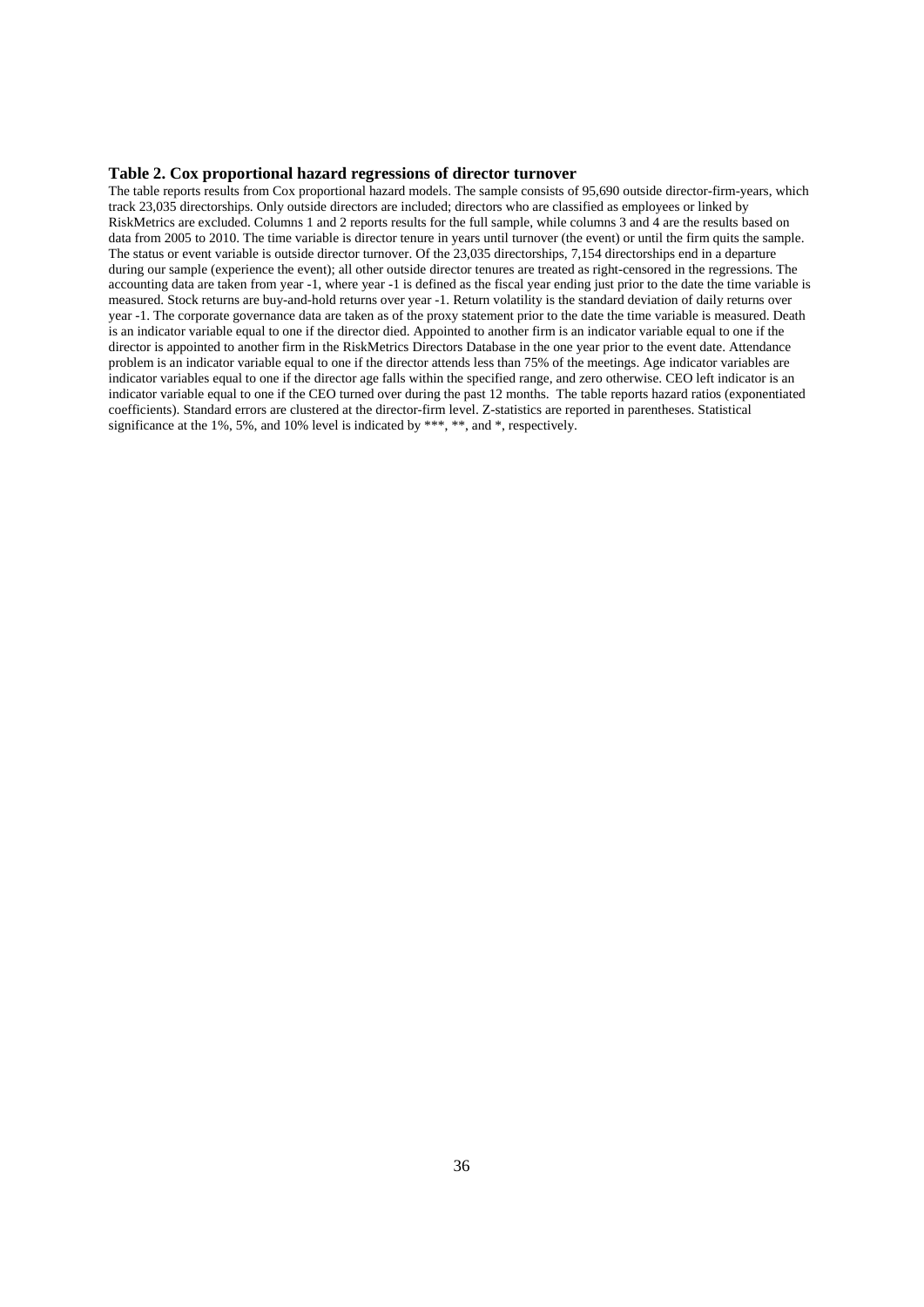|                                       | Full sample |            | Post-2004  |              |
|---------------------------------------|-------------|------------|------------|--------------|
|                                       | (1)         | (2)        | (3)        | (4)          |
| No. of other directorships            | 0.995       | 0.979**    | $0.967**$  | ***<br>0.956 |
|                                       | $-0.50$     | $-2.25$    | $-2.31$    | $-3.00$      |
| Age indicator (64-66)                 | $0.800***$  | $0.787***$ | $0.755***$ | $0.744***$   |
|                                       | $-5.07$     | $-5.43$    | $-4.65$    | $-4.88$      |
| Age indicator (67-69)                 | 0.984       | 0.968      | $0.799***$ | 0.789***     |
|                                       | $-0.38$     | $-0.76$    | $-3.68$    | $-3.88$      |
| Age indicator (above 69)              | $3.111***$  | 3.174***   | 2.559***   | 2.574 ***    |
|                                       | 36.55       | 37.53      | 21.65      | 21.86        |
| Death                                 | 9.745***    | 9.985***   | 9.906***   | 10.312***    |
|                                       | 29.11       | 29.22      | 28.59      | 29.96        |
| Current CEO director                  | 0.948       | $0.929*$   | 1.076      | 1.067        |
|                                       | $-1.37$     | $-1.89$    | 1.15       | 1.02         |
| Current executive director            | $0.835***$  | $0.840***$ | 0.937      | 0.931        |
|                                       | $-3.86$     | $-3.73$    | $-0.74$    | $-0.82$      |
| Retired                               | $1.137***$  | 1.147***   | 1.193***   | $1.202***$   |
|                                       | 4.42        | 4.78       | 4.55       | 4.78         |
| Audit committee member                | $0.834***$  | $0.882***$ | $0.773***$ | $0.810***$   |
|                                       | $-7.78$     | $-5.24$    | $-7.66$    | $-6.10$      |
| Compensation committee member         | $0.849***$  | $0.892***$ | $0.871***$ | $0.902***$   |
|                                       | $-7.04$     | $-4.80$    | $-4.16$    | $-3.02$      |
| Nominating committee member           | $0.838***$  | $0.855***$ | $0.733***$ | $0.782**$    |
|                                       | $-4.38$     | $-3.87$    | $-3.31$    | $-2.52$      |
| Corporate governance committee member | $1.091**$   | 1.052      | 1.115      | 1.061        |
|                                       | 2.02        | 1.17       | 1.16       | 0.61         |
| Appointed to another firm             | $1.240***$  | $1.223***$ | 1.317***   | 1.297***     |
|                                       | 3.56        | 3.33       | 2.89       | 2.73         |
| Attendance problem                    | 2.045***    | 2.082***   | 1.825***   | 1.858***     |
|                                       | 12.17       | 12.60      | 4.92       | 5.10         |
| Log (sales)                           |             | $1.019**$  |            | 1.019        |
|                                       |             | 1.98       |            | 1.42         |
| Log (firm age)                        |             | 1.010      |            | 0.967        |
|                                       |             | 0.53       |            | $-1.28$      |
| Stock return                          |             | $0.942**$  |            | 0.947        |
|                                       |             | $-2.11$    |            | $-1.08$      |
| Industry stock return                 |             | 0.990      |            | 0.936        |
|                                       |             | $-0.15$    |            | $-0.62$      |
| Return on assets                      |             | 0.738**    |            | $0.567***$   |
|                                       |             | $-2.28$    |            | $-2.87$      |
| Return volatility (%)                 |             | 1.059***   |            | $1.036**$    |
|                                       |             | 5.17       |            | 2.15         |
| CEO left indicator                    |             | 1.274***   |            | 1.361***     |
|                                       |             | 7.19       |            | 6.48         |
| CEO ownership (%)                     |             | $0.985***$ |            | 0.990 ***    |
|                                       |             | $-5.33$    |            | $-2.69$      |
| Board size                            |             | 1.015***   |            | $1.014**$    |
|                                       |             | 3.49       |            | 1.97         |
| % of outside directors                |             | 1.009***   |            | $1.007***$   |
|                                       |             | 9.35       |            | 4.68         |
| Year fixed effects                    | Yes         | Yes        | Yes        | Yes          |
| Number of subjects                    | 23,035      | 23,035     | 15,700     | 15,700       |
| Number of turnovers                   | 7,154       | 7,154      | 3,475      | 3,475        |
| Number of observations                | 95,690      | 95,690     | 51,106     | 51,106       |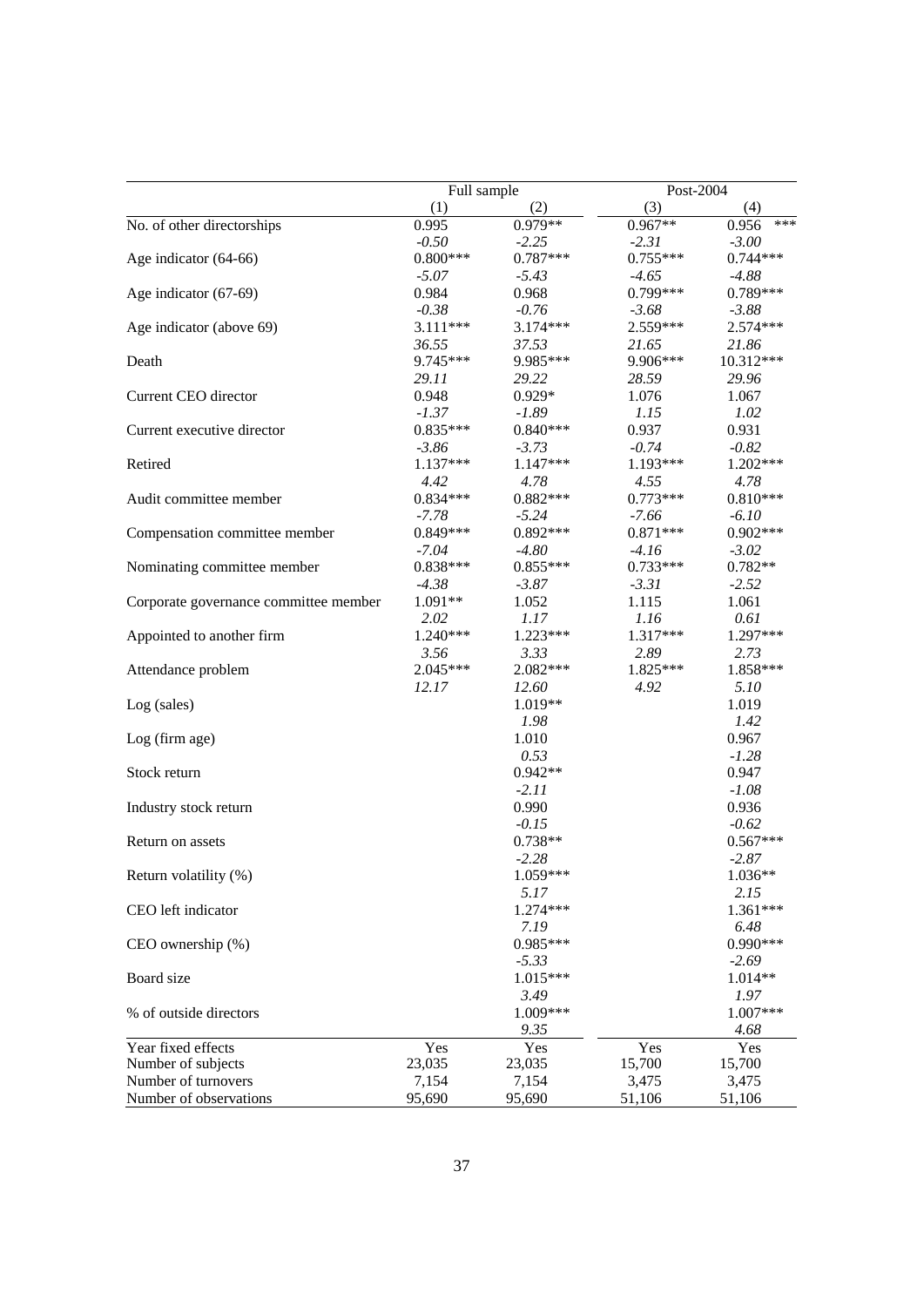# **Table 3. Frequency of departures**

The table reports the yearly frequency of director departures and also the percentage of departures that are classified as surprise. The statistics in Panel A are at the director-firm-year level while Panel B shows the frequency at the firm-year level. Surprise departure 1 is defined as departures of directors aged 69 and below not due to death. Surprise director departures 2 (3) are departures in which the director survival function from the Cox proportional hazard model in Table 2, Column 1 (Table 2, Column 2) is higher than 75%, but the director nevertheless departs.

|            |            |          | Conditional upon Depart $= 1$ |             |             |               |  |
|------------|------------|----------|-------------------------------|-------------|-------------|---------------|--|
| Event Year | No. of obs | # depart | % depart                      | % sur dep 1 | % sur dep 2 | $%$ sur dep 3 |  |
| 1999       | 6,492      | 510      | 7.9%                          | 48.2%       | 18.6%       | 19.0%         |  |
| 2000       | 7,155      | 608      | 8.5%                          | 53.6%       | 23.5%       | 23.4%         |  |
| 2001       | 7.648      | 656      | 8.6%                          | 54.6%       | 27.1%       | 26.7%         |  |
| 2002       | 7,384      | 586      | 7.9%                          | 54.4%       | 27.3%       | 27.1%         |  |
| 2003       | 7,815      | 665      | 8.5%                          | 62.0%       | 30.7%       | 29.3%         |  |
| 2004       | 8.090      | 654      | 8.1%                          | 59.8%       | 26.1%       | 26.6%         |  |
| 2005       | 8,249      | 615      | 7.5%                          | 56.6%       | 32.4%       | 31.9%         |  |
| 2006       | 8,058      | 554      | 6.9%                          | 54.9%       | 33.6%       | 31.9%         |  |
| 2007       | 7,753      | 601      | 7.8%                          | 58.7%       | 31.9%       | 32.1%         |  |
| 2008       | 7.941      | 503      | 6.3%                          | 52.9%       | 37.0%       | 37.2%         |  |
| 2009       | 9,450      | 602      | 6.4%                          | 55.1%       | 37.9%       | 37.9%         |  |
| 2010       | 9,655      | 600      | 6.2%                          | 52.3%       | 33.7%       | 32.5%         |  |
| Total      | 95,690     | 7,154    | 7.5%                          | 55.5%       | 30.0%       | 29.6%         |  |

Panel A: Director-firm-year observations

Panel B: Firm-year observations

|            |            |          |          | Conditional upon Depart $= 1$ |             |               |  |
|------------|------------|----------|----------|-------------------------------|-------------|---------------|--|
| Event Year | No. of obs | # depart | % depart | % sur dep 1                   | % sur dep 2 | $%$ sur dep 3 |  |
| 1999       | 1.064      | 376      | 35.3%    | 55.3%                         | 22.9%       | 23.1%         |  |
| 2000       | 1,173      | 444      | 37.9%    | 60.8%                         | 27.7%       | 27.9%         |  |
| 2001       | 1,255      | 464      | 37.0%    | 60.3%                         | 33.8%       | 32.8%         |  |
| 2002       | 1,189      | 421      | 35.4%    | 61.8%                         | 33.5%       | 34.0%         |  |
| 2003       | 1.249      | 502      | 40.2%    | 69.1%                         | 37.6%       | 36.1%         |  |
| 2004       | 1,246      | 487      | 39.1%    | 65.9%                         | 32.4%       | 33.5%         |  |
| 2005       | 1.247      | 472      | 37.9%    | 61.2%                         | 36.9%       | 36.2%         |  |
| 2006       | 1,189      | 439      | 36.9%    | 59.7%                         | 37.1%       | 35.8%         |  |
| 2007       | 1.120      | 447      | 39.9%    | 63.3%                         | 38.7%       | 38.7%         |  |
| 2008       | 1,104      | 357      | 32.3%    | 58.5%                         | 42.6%       | 42.6%         |  |
| 2009       | 1.281      | 453      | 35.4%    | 58.7%                         | 43.3%       | 43.5%         |  |
| 2010       | 1,311      | 446      | 34.0%    | 57.6%                         | 37.4%       | 37.2%         |  |
| Total      | 14.428     | 5.308    | 36.8%    | 61.3%                         | 35.4%       | 35.2%         |  |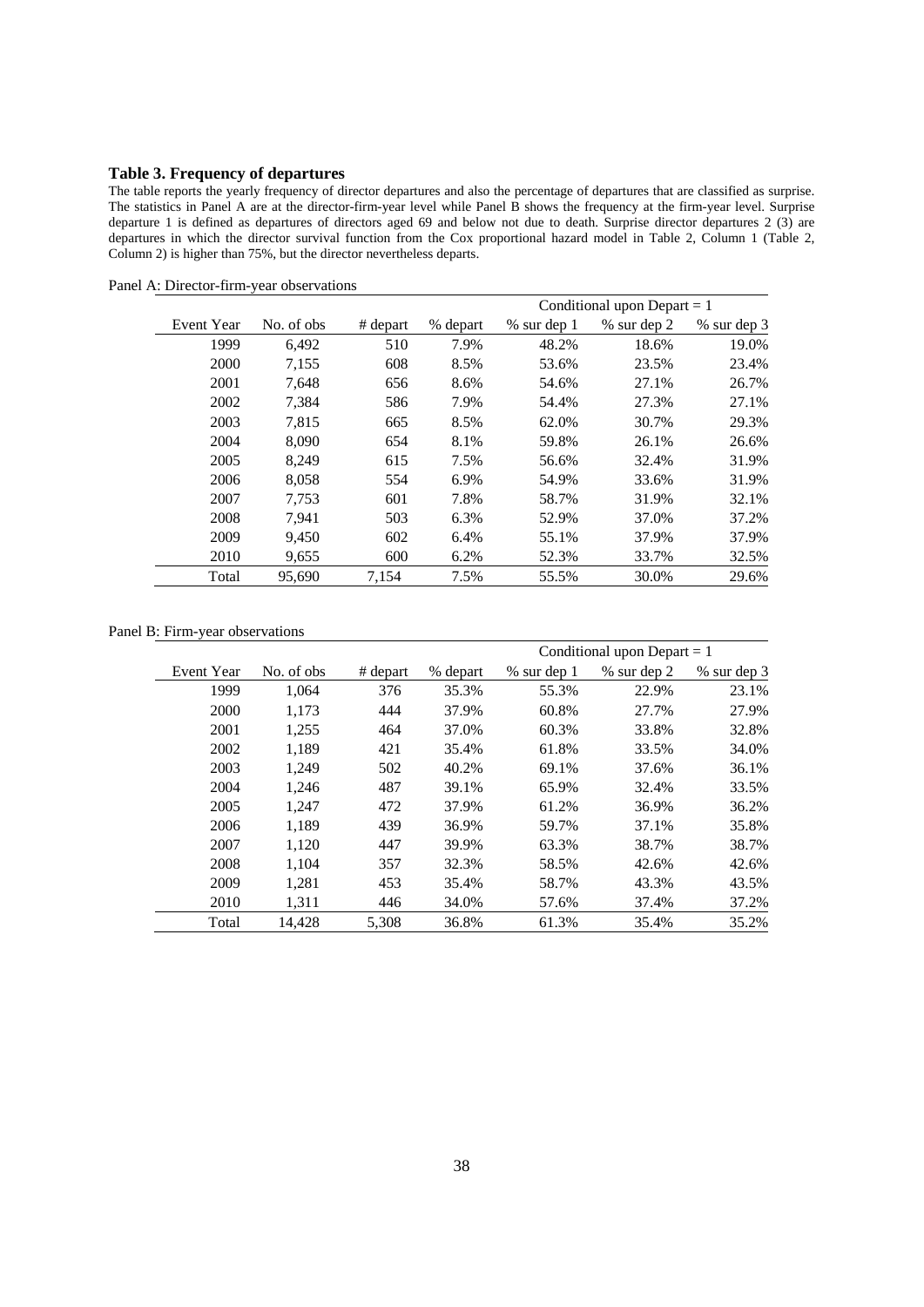#### **Table 4. Univariate analysis of portfolio returns**

The table shows an analysis of stock returns in excess of the risk-free interest rate for different portfolios formed based on outside director departures. The analysis is based on 14.428 firm-years in the director departure dataset. Firm-years are excluded if there is at least one departure of an employee director or linked director, which reduces the sample to 11,151 firm-years. In Panel A, firms are sorted into two portfolios based on whether there is at least one outside director departure or not and are held in the portfolio for the subsequent 12 months. Portfolio 1 consists of firms where at least one outside director departs, and Portfolio 2 contains firms where there are no outside director departures. In Panels B, C, and D, we split the portfolio of outside director departures into portfolio 1S, consisting of firms with at least one surprise director departure and portfolio 1E, consisting of firms where all director departures are expected. If in a given firm-year, there is both a surprise departure and an expected departure, we assign the firm-year to the surprise departure portfolio. Panel B defines expected director departures as departures of director who died or departures of directors aged 70 and above and treats departures of directors age 69 and below not due to death as surprise departures. Panel C (Panel D) defines surprise director departures as departures in which the director survival function from the Cox proportional hazard model in Table 2, Column 1 (Table 2, Column 2) is higher than 75%, but the director nevertheless departs. Panel E (Panel F) restricts the sample to years 2005 to 2010 and defines surprise director departures as departures in which the director survival function from the Cox proportional hazard model in Table 2, Column 3 (Table 2, Column 4) is higher than 75%, but the director nevertheless departs. The table shows the monthly portfolio excess returns, where the excess returns are calculated by subtracting from the portfolio returns the risk-free rate taken from the Fama-French monthly factor dataset. *t*-tests and signed rank tests are used to test whether the mean and median monthly portfolio returns are significantly different from zero. Statistical significance at the 1%, 5%, and 10% level is indicated by \*\*\*, \*\*, and \*, respectively.

|                                                  |                    | Value-weighted portfolio ret |              | Equal-weighted portfolio ret |
|--------------------------------------------------|--------------------|------------------------------|--------------|------------------------------|
|                                                  | Mean               | Median                       | Mean         | Median                       |
|                                                  |                    |                              |              |                              |
|                                                  | <b>Full sample</b> |                              |              |                              |
| Panel A: Outside director departure              |                    |                              |              |                              |
| Outside dir depart (Portfolio = 1)               | 0.0035             | 0.0063                       | $0.0078*$    | $0.0109**$                   |
| No dir depart (Portfolio = 2)                    | 0.0040             | 0.0079                       | $0.0089**$   | $0.0111**$                   |
| Portfolio 1 - Portfolio 2                        | $-0.0006$          | $-0.0008$                    | $-0.0011$    | $-0.0013**$                  |
| Panel B: Outside director surprise departure (1) |                    |                              |              |                              |
| Outside dir surprise depart (Portfolio = $1S$ )  | 0.0023             | 0.0040                       | $0.0080*$    | 0.0137                       |
| Outside dir expected depart (Portfolio = $1E$ )  | $0.0072*$          | 0.0101                       | $0.0090**$   | 0.0106                       |
| No dir depart (Portfolio = 2)                    | 0.0044             | 0.0084                       | $0.0095**$   | 0.0111                       |
| Portfolio 1S - Portfolio 2                       | $-0.0021$          | $-0.0025$                    | $-0.0015$    | $-0.0022$                    |
| Portfolio 1E - Portfolio 2                       | 0.0027             | 0.0001                       | $-0.0005$    | $-0.0010$                    |
| Panel C: Outside director surprise departure (2) |                    |                              |              |                              |
| Outside dir surprise depart (Portfolio = $1S$ )  | 0.0002             | 0.0057                       | 0.0062       | 0.0098                       |
| Outside dir expected depart (Portfolio = $1E$ )  | 0.0039             | 0.0094                       | $0.0078*$    | $0.0118**$                   |
| No dir depart (Portfolio = 2)                    | 0.0037             | 0.0079                       | $0.0092**$   | $0.0111**$                   |
| Portfolio 1S - Portfolio 2                       | $-0.0035*$         | $-0.0050**$                  | $-0.0030***$ | $-0.0030***$                 |
| Portfolio 1E - Portfolio 2                       | 0.0002             | $-0.0006$                    | $-0.0014$    | $-0.0010$                    |
| Panel D: Outside director surprise departure (3) |                    |                              |              |                              |
| Outside dir surprise depart (Portfolio = $1S$ )  | 0.0001             | 0.0069                       | 0.0057       | 0.0086                       |
| Outside dir expected depart (Portfolio = $1E$ )  | 0.0039             | 0.0076                       | $0.0082*$    | $0.0121**$                   |
| No dir depart (Portfolio = 2)                    | 0.0037             | 0.0079                       | $0.0092**$   | $0.0111**$                   |
| Portfolio 1S - Portfolio 2                       | $-0.0036$          | $-0.0052**$                  | $-0.0035***$ | $-0.0027***$                 |
| Portfolio 1E - Portfolio 2                       | 0.0002             | $-0.0010$                    | $-0.0010$    | $-0.0006$                    |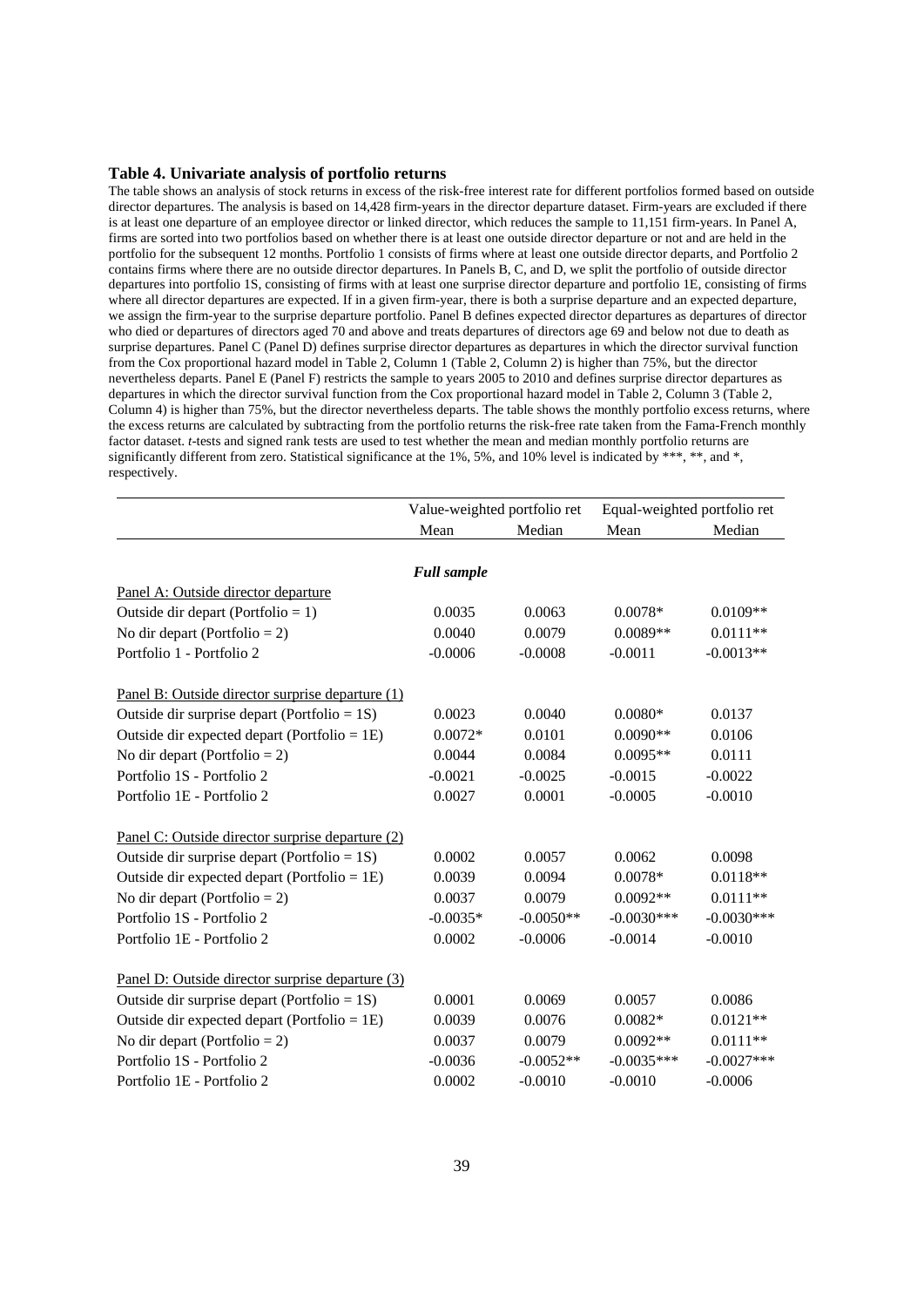| Post-2004                                        |              |              |            |             |  |  |  |  |  |  |
|--------------------------------------------------|--------------|--------------|------------|-------------|--|--|--|--|--|--|
| Panel E: Outside director surprise departure (2) |              |              |            |             |  |  |  |  |  |  |
| Outside dir surprise depart (Portfolio = $1S$ )  | $-0.0002$    | 0.0046       | 0.0053     | 0.0120      |  |  |  |  |  |  |
| Outside dir expected depart (Portfolio = $1E$ )  | 0.0041       | 0.0105       | 0.0059     | 0.0105      |  |  |  |  |  |  |
| No dir depart (Portfolio = 2)                    | 0.0060       | 0.0102       | 0.0070     | 0.0138      |  |  |  |  |  |  |
| Portfolio 1S - Portfolio 2                       | $-0.0062***$ | $-0.0053***$ | $-0.0018$  | $-0.0036**$ |  |  |  |  |  |  |
| Portfolio 1E - Portfolio 2                       | $-0.0020$    | $-0.0019$    | $-0.0011$  | $-0.0001$   |  |  |  |  |  |  |
| Panel F: Outside director surprise departure (3) |              |              |            |             |  |  |  |  |  |  |
| Outside dir surprise depart (Portfolio = $1S$ )  | $-0.0001$    | 0.0053       | 0.0046     | 0.0105      |  |  |  |  |  |  |
| Outside dir expected depart (Portfolio = $1E$ )  | 0.0039       | 0.0101       | 0.0062     | 0.0119      |  |  |  |  |  |  |
| No dir depart (Portfolio = 2)                    | 0.0060       | 0.0102       | 0.0070     | 0.0138      |  |  |  |  |  |  |
| Portfolio 1S - Portfolio 2                       | $-0.0061***$ | $-0.0049***$ | $-0.0024*$ | $-0.0026**$ |  |  |  |  |  |  |
| Portfolio 1E - Portfolio 2                       | $-0.0021$    | $-0.0027$    | $-0.0008$  | $-0.0006$   |  |  |  |  |  |  |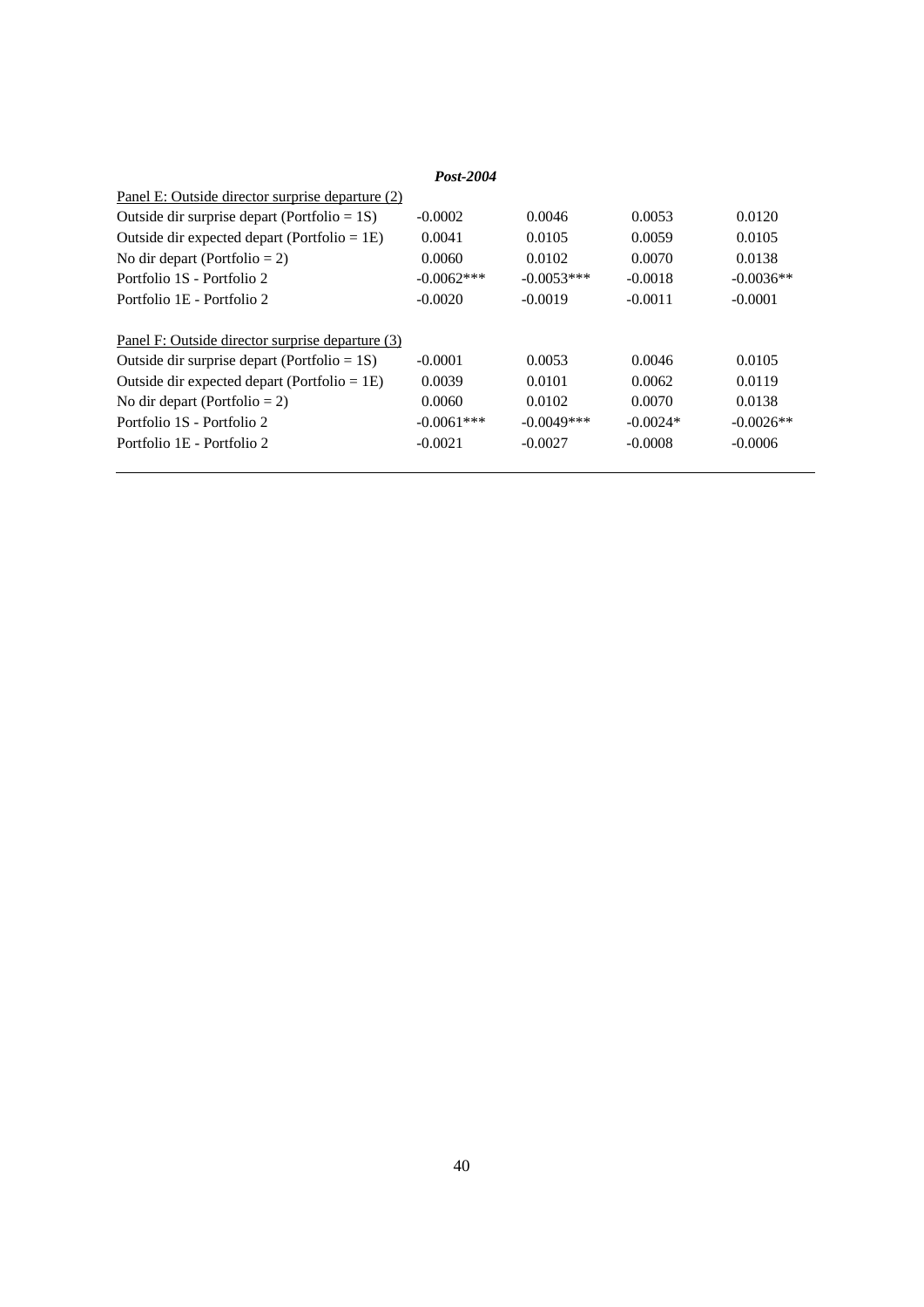#### **Table 5. Monthly performance attribution regressions**

The table shows results of calendar-time portfolio performance attribution regressions. The analysis is based on 14,428 firmyears in the director departure dataset. Firm-years are excluded if there is at least one departure of an employee director or linked director, which reduces the sample to 11,151 firm-years. Columns 1 and 2 show results for the entire sample, columns 3 and 4 show results for the post-2004 period. In Panels A and B, we split the portfolio of director departures into portfolio 1S of surprise director departures and portfolio 1E of expected director departures. If in a given firm-year, there is both a surprise departure and an expected departure, we assign the firm-year to the surprise departure portfolio. For the full sample, Panel A (Panel B) defines surprise director departures as departures in which the one-year outside director survival function of the Cox proportional hazard model in Table 2, Column 1 (Table 2, Column 2) is higher than 75%, but the director nevertheless departs. For the post-2004 subsample, Panel A (Panel B) defines surprise director departures as departures in which the one-year outside director survival function of the Cox proportional hazard model in Table 2, Column 3 (Table 2, Column 4) is higher than 75%, but the director nevertheless departs. The table reports alpha estimates from regressions based on a four- factor performance attribution model for the monthly excess returns of the various portfolios. The four factors are defined in Fama and French (1993) and Carhart (1997). The factors are the returns to zero-investment portfolios designed to capture market (MKTRF), size (SMB), book-to-market (HML), and momentum (UMD) effects, respectively. The coefficients on the four factors are not reported in the table to conserve space. Standard errors are reported in italics. Statistical significance at the 1%, 5%, and 10% level is indicated by \*\*\*, \*\*, and \*, respectively.

|                                                  |             | Full sample  |              | Post-2004   |
|--------------------------------------------------|-------------|--------------|--------------|-------------|
|                                                  | Alpha (VW)  | Alpha (EW)   | Alpha (VW)   | Alpha (EW)  |
| Panel A: Outside director surprise departure (2) |             |              |              |             |
| Outside dir surprise depart                      | $-0.0011$   | 0.0026       | $-0.0028*$   | 0.0014      |
| $(Portfolio = 1S)$                               | 0.002       | 0.002        | 0.002        | 0.001       |
| Outside dir expected depart                      | $0.0030*$   | $0.0039***$  | 0.0014       | 0.0021      |
|                                                  | 0.002       | 0.001        | 0.002        | 0.001       |
| $(Portfolio = 1E)$                               |             |              |              |             |
| No dir depart                                    | $0.0029***$ | $0.0052***$  | $0.0035***$  | $0.0032***$ |
| $(Portfolio = 2)$                                | 0.001       | 0.001        | 0.001        | 0.001       |
| Portfolio 1S - Portfolio 2                       | $-0.0041**$ | $-0.0027**$  | $-0.0063***$ | $-0.0018$   |
|                                                  | 0.002       | 0.001        | 0.002        | 0.002       |
|                                                  | 0.0000      | $-0.0014$    | $-0.0021$    | $-0.0010$   |
| Portfolio 1E - Portfolio 2                       | 0.002       | 0.001        | 0.003        | 0.001       |
| Panel B: Outside director surprise departure (3) |             |              |              |             |
| Outside dir surprise depart                      | $-0.0010$   | 0.0019       | $-0.0027*$   | 0.0006      |
| $(Portfolio = 1S)$                               | 0.002       | 0.002        | 0.002        | 0.001       |
| Outside dir expected depart                      | $0.0029*$   | $0.0042***$  | 0.0013       | $0.0025*$   |
| $(Port folio = 1E)$                              | 0.002       | 0.001        | 0.002        | 0.001       |
| No dir depart                                    | $0.0029***$ | $0.0052***$  | $0.0035***$  | $0.0032***$ |
| $(Portfolio = 2)$                                | 0.001       | 0.001        | 0.001        | 0.001       |
| Portfolio 1S - Portfolio 2                       | $-0.0039*$  | $-0.0033***$ | $-0.0063***$ | $-0.0026*$  |
|                                                  | 0.002       | 0.001        | 0.002        | 0.001       |
|                                                  | $-0.0001$   | $-0.0010$    | $-0.0023$    | $-0.0007$   |
| Portfolio 1E - Portfolio 2                       | 0.002       | 0.001        | 0.003        | 0.001       |
|                                                  |             |              |              |             |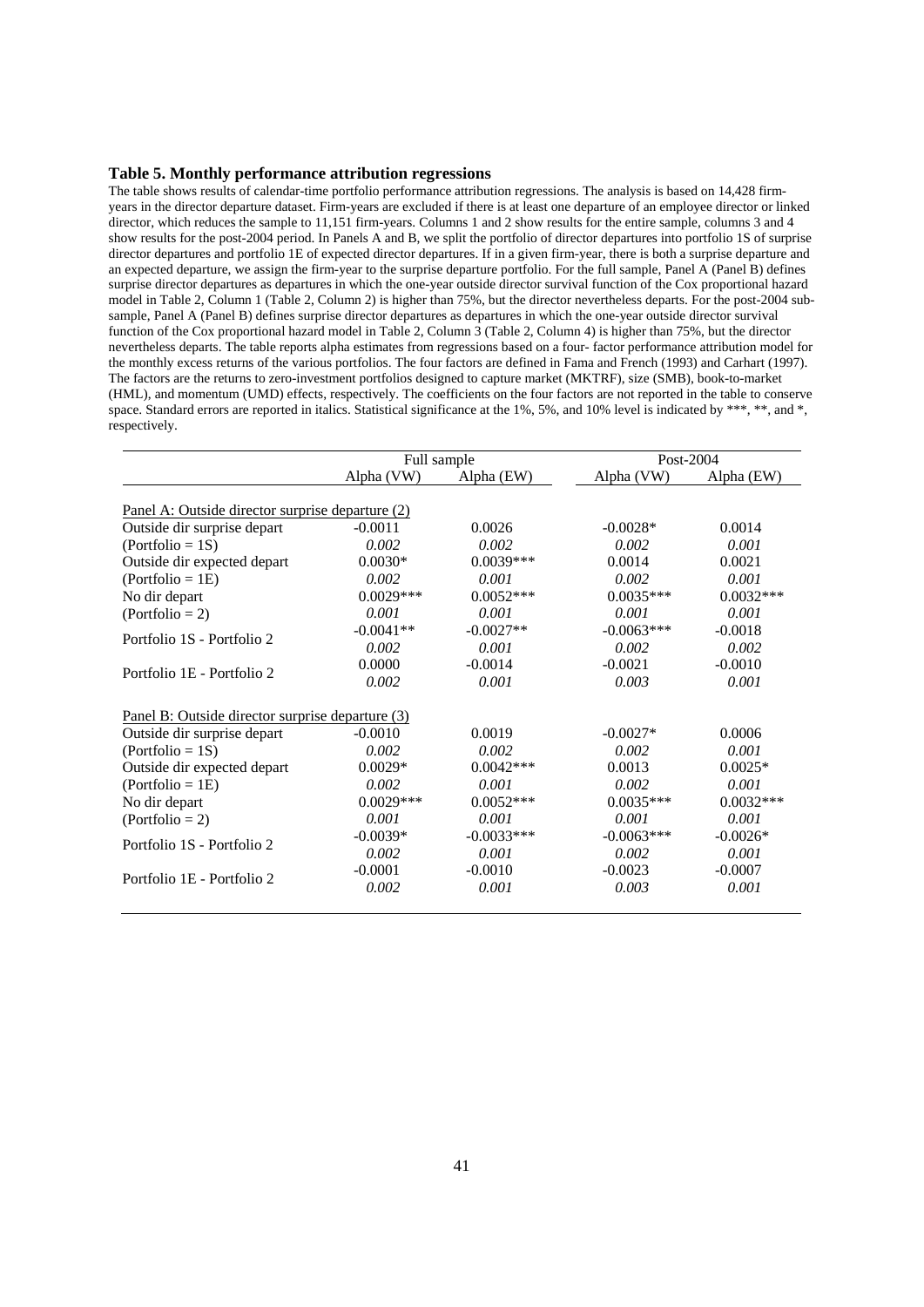#### **Table 6. Operating performance around director departures**

The table reports firm operating performance around director departures. The analysis is based on 14,428 firm-years in the director departure dataset. Firm-years are excluded if there is at least one departure of an employee director or linked director, which reduces the sample to 11,151 firm-years. Return on assets (ROA) is defined as the ratio of operating income before depreciation to book assets. Performance, industry-adjusted ROA is the difference between the unadjusted ROA and the median ROA of control firms. The control firms are firms from the same two-digit SIC code and have ROA in year -1 that is within +/-10% of the firm's ROA, where year -1 is the fiscal year end just prior to the director's departure date. We require that the control firms not have an outside director departure in year 0. ROA is averaged before and after the event. In Panels B, C, and D, we split director departures into surprise director departures and expected director departures. *t*-tests and signed rank tests are used to determine whether the means and medians are significantly different from zero. Statistical significance at the 1%, 5%, and 10% level is indicated by \*\*\*, \*\*, and \*, respectively.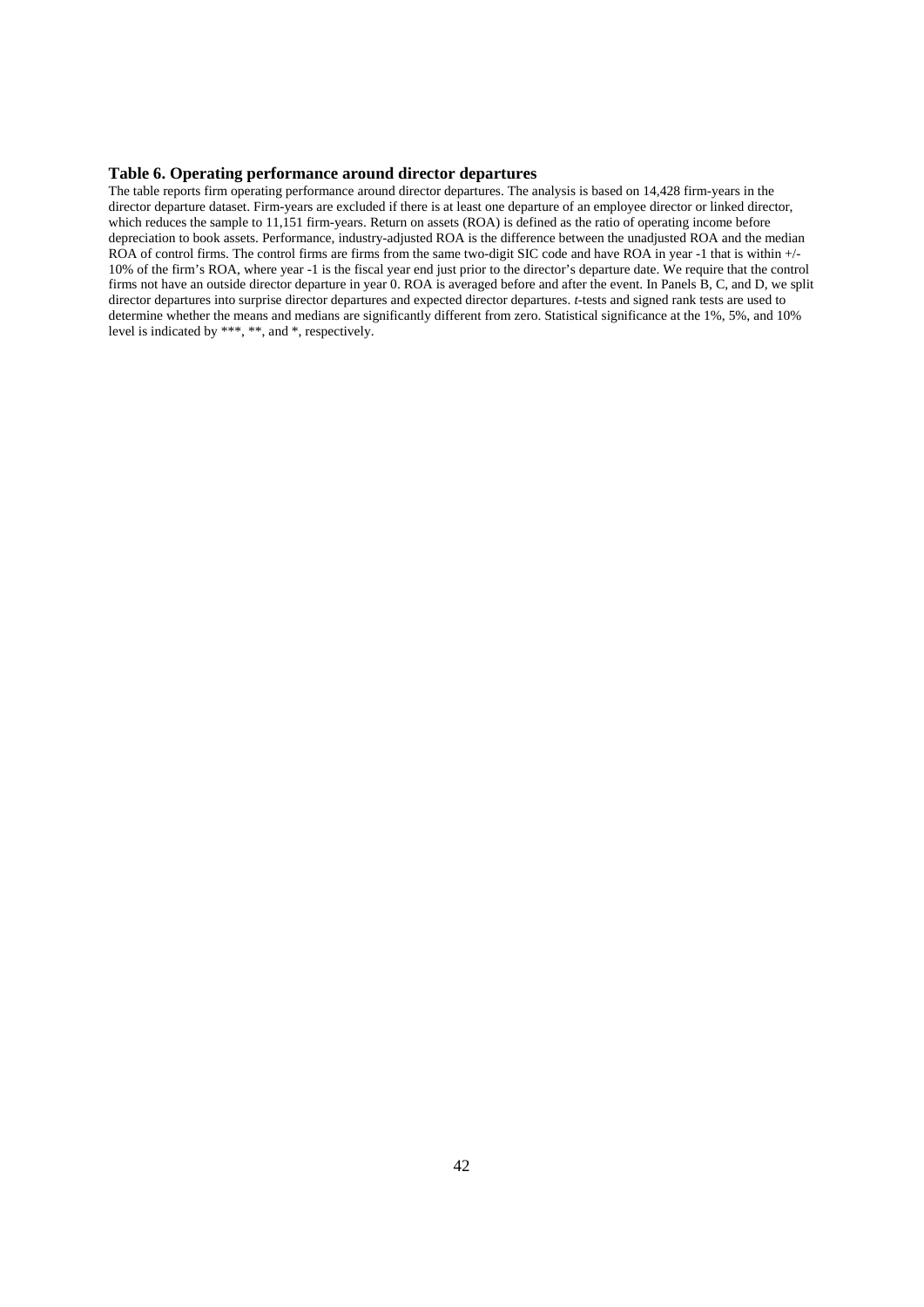|                                     | Full sample                                      |                                    |              | Post-2004    |  |
|-------------------------------------|--------------------------------------------------|------------------------------------|--------------|--------------|--|
|                                     | Mean                                             | Median                             | Mean         | Median       |  |
|                                     | Panel A. Outside director departure              |                                    |              |              |  |
|                                     | ROA                                              |                                    |              |              |  |
| Before $(-2,-1)$                    | $0.1275***$                                      | $0.1206***$                        |              |              |  |
| After $(+1,+2)$                     | $0.1170***$                                      | $0.1138***$                        |              |              |  |
| Change                              | $-0.0105***$                                     | $-0.0044***$                       |              |              |  |
|                                     | Performance, industry-adjusted ROA               |                                    |              |              |  |
| Before $(-2,-1)$                    | 0.0005                                           | $-0.0003$                          |              |              |  |
| After $(+1,+2)$                     | $-0.0011$                                        | 0.0008                             |              |              |  |
| Change                              | $-0.0016$                                        | 0.0002                             |              |              |  |
|                                     | Panel B: Outside director surprise departure (1) |                                    |              |              |  |
|                                     | <b>ROA</b>                                       |                                    |              |              |  |
| Before $(-2,-1)$                    | $0.1262***$                                      | $0.1191***$                        |              |              |  |
| After $(+1,+2)$                     | $0.1158***$                                      | $0.1122***$                        |              |              |  |
| Change                              | $-0.0104***$                                     | $-0.0044***$                       |              |              |  |
|                                     | Performance, industry-adjusted ROA               |                                    |              |              |  |
| Before $(-2,-1)$                    | 0.0010                                           | $-0.0001$                          |              |              |  |
| After $(+1,+2)$                     | $-0.0021$                                        | $-0.0001$                          |              |              |  |
| Change                              | $-0.0031*$                                       | $-0.0006$                          |              |              |  |
|                                     |                                                  |                                    |              |              |  |
|                                     | Panel C: Outside director surprise departure (2) |                                    |              |              |  |
|                                     | $0.1278***$                                      | ROA<br>$0.1190***$                 | $0.1262***$  | 0.1179***    |  |
| Before $(-2,-1)$<br>After $(+1,+2)$ | $0.1172***$                                      | $0.1136***$                        | $0.1138***$  | 0.1099***    |  |
|                                     | $-0.0106***$                                     | $-0.0041***$                       | $-0.0125***$ | $-0.0044***$ |  |
| Change                              |                                                  |                                    |              |              |  |
|                                     |                                                  | Performance, industry-adjusted ROA |              |              |  |
| Before $(-2,-1)$                    | $0.0019**$                                       | $-0.0001$                          | $0.0022*$    | $-0.0009$    |  |
| After $(+1,+2)$                     | $-0.0030$                                        | $-0.0003$                          | $-0.0003$    | $-0.0008$    |  |
| Change                              | $-0.0049**$                                      | $-0.0006$                          | $-0.0025$    | $-0.0001$    |  |
|                                     | Panel D: Outside director surprise departure (3) |                                    |              |              |  |
|                                     |                                                  | ROA                                |              |              |  |
| Before $(-2,-1)$                    | $0.1312***$                                      | $0.1217***$                        | $0.1315***$  | $0.1193***$  |  |
| After $(+1,+2)$                     | $0.1191***$                                      | $0.1152***$                        | $0.1178***$  | $0.1135***$  |  |
| Change                              | $-0.0121***$                                     | $-0.0048***$                       | $-0.0136***$ | $-0.0055***$ |  |
|                                     |                                                  | Performance, industry-adjusted ROA |              |              |  |
| Before $(-2,-1)$                    | $0.0017*$                                        | 0.0000                             | $0.0023*$    | $-0.0009$    |  |
| After $(+1,+2)$                     | $-0.0038*$                                       | $-0.0006$                          | $-0.0006$    | $-0.0002$    |  |
| Change                              | $-0.0055**$                                      | $-0.0016*$                         | $-0.0028$    | 0.0000       |  |
|                                     |                                                  |                                    |              |              |  |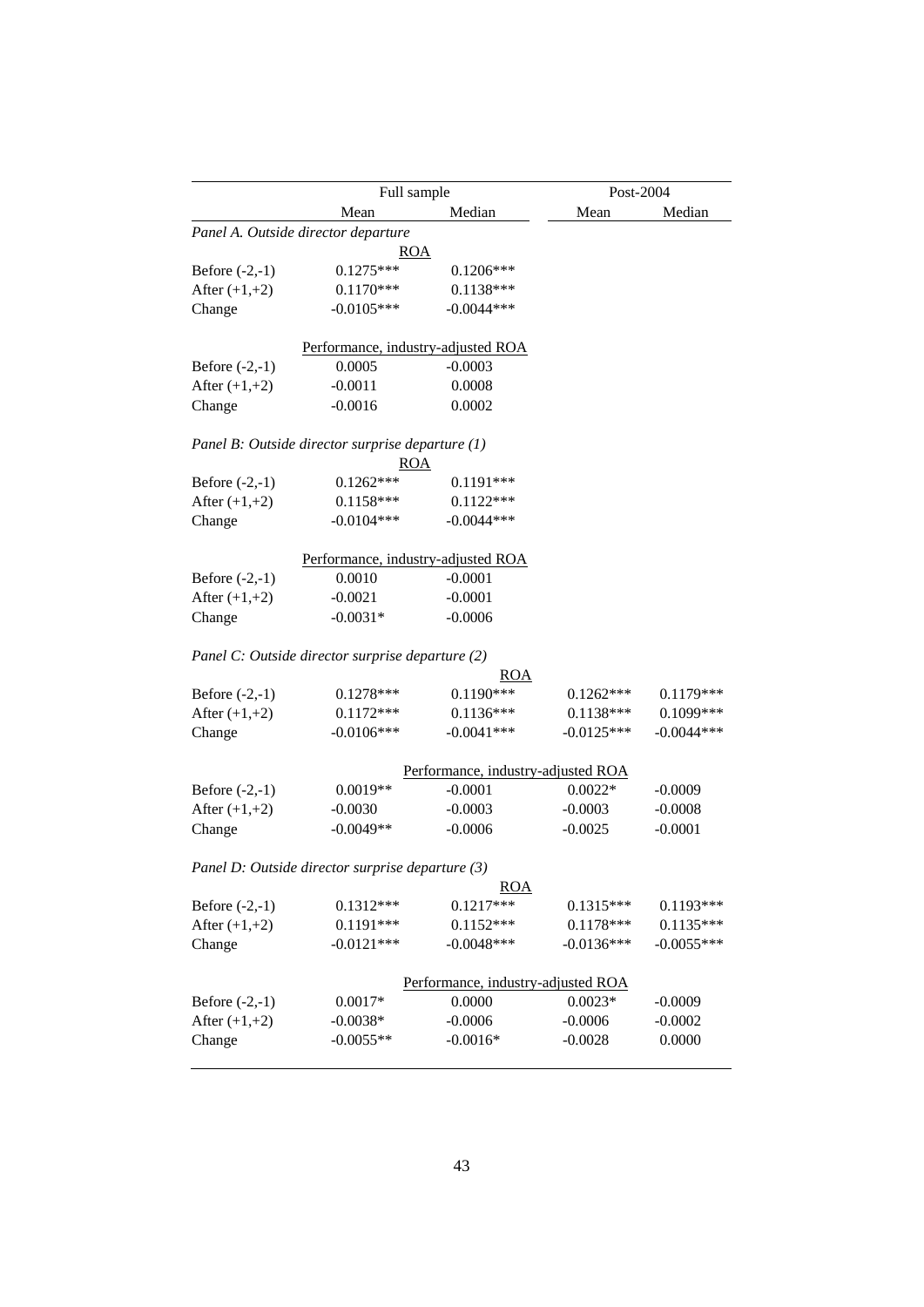#### **Table 7. Outside director departures and subsequent earnings restatements**

The table shows results from logistic regressions of a subsequent earnings restatement announcement following outside director departures. Announcement dates of restatements are from the list of restatements compiled by the U.S. Government Accountability Office (GAO) for years prior to 2006 and supplemented with data from Audit Analytics for years 2000 and onwards. The dependent variable is an indicator variable equal to one if there is an announcement of a restatement due to irregularities during the 12 months following the annual meeting date or director departure date, and zero otherwise. A restatement due to irregularities is a restatement which Hennes, et al. (2008) classified as irregular, or where the SEC (or other regularity body) is involved, or which Audit Analytics classified as fraud. Outside dir (surprise) depart is an indicator variable equals to one if there is at least one outside director (surprise) departure, and zero otherwise. The control variables are measured as of the fiscal year ending just prior to the meeting date or departure date. Cash flow is equal to the sum of net income before extraordinary items and depreciation divided by book assets. External financing is equal to the sum of net equity financing and net debt financing divided by book assets. Cash acquisition is the ratio of cash spent on acquisitions to book assets. Standard errors clustered at the firm level are reported in *italics*. Marginal effects with associated significance for the departure variables are reported in brackets. Intercepts are not reported. Statistical significance at the 1%, 5%, and 10% level is indicated by \*\*\*, \*\*, and \*, respectively.

|                                 |             |             | Post-2004<br>Full sample |             |             |             |
|---------------------------------|-------------|-------------|--------------------------|-------------|-------------|-------------|
|                                 | (1)         | (2)         | (3)                      | (4)         | (5)         | (6)         |
| Outside dir depart              | 0.162       |             |                          |             |             |             |
|                                 | 0.151       |             |                          |             |             |             |
|                                 | [0.001]     |             |                          |             |             |             |
| Outside dir surprise depart (1) |             | $0.323*$    |                          |             |             |             |
|                                 |             | 0.165       |                          |             |             |             |
|                                 |             | $[0.003]*$  |                          |             |             |             |
| Outside dir surprise depart (2) |             |             | $0.509***$               |             | $0.640**$   |             |
|                                 |             |             | 0.190                    |             | 0.315       |             |
|                                 |             |             | $[0.005]$ **             |             | [0.004]     |             |
| Outside dir surprise depart (3) |             |             |                          | $0.387**$   |             | 0.507       |
|                                 |             |             |                          | 0.191       |             | 0.320       |
|                                 |             |             |                          | $[0.004]*$  |             | [0.002]     |
| Board size                      | $-0.002$    | $-0.002$    | $-0.002$                 | 0.000       | 0.006       | 0.008       |
|                                 | 0.038       | 0.038       | 0.037                    | 0.037       | 0.062       | 0.062       |
| % outside directors             | $-0.004$    | $-0.005$    | $-0.005$                 | $-0.004$    | $-0.018**$  | $-0.018**$  |
|                                 | 0.005       | 0.005       | 0.005                    | 0.005       | 0.008       | 0.008       |
| Log(sales)                      | $0.257***$  | $0.257***$  | $0.256***$               | $0.257***$  | 0.111       | 0.113       |
|                                 | 0.067       | 0.066       | 0.066                    | 0.066       | 0.114       | 0.115       |
| Stock return                    | $-0.750***$ | $-0.740**$  | $-0.731**$               | $-0.741**$  | $-0.669$    | $-0.678$    |
|                                 | 0.291       | 0.288       | 0.287                    | 0.289       | 0.487       | 0.491       |
| Cash flow                       | $-1.308***$ | $-1.297***$ | $-1.289***$              | $-1.312***$ | $-2.887***$ | $-2.940***$ |
|                                 | 0.449       | 0.443       | 0.452                    | 0.454       | 0.850       | 0.845       |
| <b>External financing</b>       | $2.051***$  | 2.049***    | 2.055***                 | 2.054***    | 2.810*      | 2.814*      |
|                                 | 0.736       | 0.732       | 0.733                    | 0.735       | 1.564       | 1.565       |
| Cash acquisitions               | 1.016       | 1.034       | 1.001                    | 1.007       | $-3.518$    | $-3.466$    |
|                                 | 1.320       | 1.321       | 1.321                    | 1.323       | 2.700       | 2.719       |
| Pseudo R-Sq                     | 0.09        | 0.09        | 0.09                     | 0.09        | 0.12        | 0.12        |
| No. of observations             | 11,660      | 11,660      | 11,660                   | 11,660      | 5,537       | 5,537       |
| Year fixed effects              | Yes         | Yes         | Yes                      | Yes         | Yes         | Yes         |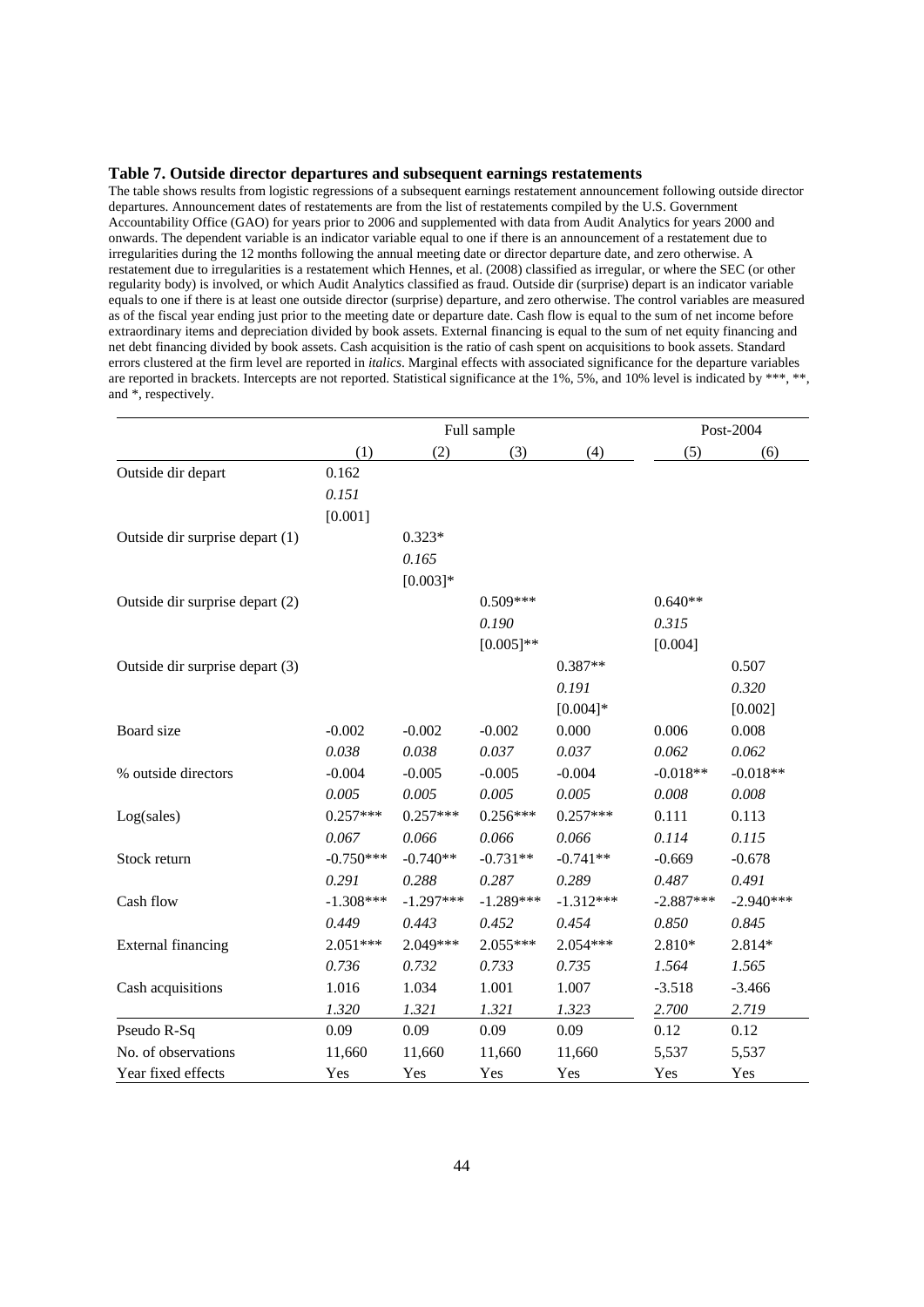# **Table 8. Outside director departures and subsequent litigation**

The table shows results from logistic regressions of the filing of a federal class action securities fraud lawsuit following outside director departures. Data on firms that have been named in federal class action securities fraud lawsuits come from the *Stanford Law School Securities Class Action Clearinghouse. The dependent variable is an indicator variable equal to one if there is a* lawsuit filing during the 12 months following the annual meeting date or director departure date, and zero otherwise. Outside dir (surprise) depart is equal to one if there is at least one outside director (surprise) departure. The control variables are measured as of the fiscal year ending just prior to the meeting date or departure date. External financing is equal to the sum of net equity financing and net debt financing divided by book assets. Standard errors clustered at the firm level are reported in *italics*. Marginal effects with associated significance for the departure variables are reported in brackets. Intercepts are not reported. Statistical significance at the 1%, 5%, and 10% level is indicated by \*\*\*, \*\*, and \*, respectively.

|                                 |            |            | Full sample  |            | Post-2004   |             |
|---------------------------------|------------|------------|--------------|------------|-------------|-------------|
|                                 | (1)        | (2)        | (3)          | (4)        | (5)         | (6)         |
| Outside dir depart              | 0.128      |            |              |            |             |             |
|                                 | 0.098      |            |              |            |             |             |
|                                 | [0.004]    |            |              |            |             |             |
| Outside dir surprise depart (1) |            | $0.199*$   |              |            |             |             |
|                                 |            | 0.104      |              |            |             |             |
|                                 |            | $[0.006]*$ |              |            |             |             |
| Outside dir surprise depart (2) |            |            | $0.315***$   |            | $0.494***$  |             |
|                                 |            |            | 0.121        |            | 0.169       |             |
|                                 |            |            | $[0.011]$ ** |            | $[0.017]**$ |             |
| Outside dir surprise depart (3) |            |            |              | $0.262**$  |             | $0.507***$  |
|                                 |            |            |              | 0.122      |             | 0.169       |
|                                 |            |            |              | $[0.009]*$ |             | $[0.017]**$ |
| Board size                      | $0.043**$  | $0.044**$  | $0.045**$    | $0.045**$  | $0.077***$  | $0.077***$  |
|                                 | 0.021      | 0.021      | 0.021        | 0.021      | 0.029       | 0.029       |
| % outside directors             | $-0.001$   | $-0.001$   | $-0.001$     | $-0.001$   | $-0.003$    | $-0.003$    |
|                                 | 0.003      | 0.003      | 0.003        | 0.003      | 0.005       | 0.005       |
| Log(sales)                      | $0.280***$ | $0.280***$ | $0.279***$   | $0.280***$ | $0.220***$  | $0.222***$  |
|                                 | 0.045      | 0.045      | 0.044        | 0.044      | 0.058       | 0.058       |
| Stock return                    | 0.117      | 0.117      | 0.116        | 0.115      | 0.110       | 0.108       |
|                                 | 0.109      | 0.109      | 0.109        | 0.109      | 0.175       | 0.175       |
| <b>ROA</b>                      | $-0.411$   | $-0.400$   | $-0.382$     | $-0.412$   | 1.338       | 1.291       |
|                                 | 0.714      | 0.713      | 0.712        | 0.712      | 1.066       | 1.065       |
| <b>External financing</b>       | 2.684***   | 2.686***   | 2.689***     | 2.684***   | $1.756**$   | 1.762**     |
|                                 | 0.425      | 0.425      | 0.424        | 0.425      | 0.777       | 0.777       |
| Pseudo R-Sq                     | 0.04       | 0.04       | 0.04         | 0.04       | 0.04        | 0.04        |
| No. of observations             | 13,013     | 13,013     | 13,013       | 13,013     | 6,781       | 6,781       |
| Year fixed effects              | Yes        | Yes        | Yes          | Yes        | Yes         | Yes         |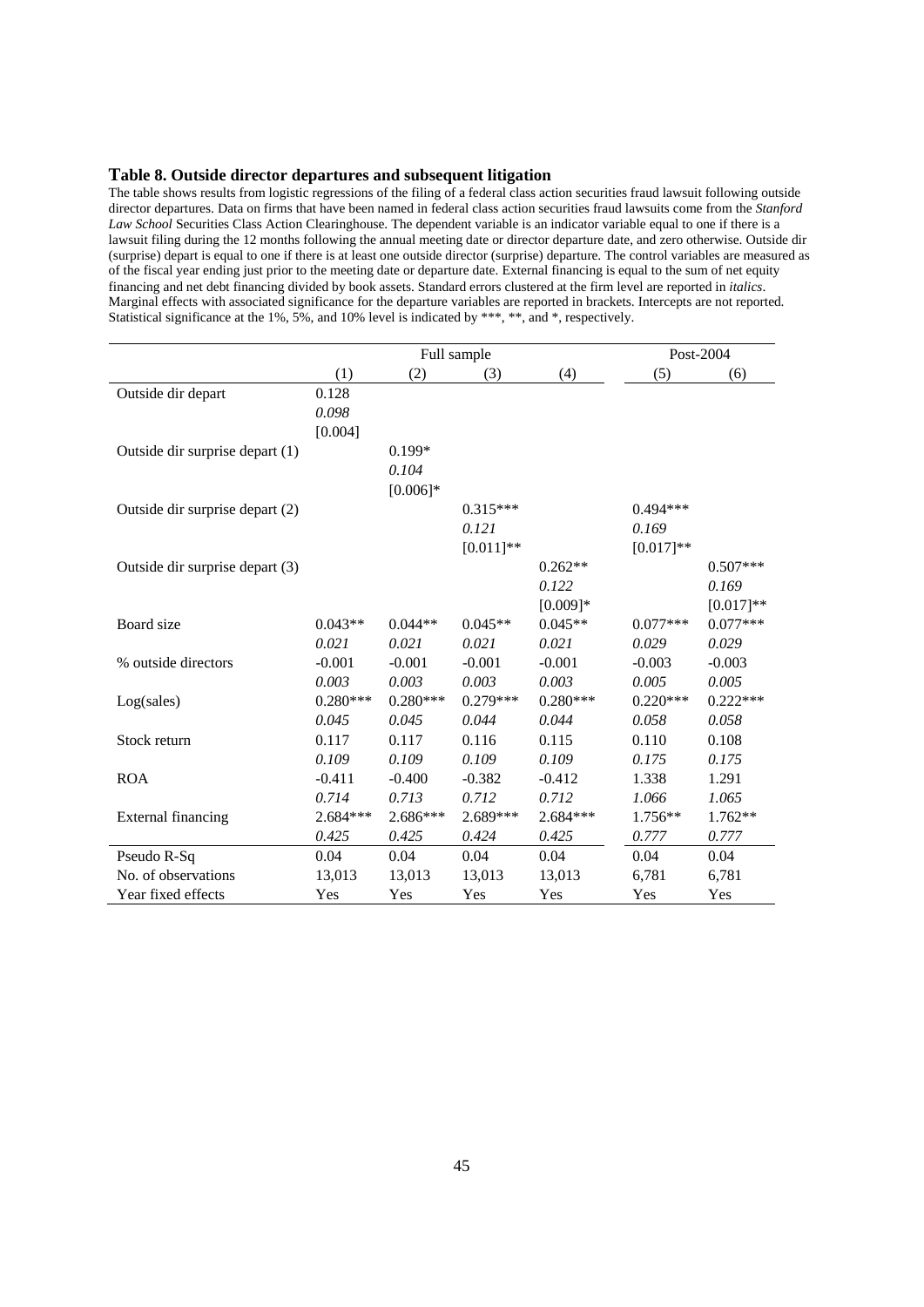#### **Table 9. Outside director departures and subsequent M&A announcement returns**

The table examines the announcement returns to M&A deals following outside director departures. The M&A deals are from SDC Platinum. The dependent variable is the cumulative abnormal return to M&A announcements of sample firms. The cumulative abnormal announcement returns are measured over the event window (-1 day, +1 day), where day 0 is the announcement date. The abnormal returns are calculated from a market model, where the parameters of the market model are estimated using the CRSP value-weighted market returns and data from days -280 to -61. Outside dir (surprise) depart indicator is equal to one if there is at least one outside (surprise) director departure in the 12 months prior to the deal announcement date. The accounting data are from the fiscal year end just prior to the announcement. Deal characteristics are from SDC Platinum. The omitted group with respect to private or public target is a subsidiary target. Robust standard errors are reported in *italics*. Intercepts are not reported. Statistical significance at the 1%, 5%, and 10% level is indicated by \*\*\*, \*\*, and \*, respectively.

|                                          |             | Full sample |             |             | Post-2004   |             |
|------------------------------------------|-------------|-------------|-------------|-------------|-------------|-------------|
|                                          | (1)         | (2)         | (3)         | (4)         | (5)         | (6)         |
| Outside dir depart                       | $-0.722$    |             |             |             |             |             |
|                                          | 0.454       |             |             |             |             |             |
| Outside dir surprise depart (1)          |             | $-0.898*$   |             |             |             |             |
|                                          |             | 0.506       |             |             |             |             |
| Outside dir surprise depart (2)          |             |             | $-1.720***$ |             | $-2.112***$ |             |
|                                          |             |             | 0.641       |             | 0.754       |             |
| Outside dir surprise depart (3)          |             |             |             | $-1.664**$  |             | $-1.856**$  |
|                                          |             |             |             | 0.655       |             | 0.812       |
| Board size                               | $-0.048$    | $-0.052$    | $-0.063$    | $-0.060$    | $-0.145$    | $-0.145$    |
|                                          | 0.067       | 0.067       | 0.067       | 0.067       | 0.090       | 0.089       |
| % outside directors                      | $-0.003$    | $-0.003$    | $-0.004$    | $-0.005$    | $-0.003$    | $-0.005$    |
|                                          | 0.013       | 0.013       | 0.013       | 0.013       | 0.025       | 0.025       |
| Log(sales)                               | 0.104       | 0.101       | 0.114       | 0.103       | $0.485**$   | $0.465**$   |
|                                          | 0.161       | 0.159       | 0.160       | 0.159       | 0.211       | 0.209       |
| Book leverage                            | 0.531       | 0.513       | 0.561       | 0.512       | $-0.677$    | $-0.541$    |
|                                          | 1.480       | 1.475       | 1.476       | 1.472       | 2.160       | 2.161       |
| Tobin's $Q$                              | $-0.207$    | $-0.203$    | $-0.194$    | $-0.194$    | $-0.166$    | $-0.149$    |
|                                          | 0.210       | 0.209       | 0.207       | 0.207       | 0.360       | 0.360       |
| Private target indicator                 | $-1.352*$   | $-1.322*$   | $-1.394*$   | $-1.417*$   | $-1.900*$   | $-1.960*$   |
|                                          | 0.762       | 0.758       | 0.755       | 0.756       | 1.145       | 1.148       |
| Public target indicator                  | $-3.059***$ | $-3.021***$ | $-3.031***$ | $-3.039***$ | $-3.737***$ | $-3.720***$ |
|                                          | 0.721       | 0.718       | 0.717       | 0.717       | 1.103       | 1.104       |
| Same industry indicator                  | 0.546       | 0.559       | 0.556       | 0.560       | 0.734       | 0.673       |
|                                          | 0.462       | 0.462       | 0.464       | 0.464       | 0.614       | 0.615       |
| Tender offer indicator                   | 0.444       | 0.450       | 0.437       | 0.414       | 0.532       | 0.417       |
|                                          | 0.654       | 0.657       | 0.656       | 0.654       | 0.840       | 0.841       |
| Hostile deal indicator                   | 0.124       | $-0.115$    | $-0.071$    | $-0.062$    | $7.743***$  | 5.725***    |
|                                          | 1.771       | 1.805       | 1.865       | 1.861       | 2.098       | 2.024       |
| Competed deal indicator                  | $-0.880$    | $-0.950$    | $-0.958$    | $-0.894$    | 0.778       | 0.843       |
|                                          | 1.071       | 1.077       | 1.065       | 1.072       | 1.372       | 1.374       |
| % cash payment                           | $0.010**$   | $0.010*$    | $0.010**$   | $0.010**$   | $-0.001$    | 0.000       |
|                                          | 0.005       | 0.005       | 0.005       | 0.005       | 0.008       | 0.008       |
| Cash flow/assets                         | 2.781       | 2.821       | 2.445       | 2.620       | 4.512       | 5.124       |
|                                          | 4.000       | 3.979       | 3.948       | 3.952       | 3.888       | 3.874       |
| Transaction value/acq market value-0.185 |             | $-0.192$    | $-0.208$    | $-0.212$    | 0.770       | 0.758       |
|                                          | 0.712       | 0.707       | 0.705       | 0.705       | 0.983       | 0.983       |
| Adj R-Sq                                 | 0.09        | 0.09        | 0.09        | 0.09        | 0.12        | 0.11        |
| No. of observations                      | 1,276       | 1,276       | 1,276       | 1,276       | 566         | 566         |
| Year fixed effects                       | Yes         | Yes         | Yes         | Yes         | Yes         | Yes         |
| Industry fixed effects                   | Yes         | Yes         | Yes         | Yes         | Yes         | Yes         |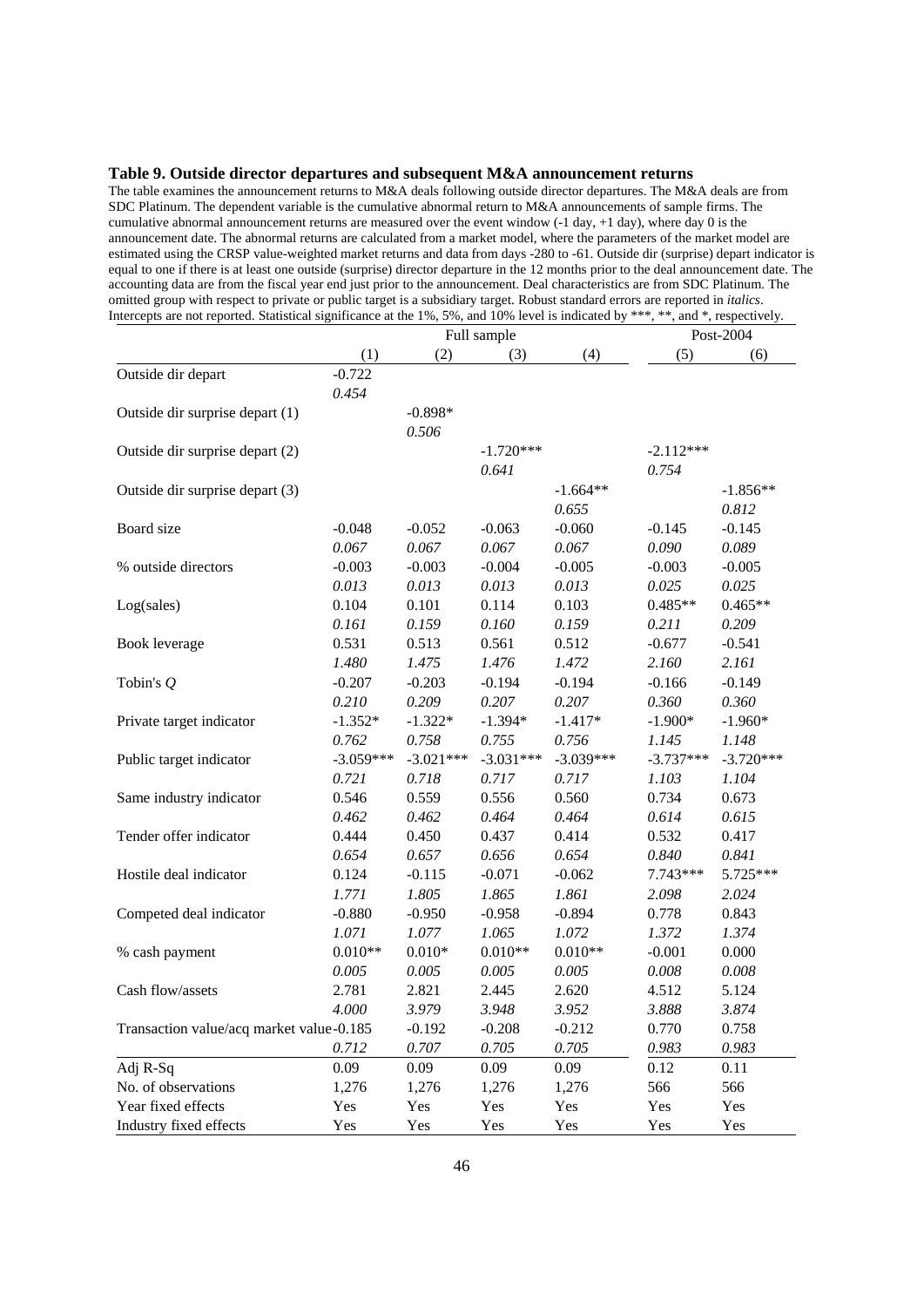#### **Table 10. Outside director departures and subsequent extreme negative stock returns**

The table shows results from logistic regressions of extreme negative stock returns following outside director departures. The dependent variable is equal to one if in any of the 12 months following the proxy date or director departure date the monthly return is three standard deviations below the average monthly return over the past two years. Outside dir (surprise) depart indicator is equal to one if there is at least one outside director (surprise) departure. Average monthly stock return is the average of monthly stock returns from the previous 12 months, ending in the month of the departure date or event date. Average stock return standard deviation is the average of the monthly standard deviation of daily stock returns. Log(market capitalization) is the natural logarithmic transformation of market capitalization measured at the date of director turnover, in millions of 2008 dollars. Average turnover is the average of monthly stock turnover, where turnover is defined as shares traded divided by shares outstanding. NYSE (Nasdaq) turnover is set to zero for all Nasdaq (NYSE and AMEX) firms. Standard errors clustered at the firm level are reported in *italics.* Marginal effects with associated significance for the departure variables are reported in parentheses. Intercepts are not reported. Statistical significance at the 1%, 5%, and 10% level is indicated by \*\*\*, \*\*, and \*, respectively.

|                                                 |           | Full sample |            |             |              | Post-2004    |  |
|-------------------------------------------------|-----------|-------------|------------|-------------|--------------|--------------|--|
|                                                 | (1)       | (2)         | (3)        | (4)         | (5)          | (6)          |  |
| Outside dir depart                              | 0.014     |             |            |             |              |              |  |
|                                                 | 0.057     |             |            |             |              |              |  |
|                                                 | [0.001]   |             |            |             |              |              |  |
| Outside dir surprise depart (1)                 |           | 0.044       |            |             |              |              |  |
|                                                 |           | 0.063       |            |             |              |              |  |
|                                                 |           | [0.003]     |            |             |              |              |  |
| Outside dir surprise depart (2)                 |           |             | $0.144*$   |             | 0.085        |              |  |
|                                                 |           |             | 0.075      |             | 0.104        |              |  |
|                                                 |           |             | $[0.011]*$ |             | [0.006]      |              |  |
| Outside dir surprise depart (3)                 |           |             |            | $0.160**$   |              | 0.116        |  |
|                                                 |           |             |            | 0.075       |              | 0.103        |  |
|                                                 |           |             |            | $[0.013]**$ |              | [0.009]      |  |
| Board size                                      | $-0.006$  | $-0.006$    | $-0.007$   | $-0.007$    | 0.013        | 0.013        |  |
|                                                 | 0.012     | 0.012       | 0.012      | 0.012       | 0.017        | 0.017        |  |
| % outside directors                             | $-0.002$  | $-0.002$    | $-0.002$   | $-0.002$    | 0.000        | 0.000        |  |
|                                                 | 0.002     | 0.002       | 0.002      | 0.002       | 0.003        | 0.003        |  |
| Log (market capitalization)                     | $-0.003$  | $-0.003$    | $-0.003$   | $-0.003$    | $-0.100***$  | $-0.100***$  |  |
|                                                 | 0.023     | 0.023       | 0.023      | 0.023       | 0.031        | 0.031        |  |
| Average monthly return                          | 5.404***  | 5.406***    | 5.426***   | 5.412***    | $6.736***$   | $6.731***$   |  |
|                                                 | 1.070     | 1.070       | 1.070      | 1.071       | 1.585        | 1.584        |  |
| Average stock return standard deviation-9.176** |           | $-9.288**$  | $-9.495**$ | $-9.435**$  | $-51.086***$ | $-51.027***$ |  |
|                                                 | 4.502     | 4.504       | 4.507      | 4.508       | 7.763        | 7.755        |  |
| Average turnover (NYSE, AMEX)                   | $-0.041$  | $-0.040$    | $-0.039$   | $-0.041$    | $0.705*$     | $0.700*$     |  |
|                                                 | 0.313     | 0.313       | 0.313      | 0.313       | 0.379        | 0.379        |  |
| Average turnover (Nasdaq)                       | $-0.584*$ | $-0.587*$   | $-0.589*$  | $-0.594*$   | $-0.245$     | $-0.252$     |  |
|                                                 | 0.312     | 0.312       | 0.312      | 0.312       | 0.393        | 0.394        |  |
| Pseudo R-Sq                                     | 0.21      | 0.21        | 0.21       | 0.21        | 0.31         | 0.31         |  |
| No. of observations                             | 14,325    | 14,325      | 14,325     | 14,325      | 7,221        | 7,221        |  |
| Year fixed effects                              | Yes       | Yes         | Yes        | Yes         | Yes          | Yes          |  |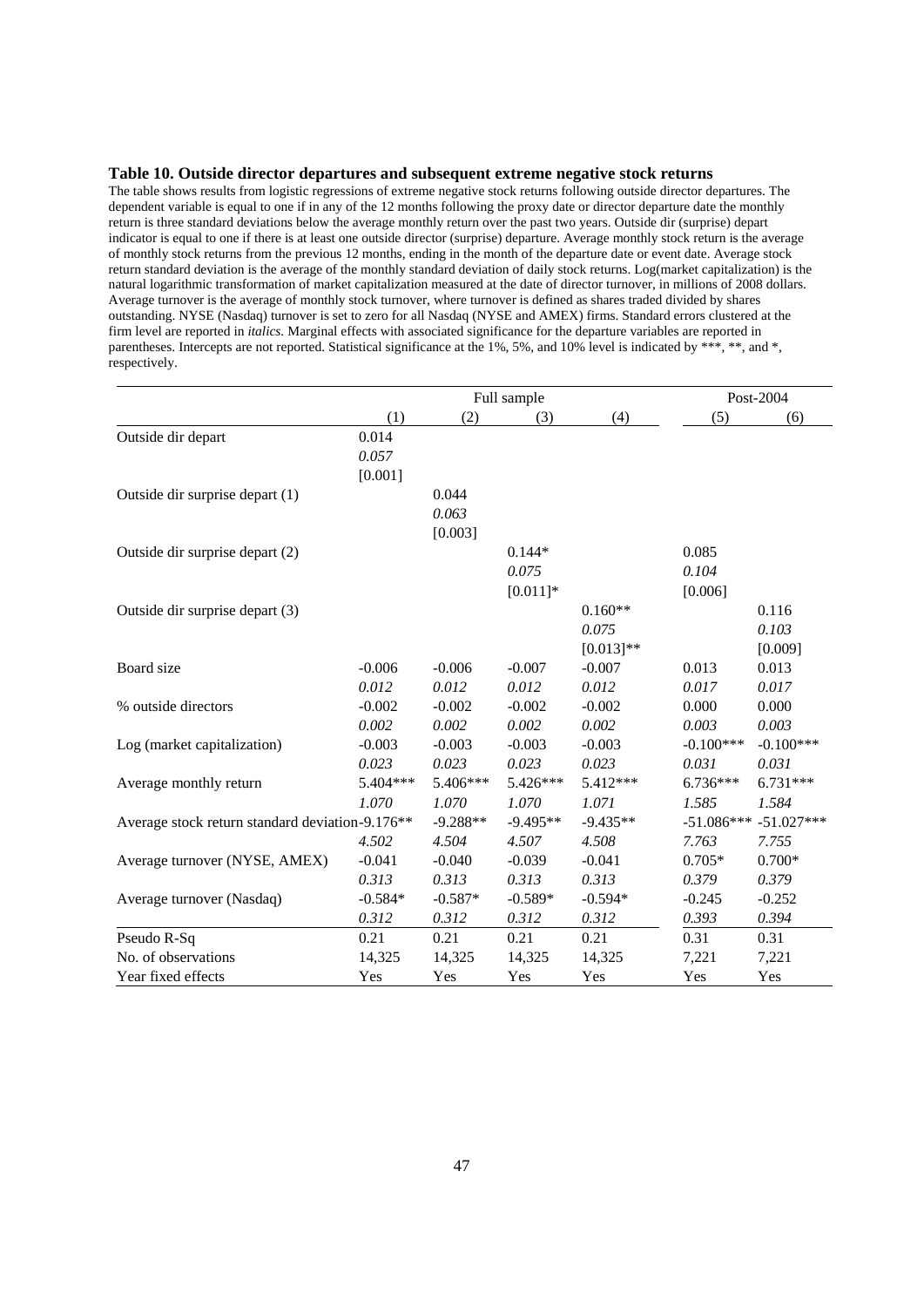#### **Table 11. Outside director departures and subsequent bad events**

The table shows results from logistic regressions of bad events following outside director departures. The dependent variable is equal to one if in any of the 12 months following the annual meeting date or director departure date the firm announces a restatement or bad acquisition, there is a lawsuit filing, or the firm experiences an extreme negative stock return. A bad acquisition is one where the cumulative abnormal announcement return over the event window  $(-1 \text{ day}, +1 \text{ day})$  is in the bottom quartile of the sample. A monthly return is considered as extreme negative if it is three standard deviations below the average monthly return over the past two years. Outside dir (surprise) depart indicator is equal to one if there is at least one outside director (surprise) departure. The control variables are measured as of the fiscal year ending just prior to the meeting date or departure date. Intercepts are not reported. Standard errors clustered at the firm level are reported in *italics.* Marginal effects with associated significance for the departure variables are reported in brackets. Intercepts are not reported. Statistical significance at the 1%, 5%, and 10% level is indicated by \*\*\*, \*\*, and  $*$ , respectively.

|                                         |            |            | Full sample   |               | Post-2004    |              |
|-----------------------------------------|------------|------------|---------------|---------------|--------------|--------------|
|                                         | (1)        | (2)        | (3)           | (4)           | (5)          | (6)          |
| Outside dir depart                      | 0.064      |            |               |               |              |              |
|                                         | 0.052      |            |               |               |              |              |
|                                         | [0.009]    |            |               |               |              |              |
| Outside dir surprise depart (1)         |            | $0.114*$   |               |               |              |              |
|                                         |            | 0.059      |               |               |              |              |
|                                         |            | $[0.015]*$ |               |               |              |              |
| Outside dir surprise depart (2)         |            |            | $0.243***$    |               | $0.207**$    |              |
|                                         |            |            | 0.069         |               | 0.099        |              |
|                                         |            |            | $[0.034]$ *** |               | $[0.030]$ ** |              |
| Outside dir surprise depart (3)         |            |            |               | $0.220***$    |              | $0.214**$    |
|                                         |            |            |               | 0.069         |              | 0.099        |
|                                         |            |            |               | $[0.031]$ *** |              | $[0.031]$ ** |
| Board size                              | 0.015      | 0.016      | 0.015         | 0.016         | 0.013        | 0.014        |
|                                         | 0.012      | 0.012      | 0.012         | 0.012         | 0.018        | 0.018        |
| % outside directors                     | $-0.001$   | $-0.001$   | $-0.001$      | $-0.001$      | $-0.001$     | $-0.001$     |
|                                         | 0.002      | 0.002      | 0.002         | 0.002         | 0.003        | 0.003        |
| Log(sales)                              | $0.094***$ | $0.094***$ | $0.094***$    | $0.094***$    | 0.036        | 0.037        |
|                                         | 0.023      | 0.023      | 0.023         | 0.023         | 0.031        | 0.031        |
| Stock return                            | $0.123**$  | $0.124**$  | $0.125**$     | $0.124**$     | $0.160*$     | $0.158*$     |
|                                         | 0.051      | 0.051      | 0.051         | 0.051         | 0.091        | 0.091        |
| <b>ROA</b>                              | $-0.401$   | $-0.394$   | $-0.386$      | $-0.397$      | $-0.364$     | $-0.373$     |
|                                         | 0.442      | 0.441      | 0.444         | 0.443         | 0.656        | 0.656        |
| <b>External financing</b>               | $0.848***$ | $0.854***$ | $0.863***$    | $0.862***$    | $1.060**$    | $1.063**$    |
|                                         | 0.271      | 0.271      | 0.271         | 0.271         | 0.417        | 0.417        |
| Cash flow                               | $-0.630*$  | $-0.627*$  | $-0.624*$     | $-0.627*$     | $-0.923$     | $-0.925$     |
|                                         | 0.360      | 0.359      | 0.362         | 0.362         | 0.591        | 0.590        |
| Cash acquisitions                       | 0.339      | 0.334      | 0.319         | 0.322         | $-0.170$     | $-0.165$     |
|                                         | 0.432      | 0.432      | 0.432         | 0.432         | 0.594        | 0.595        |
| Book leverage                           | $0.293*$   | $0.296**$  | $0.301**$     | $0.296**$     | 0.103        | 0.101        |
|                                         | 0.150      | 0.150      | 0.150         | 0.150         | 0.212        | 0.212        |
| Tobin's $Q$                             | $0.104***$ | $0.104***$ | $0.104***$    | $0.104***$    | $0.084*$     | $0.084*$     |
|                                         | 0.019      | 0.019      | 0.019         | 0.019         | 0.043        | 0.043        |
| Average stock return standard deviation | $-1.806$   | $-2.007$   | $-2.267$      | $-2.095$      | $-26.864***$ | $-26.609***$ |
|                                         | 3.546      | 3.540      | 3.543         | 3.545         | 6.553        | 6.548        |
| Average turnover (NYSE, AMEX)           | $0.707**$  | $0.708**$  | $0.706**$     | $0.707**$     | $1.163***$   | $1.156***$   |
|                                         | 0.284      | 0.284      | 0.283         | 0.283         | 0.342        | 0.342        |
| Average turnover (Nasdaq)               | 0.380      | 0.373      | 0.372         | 0.371         | 0.515        | 0.509        |
|                                         | 0.255      | 0.255      | 0.255         | 0.255         | 0.339        | 0.340        |
| Pseudo R-Sq                             | 0.13       | 0.13       | 0.13          | 0.13          | 0.20         | 0.20         |
| No. of observations                     | 12,632     | 12,632     | 12,632        | 12,632        | 6,535        | 6,535        |
| Year fixed effects                      | Yes        | Yes        | Yes           | Yes           | Yes          | Yes          |